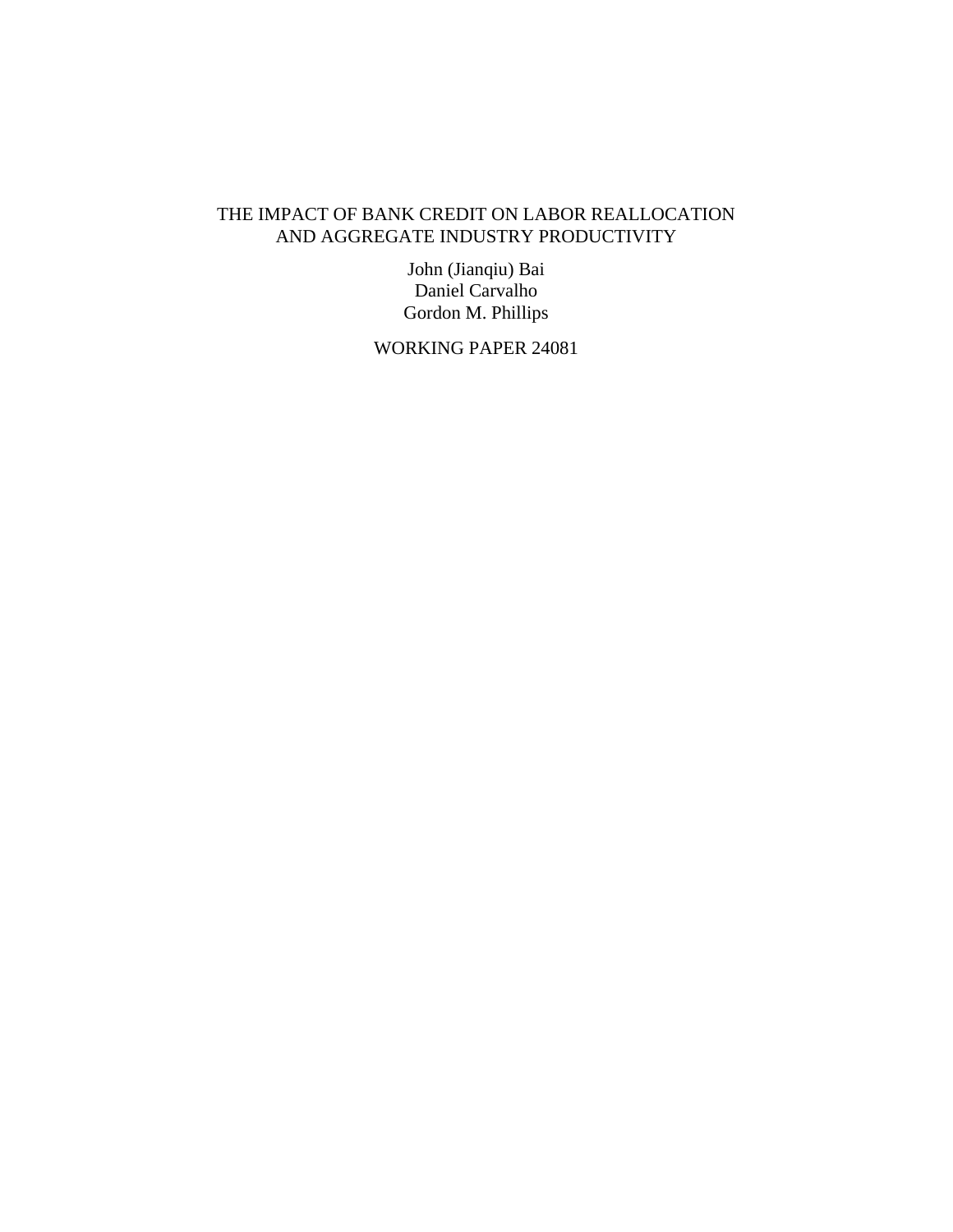#### NBER WORKING PAPER SERIES

## THE IMPACT OF BANK CREDIT ON LABOR REALLOCATION AND AGGREGATE INDUSTRY PRODUCTIVITY

John (Jianqiu) Bai Daniel Carvalho Gordon M. Phillips

Working Paper 24081 http://www.nber.org/papers/w24081

## NATIONAL BUREAU OF ECONOMIC RESEARCH 1050 Massachusetts Avenue Cambridge, MA 02138 November 2017

We thank Manuel Adelino, Andrew Ellul, Mark Garmaise, John Haltiwanger, Javier Miranda, Marco Navone, Vincenzo Quadrini, Geoffrey Tate, Michael Roberts (The Editor), Jeremy Stein, Rene Stulz, Greg Udell, two anonymous referees, and seminar participants at the AFA meetings 2016, CSEF-EIEF-SITE Conference on Finance and Labor, FIRS conference, FMA meetings, Indiana University (Kelley), NBER Corporate Finance SI 2015, NBER CRIW SI 2015, Northeastern University, Ohio State (Fisher), UCLA, University of Florida, University of Maryland (Smith), USC Marshall, University of Toronto, University of Wisconsin-Madison, and Washington University at St. Louis (Olin) for helpful comments. John (Jianqiu) Bai is from Northeastern University, Carvalho is from Indiana University, and Phillips is from Tuck School of Business at Dartmouth College. All of the authors have read the Journal of Finance's disclosure policy and have no conflicts of interest to disclose. The views expressed herein are those of the authors and do not necessarily reflect the views of the National Bureau of Economic Research.

NBER working papers are circulated for discussion and comment purposes. They have not been peer-reviewed or been subject to the review by the NBER Board of Directors that accompanies official NBER publications.

© 2017 by John (Jianqiu) Bai, Daniel Carvalho, and Gordon M. Phillips. All rights reserved. Short sections of text, not to exceed two paragraphs, may be quoted without explicit permission provided that full credit, including © notice, is given to the source.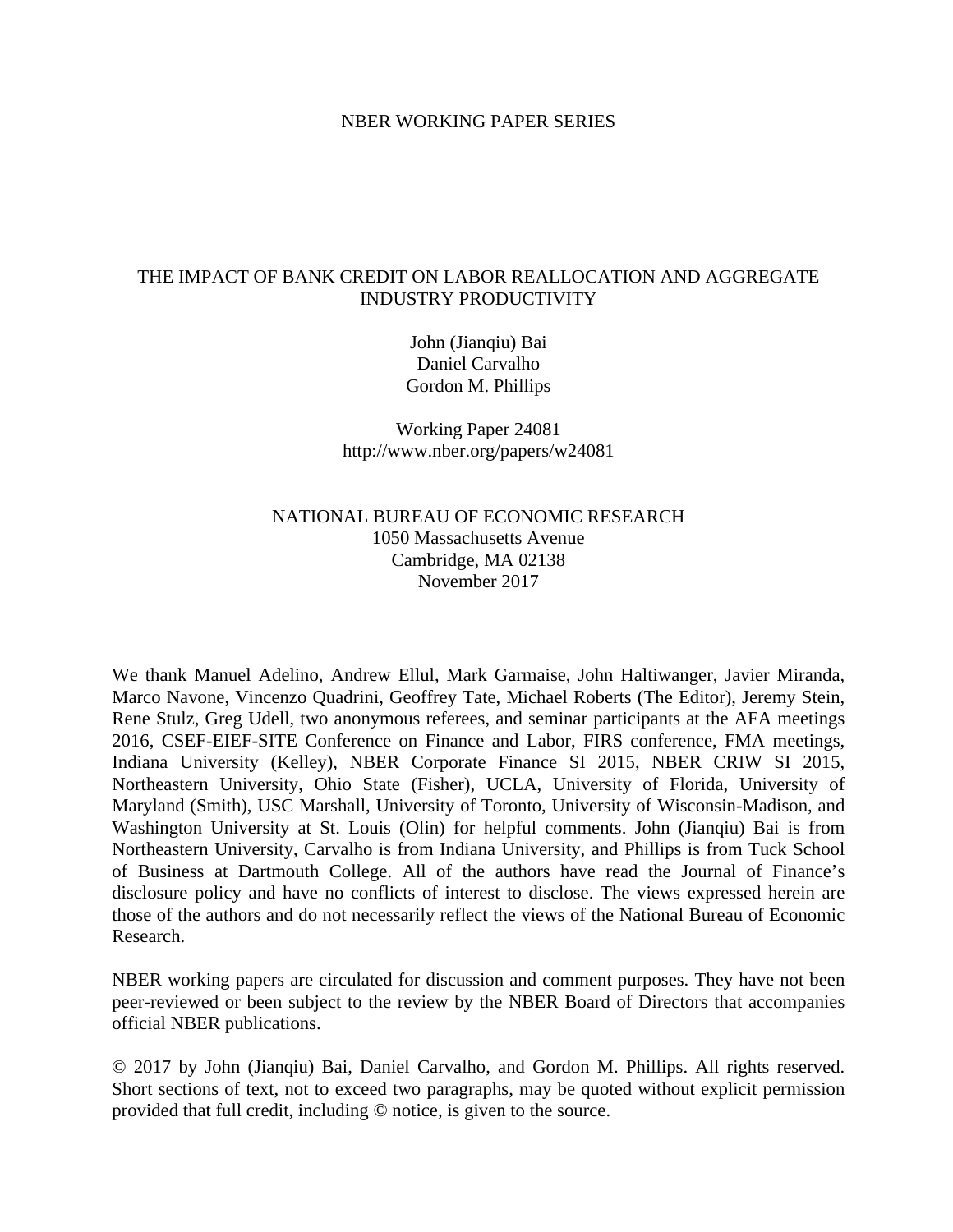The Impact of Bank Credit on Labor Reallocation and Aggregate Industry Productivity John (Jianqiu) Bai, Daniel Carvalho, and Gordon M. Phillips NBER Working Paper No. 24081 November 2017 JEL No. G2,G21,G3,G31,G32,J01,J21,J24,L22,L23,L25,O11,O12

## **ABSTRACT**

We provide evidence that the deregulation of U.S. state banking markets leads to a significant increase in the relative employment and capital growth of local firms with higher productivity and that this effect is concentrated among young firms. Using financial data for a broad range of firms, our analysis suggests that this effect is driven by a shift in the composition of local bank credit supply towards more productive firms. We estimate that this effect translates into economically important gains in aggregate industry productivity and that changes in the allocation of labor play a central role in driving these gains.

John (Jianqiu) Bai D'Amore-McKim School of Business Northeastern University j.bai@northeastern.edu

Daniel Carvalho Kelly School of Business Indiana University Bloomington, IN 47405 daniel.rscarvalho@gmail.com

Gordon M. Phillips Tuck School of Business Dartmouth College 100 Tuck Hall Hanover, NH 03755 and NBER gordon.m.phillips@gmail.com

An online appendix is available at http://www.nber.org/data-appendix/w24081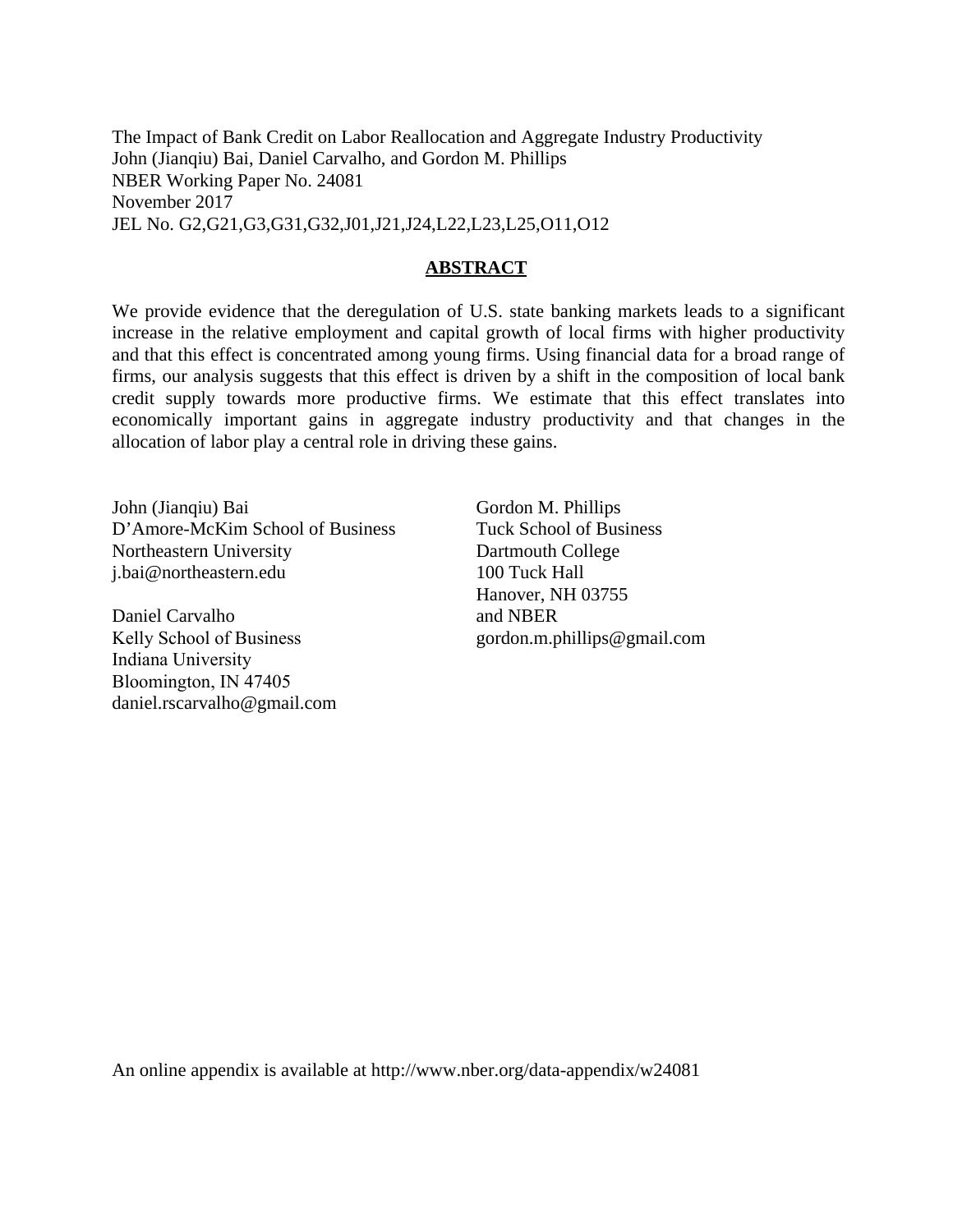A growing body of evidence suggests that improvements in financial markets can significantly contribute to economic growth and argues that increases in aggregate productivity plays a central role in this process.<sup>[1](#page-3-0)</sup> Despite the importance of this idea, we still have limited direct evidence on the specific economic mechanisms through which finance affects growth and productivity. In this paper, we study the role of local U.S. banking markets in shifting the allocation of labor and capital within local industries towards firms with higher productivity. Intuitively, this reallocation effect changes the composition of the industry and plays an important role in increasing the industry's aggregate productivity as it allows the same aggregate resources to generate more output.<sup>[2](#page-3-1)</sup> Banks can potentially be important in shaping this composition effect because of their role in determining which firms are financed. Therefore, improvements in banking markets can lead to a more positive link between firm productivity and bank credit. We examine this idea and the importance of labor in this process. While labor is a central factor used in production, limited attention has been paid to the role of labor reallocation in explaining the effects of finance on aggregate productivity.

We study the importance of bank lending to both labor and capital reallocation in the context of major U.S. state banking deregulations, which reduced constraints on banks' ability to expand across geographic markets and represent historically important changes in U.S. banking markets. An advantage of analyzing these reforms is that they capture focused changes in the degree of bank

<span id="page-3-0"></span><sup>&</sup>lt;sup>1</sup> See Jayaratne and Strahan (1996), Beck, Levine, and Loayza (2000), Guiso, Sapienza, and Zingales (2004).

<span id="page-3-1"></span><sup>2</sup> Previous research has emphasized the role of this within-industry composition effect as a fundamental determinant of aggregate productivity (e.g., Olley and Pakes (1996), and Hsieh and Klenow (2009)). Differences in firm productivity are typically the fundamental source of firm heterogeneity emphasized in empirical studies and models of such composition effects (Bartelsman, Haltiwanger, and Scarpeta (2013)).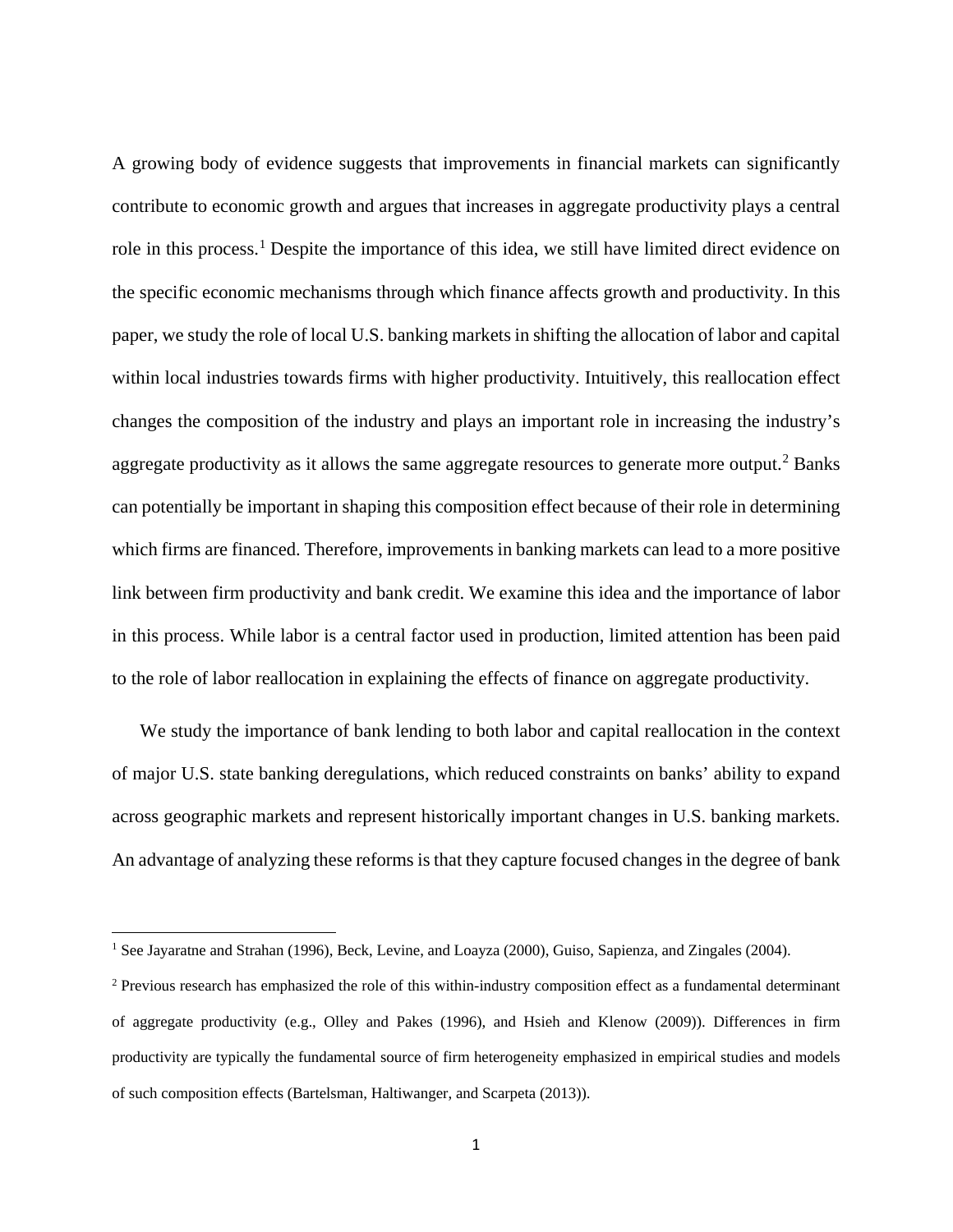competition in a local market. Broad patterns around these reforms have indicated that the previous reallocation effects appear to be important in driving higher economic growth during these episodes (Jayaratne and Strahan (1996, 1998)). As banking markets become more competitive, banks – either new or existing banks facing competition – might improve the monitoring and screening of borrowers. For example, this can happen because of an improved selection mechanism for surviving banks or because of stronger incentives for performance faced by a given bank. As banks improve their screening of borrowers, they may be able to better detect higher productivity firms. Improvements in the monitoring of firms should make it easier for borrowers to pledge their future income. Firms with higher productivity can arguably benefit more from these improvements because they have more income to pledge.

However, in theory, the sign and magnitude of this effect are unclear. Increased bank entry might simply lead to reduction in market power and interest rates, increasing the availability of credit for all firms. Reductions in bank market power can also harm relationship formation (Petersen and Rajan (1995)) and simply lead banks to lend less to all small business. In addition, new (larger) banks entering a market might not have comparative advantage in small-business lending and might be worse in monitoring and screening these firms.

Empirically analyzing the importance of the previous reallocation effects has been difficult because of both data and identification challenges. This analysis requires micro-level data on small firms connecting both their real decisions and sources of external finance to their productivity and age. We analyze small firms by using firm- and plant-level data from the U.S. Census Bureau. Two recent studies by Kerr and Nanda (2009) and Krishnan, Nandy, and Puri (2014) also have used this data to analyze the effects of deregulation. However, these studies do not examine the reallocation of production from less productive to more productive firms, nor the impact on labor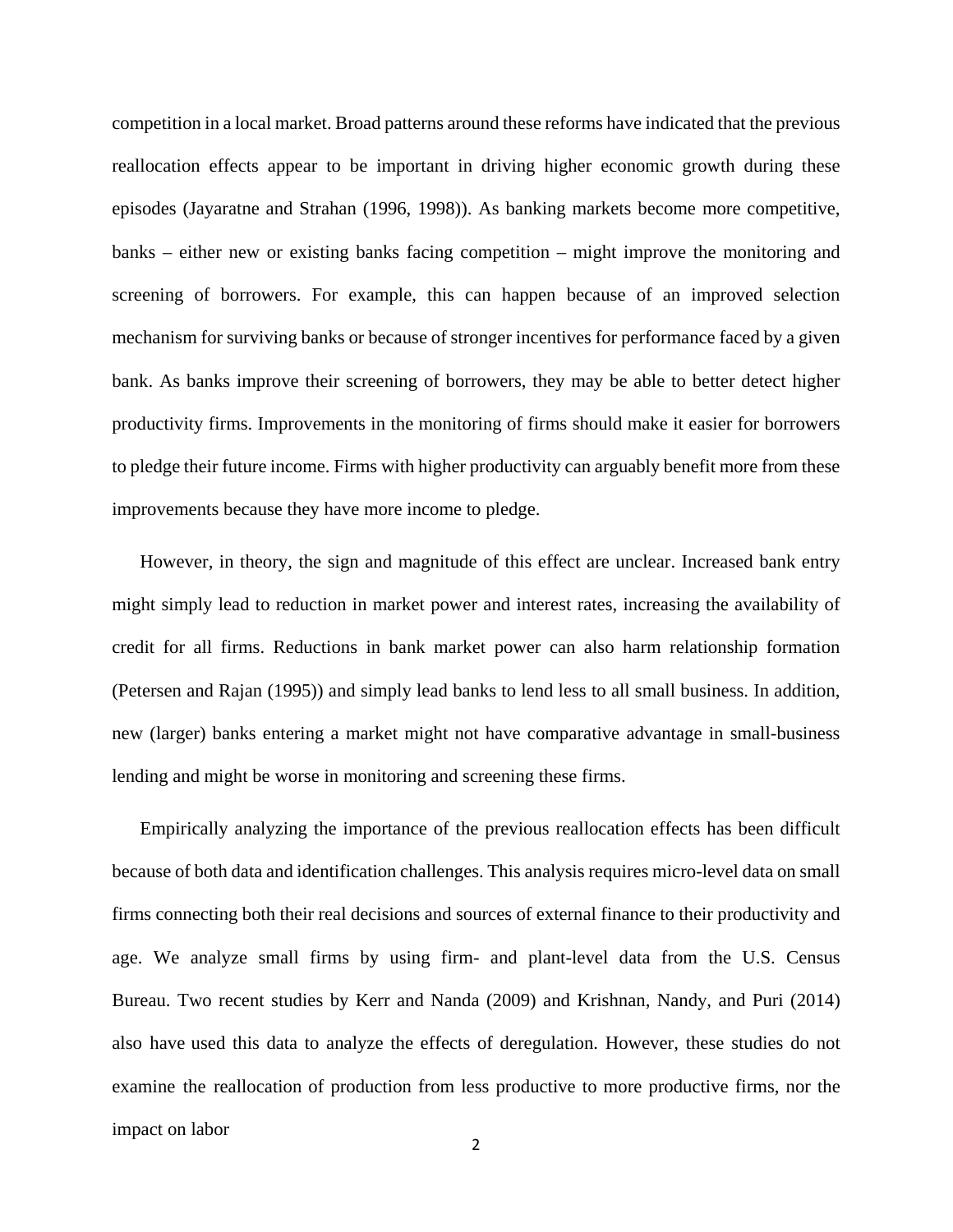versus capital and lastly, do not study the bank financing patterns of these small firms.<sup>[3](#page-5-0)</sup> We also quantify the magnitudes of the industry productivity gains implied by our results.[4](#page-5-1)

Our analysis is implemented with micro-level data from the U.S. Census Bureau on a broad sample of small U.S. manufacturing firms. This data allows us to relate both firms' real decisions and financial policies to measures of their multi-factor productivity estimated using plant-level data. We note that the previous reallocation effects should be mostly important for the youngest firms. Because of the past lending relationships of older firms, new firms should be more likely to borrow from new banks entering a market. If new banks change the composition of local credit supply, this effect should then mostly affect the youngest firms. Differences in the screening and monitoring of banks should also arguably matter more for young firms which have a limited track record.<sup>[5](#page-5-2)</sup> Additionally, these firms should depend more on external funds to finance their higher growth.

We start by analyzing how the relative growth of higher-productivity firms within a local industry changes after deregulation in their state. We separately estimate this effect across firm age groups and examine its differential importance for young existing firms. Our main results

 $\overline{a}$ 

<span id="page-5-0"></span><sup>3</sup> In their discussion of the mechanism through which deregulation matters, Jayaratne and Strahan (1996) explain that "To answer this question satisfactorily, we would like data on bank borrowers such as the productivity and longevity… especially among bank-dependent firms such as small business".

<span id="page-5-1"></span><sup>4</sup> When examining implications for industry productivity, an important consideration is that firms affected by deregulation might represent a small portion of aggregate industry output. We explicitly incorporate this issue when quantifying the magnitudes of our results.

<span id="page-5-2"></span><sup>&</sup>lt;sup>5</sup> As discussed in Section 1.2, previous evidence based on aggregate data from banks' balance sheets shows that these reforms were associated with a significant increase in the market share of better performing banks in deregulated states.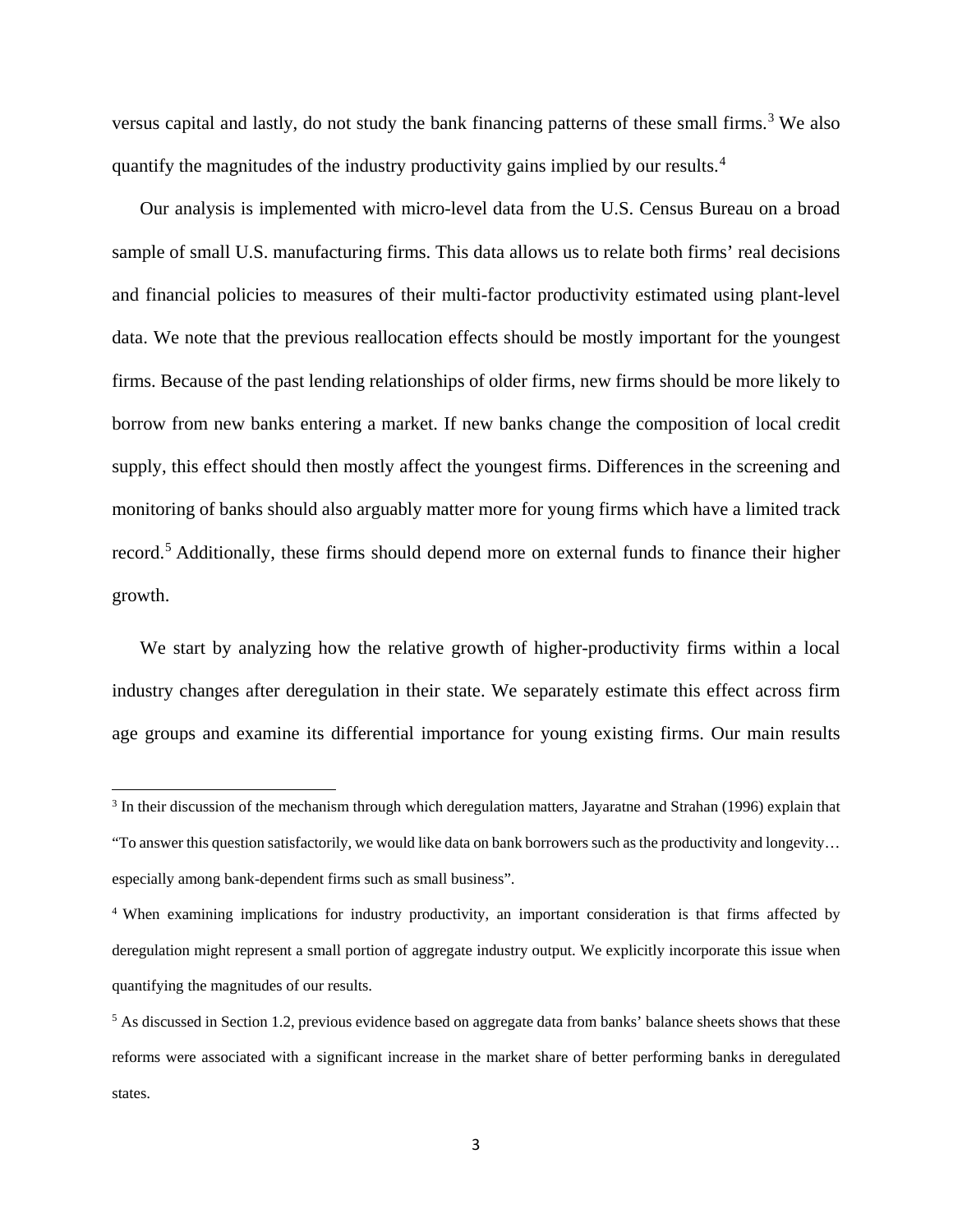employ a triple-difference framework, where we compare changes in the previous relative growth across states experiencing deregulation at different periods of time, and then contrast this effect for different age groups. We find that the deregulation is associated with an economically large increase in the relative growth of more productive, young firms. We find that this relative growth increase is important for both labor and capital, and that is not present for older firms. This increase in growth takes place right after deregulation and is not matched with pre-existing growth trends.

We then investigate the role of changes in the composition of credit supply in driving the previous growth effect. We first directly examine the importance of such changes in the composition of credit supply. As before, we separately examine different age groups and focus on differential patterns for young firms. In order to analyze the role of bank credit supply, as opposed to credit demand, we analyze how firms borrow across different sources of debt financing. Our data allows us to distinguish between debt from commercial banks (bank debt) and debt from other sources (non-bank debt), and deregulation only covered commercial banks. Consistent with previous research (Petersen and Rajan (1994)), we find that young and old small firms significantly rely on both bank and non-bank debt. We argue that changes in credit demand should affect firms' demand for both sources of debt financing. In contrast, increases in bank credit supply should lead to an increase in the share of total debt coming from banks for a given firm-year. We therefore estimate our results using this share of bank debt as an outcome.<sup>[6](#page-6-0)</sup> We find that deregulation is associated with a significant increase in the relative bank debt share of high-productivity firms. This effect is economically large for the young firms driving the previous growth results and is

l

<span id="page-6-0"></span><sup>&</sup>lt;sup>6</sup> The basic idea of relying on the share of bank debt to isolate changes in bank credit supply is also used in Kashyap, Stein, and Wilcox (1993), and Becker and Ivashina (2014).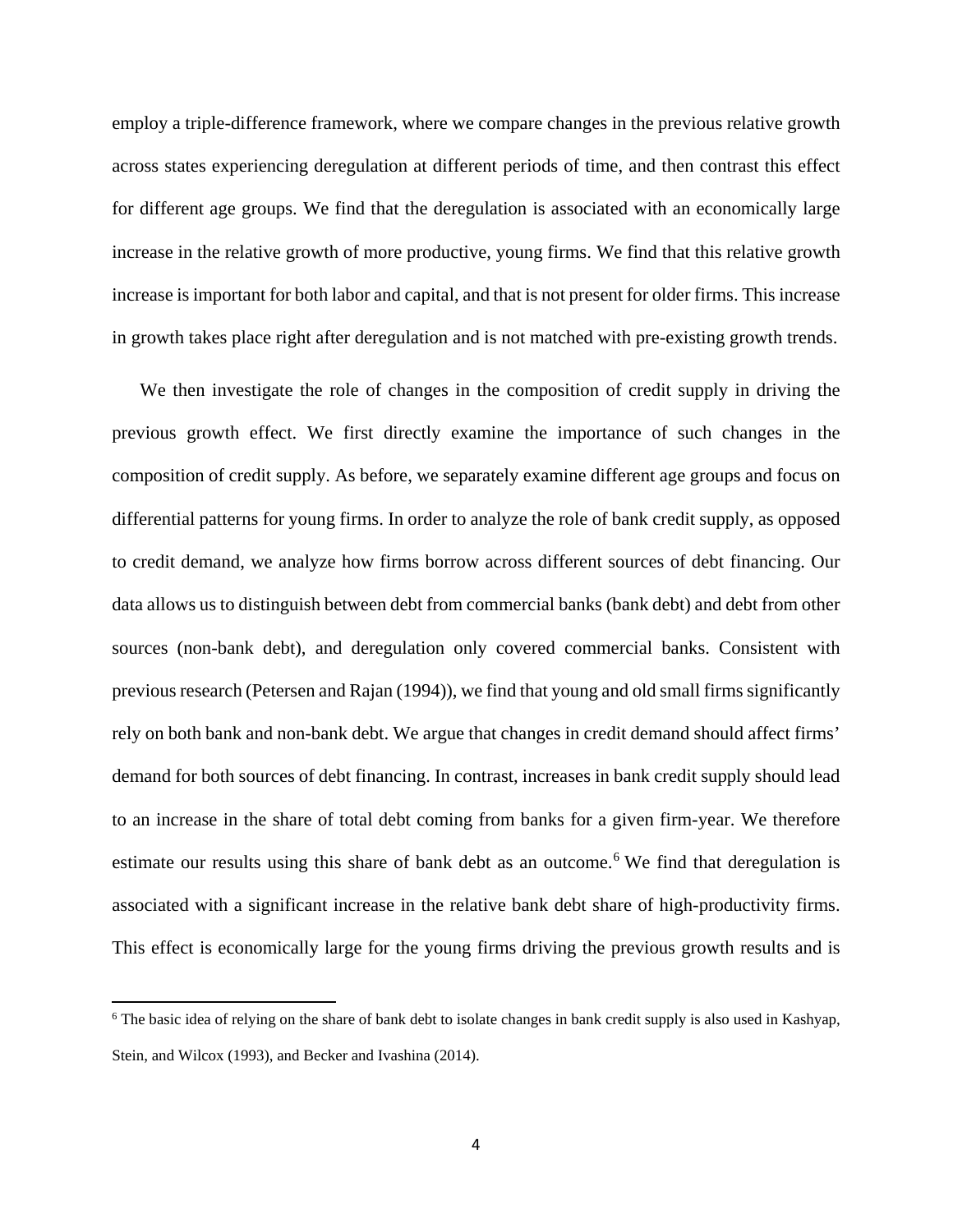limited for old firms where the growth effects are not present. Moreover, these effects are associated with limited changes in the average bank debt share of young or old firms.

We also examine the composition of borrowing across bank debt and non-bank debt and find economically large increases in the relative importance of bank debt for high-productivity firms. In contrast, these results are not associated with increases in the relative importance of non-bank debt for these same firms. This suggests that the previous increase in the relative use of bank debt by high-productivity firms is not explained by credit demand. Additionally, we also show that improvements in local economic conditions that are unrelated to local banking deregulation do not predict the previous patterns in the composition of firms' debt financing. These financial results provide direct evidence that our growth effects are matched with a significant shift in the composition of bank credit supply towards more productive firms. Both of these effects are only important among young firms and their estimated magnitudes are consistent with the view that the shift in credit supply drives the growth effects.

We conduct additional tests to further mitigate the possibility that deregulation might explain the growth effects through alternative mechanisms that differentially affect the growth of young, high-productivity firms. We note that deregulation is positively associated with local economic growth (Jayaratne and Strahan (1996)) and examine the effect of exogenous shocks positively affecting local economic conditions. We test if such shocks also lead to an increase in the relative growth of high-productivity firms which is differentially important for young firms. We examine shocks to overall state economic conditions but also consider shocks to subsets of local industries. Specifically, we consider the potential role of local demand effects by examining shocks to other local industries that are significant customers. Our results show that these local demand effects do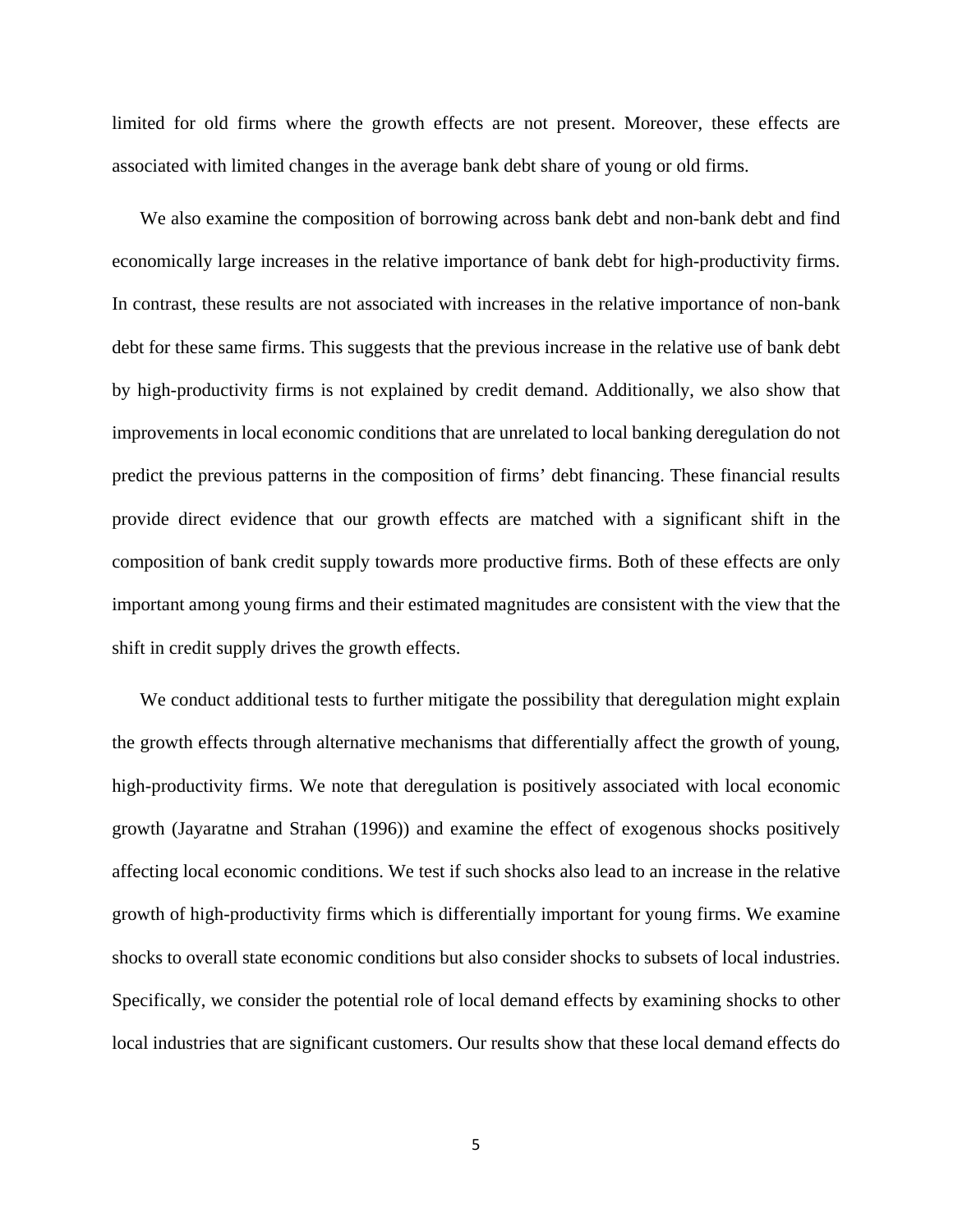not explain our growth results.<sup>[7](#page-8-0)</sup> We also analyze potential effects through local input markets and local labor markets. Across a range of such falsification tests, we provide direct evidence that leading alternative mechanisms cannot explain our growth results.

As a last step in our analysis, we examine the implications of our results for aggregate industry productivity. In order to guide this analysis, we use a simple monopolistic competition framework which has been studied in recent research connecting resource misallocation to industry productivity (e.g. Hsieh and Klenow (2009, 2014)). We focus on the implications of the previous change in the composition of credit supply in such a setting. We illustrate how these implications depend on how greater access to credit reduces firms' cost of using capital or labor. While models of finance and misallocation typically assume financial frictions only increase firms' cost of using capital, we discuss how recent empirical research on finance and labor implies that these frictions should also increase firms' cost of using labor.<sup>[8](#page-8-1)</sup> These labor effects can be more important than capital effects in increasing industry productivity because of the larger share of labor in production.

 $\overline{\phantom{a}}$ 

<span id="page-8-0"></span><sup>7</sup> Mian, Sufi, and Verner (2017) provide evidence that deregulation leads to local demand effects on employment which are only important in non-tradable sectors (outside of manufacturing). In contrast, with such effects, our analysis focuses on a mechanism through which deregulation can induce longer-term productivity gains.

<span id="page-8-1"></span><sup>8</sup> For example, recent evidence suggests that labor can increase the cost of financial distress by inducing operating leverage due to labor-market frictions such as firing costs (Serfling (2016)) and labor protection (Simintzi, Vig, and Volpin (2015)). Similarly, labor-market frictions and firm-specific training might make it costly for firms to fire workers in response to financial conditions. Other research suggests that financial distress might expose workers to significant costs and firms might need to compensate workers upfront for taking such risks, increasing firms' cost of using labor (Agrawal and Matsa (2013), and Graham et al. (2016)). All these ideas imply that finance affects the cost of using labor. See Moll (2014) and the references therein for models of finance and misallocation and Section 5 for more details on this issue.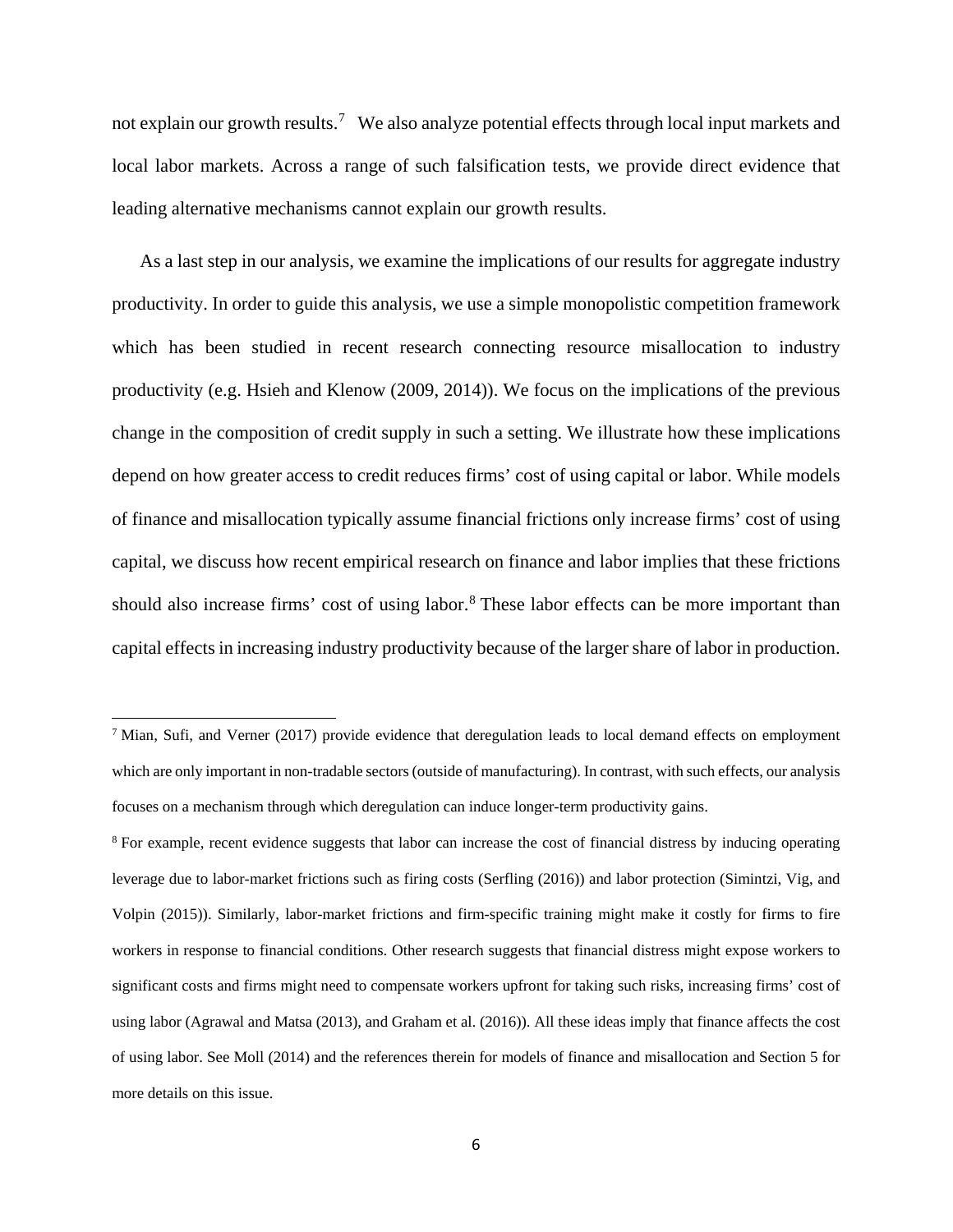Specifically, we examine if deregulation leads to a significant convergence in the marginal revenue products of young firms with high versus low productivity. Our framework highlights how this convergence should only be present for labor if labor misallocation effects are important. We find that deregulation is associated with a significant convergence in the labor marginal revenue product gap of young firms with different productivity and that this pattern is similar for capital.

We then use our framework to quantify the magnitude of the implied gains in industry productivity and consider the role of labor in determining them. We take into account the fact that our results are concentrated on a subset of young firms and consider the implications of deregulations across all states for the aggregate productivity of a given industry. We find that our results imply gains between 1.1% and 2.1% of industry value added over a few years. This effect is equivalent to an increase between 3.3% and 6.2% in the output of the small young firms driving our results. We also find that labor misallocation plays a central role in determining these gains because of the larger share of labor in production.

Overall, our paper makes three main contributions. First, we provide direct evidence that the deregulation of U.S. state baking markets leads to a significant reallocation of resources towards young, more productive firms with economically important gains in aggregate industry productivity. Second, we provide evidence that these effects are driven by a shift in the allocation of bank credit towards high-productivity firms. This documents a specific mechanism through which the competition of local banking markets can matter for aggregate productivity. Finally, we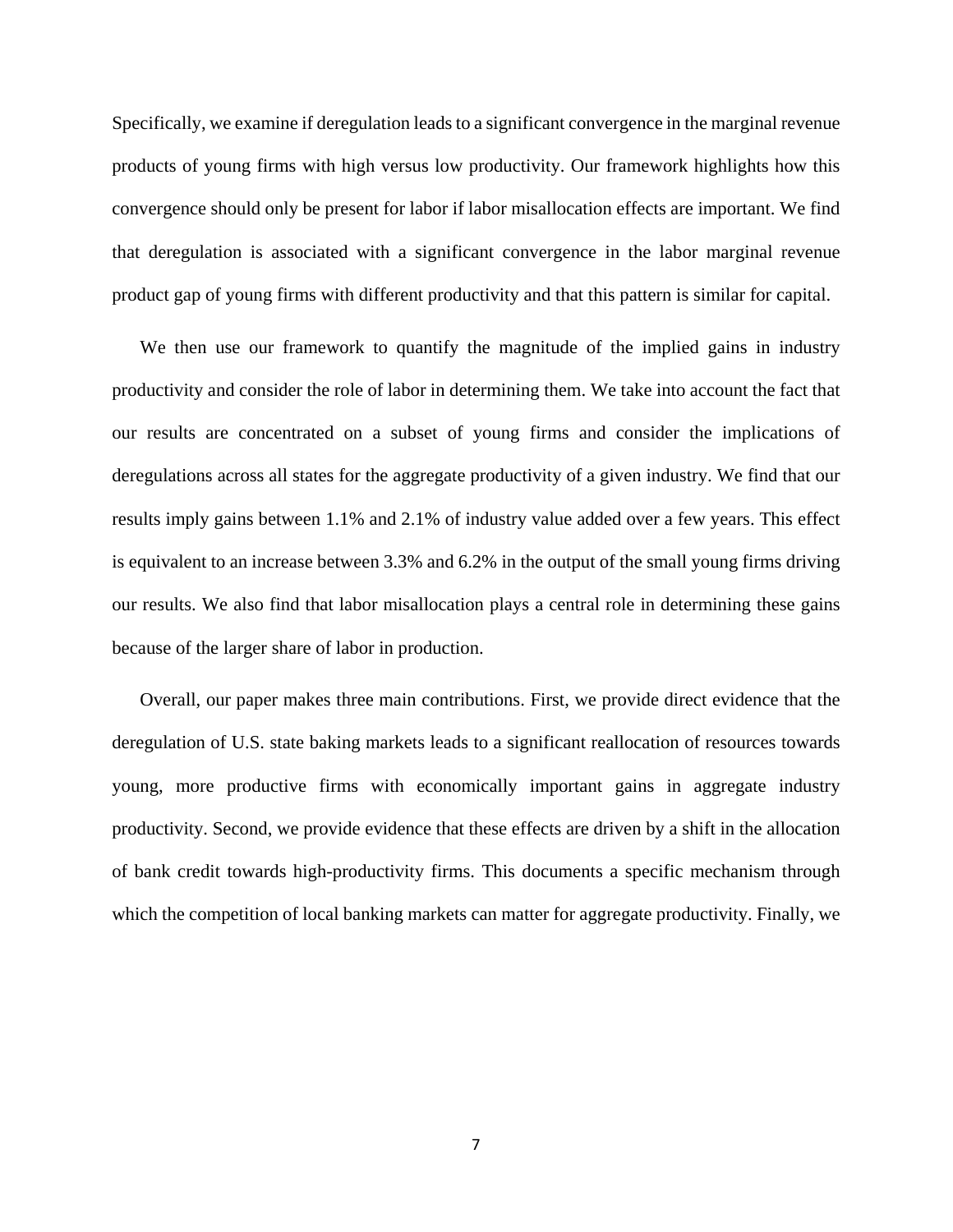also provide evidence that the allocation of labor, not only of capital, can play a central role in determining the quantitative implications of finance for aggregate productivity.<sup>[9](#page-10-0)</sup>

In addition to previous research on U.S. banking deregulation, our analysis complements studies on the cross-country connection between financial development and the allocation of capital across industries (Wurgler (2000)) and on changes in this allocation within U.S. industries over time (Lee, Shin, and Stulz (2016)). It also complements studies which examine how countrylevel reforms in banking or financial markets matter for the allocation of resources (Bertrand, Schoar, and Thesmar (2006), and Larrain and Stumpner (2016)). Our study is the first to examine how micro-level changes in the composition of bank lending affect capital and labor reallocation and industry productivity.

# **I. State Banking Deregulation**

#### **A. Background and Banking Deregulation Index**

Prior to the 1970s most U.S. states had restrictions on banks' ability to operate within and across state borders that had remained historically stable. Given that small U.S. firms mostly relied on geographically close banks as a source of external financing until the early 1990s (Petersen and Rajan (2002)), these restrictions created local banking monopolies. Between the early 1970s and early 1990s, states relaxed these restrictions in a staggered way. Following previous research on U.S. state banking deregulation, we focus on two main types of restrictions imposed by states. First, states imposed restrictions on intrastate branching. For example, these included restrictions

<span id="page-10-0"></span><sup>9</sup> Previous research has examined the impact of finance on firm and aggregate employment (Benmelech et al. (2011), Pagano and Pica (2012), and Chodorow-Reich (2014)), but has not examined the impact of finance on aggregate productivity through the allocation of labor.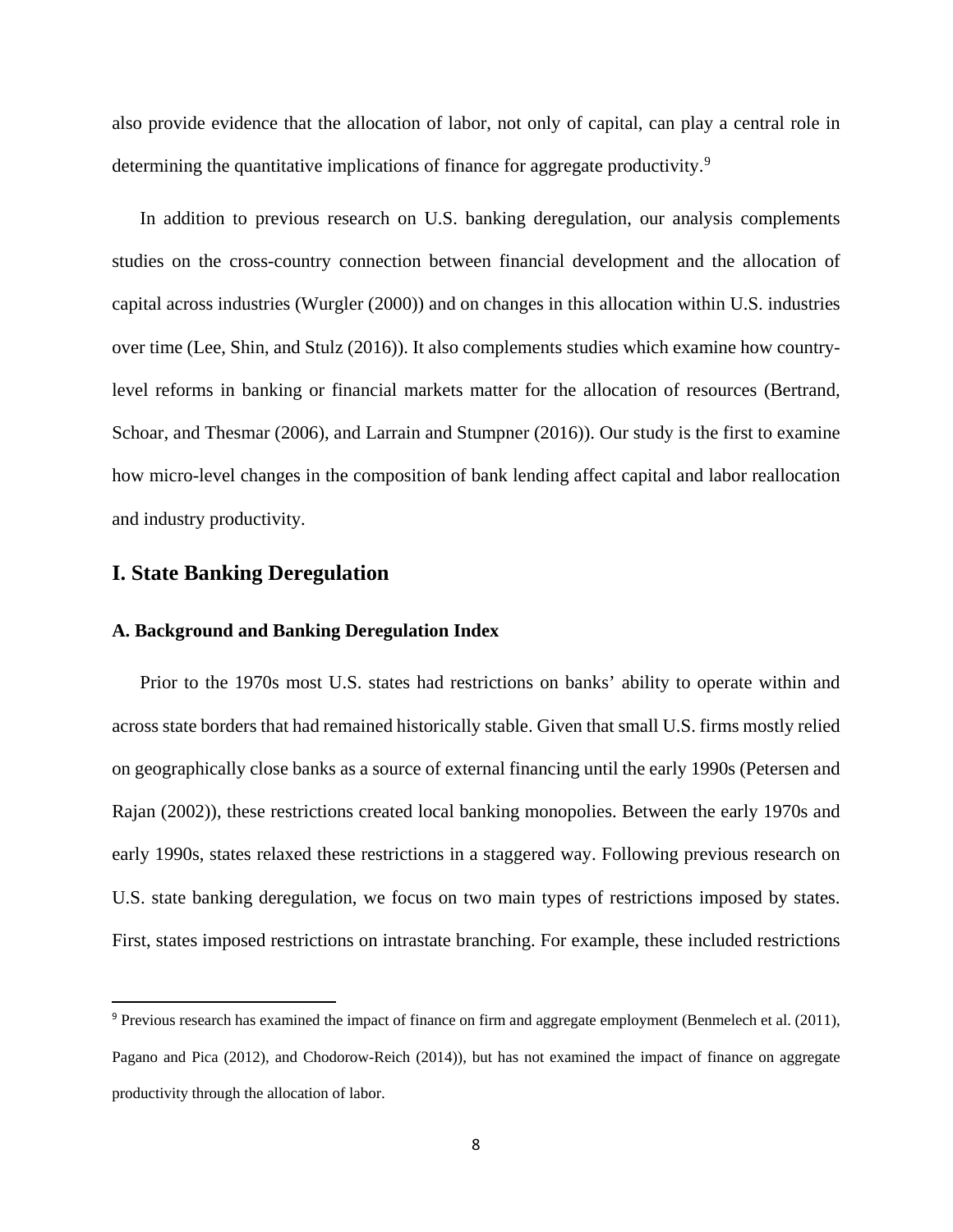on the ability of multibank holding companies to convert branches of acquired subsidiary banks into branches of a single bank, as well as restrictions on banks' ability to open new branches. As in Jaraytane and Strahan (1996), we choose the date of intrastate deregulation as the date in which a state permits branching through mergers and acquisitions.

Second, the Douglas amendment to the Bank Holding Act of 1956 prevented a bank holding company from acquiring banks in another state unless that state explicitly permitted such acquisitions by statute. No state allowed such acquisitions until the late 1970s. States then entered reciprocal regional or national arrangements which allowed their banks to be acquired by banks in any other state in the arrangement. Except for Hawaii, all states had entered such agreements in 1993. These episodes of interstate deregulation culminated with the passage of the 1994 Riegle-Neal Interstate Banking and Branching Efficiency Act, which codified these state-level changes at the national level. Our data is available from 1977 and, motivated by the above timeline, we end our sample in 1993. We follow Amel (1993) and Kroszner and Strahan (1999, hereafter KS) in determining the dates of interstate and intrastate deregulation.

#### (Insert Figure 1 here)

We construct a state-level banking deregulation index (*Dereg*) by combining these two events which affected states during a similar period of time. *Dereg* is the sum of *Intrastate\_Dereg* and *Interstate\_Dereg*. *Intrastate\_Dereg* and *Interstate\_Dereg* are indicators that equal one if the state has passed intrastate and interstate banking deregulation, respectively. We show the dates for each of these events across individual states in Table IA.1. Figure 1 shows the average value across states of *Interstate\_Dereg*, *Intrastate\_Dereg*, and *Dereg* during each year of our sample period. The figure shows the significant deregulation wave that took place around the middle of the 1980s.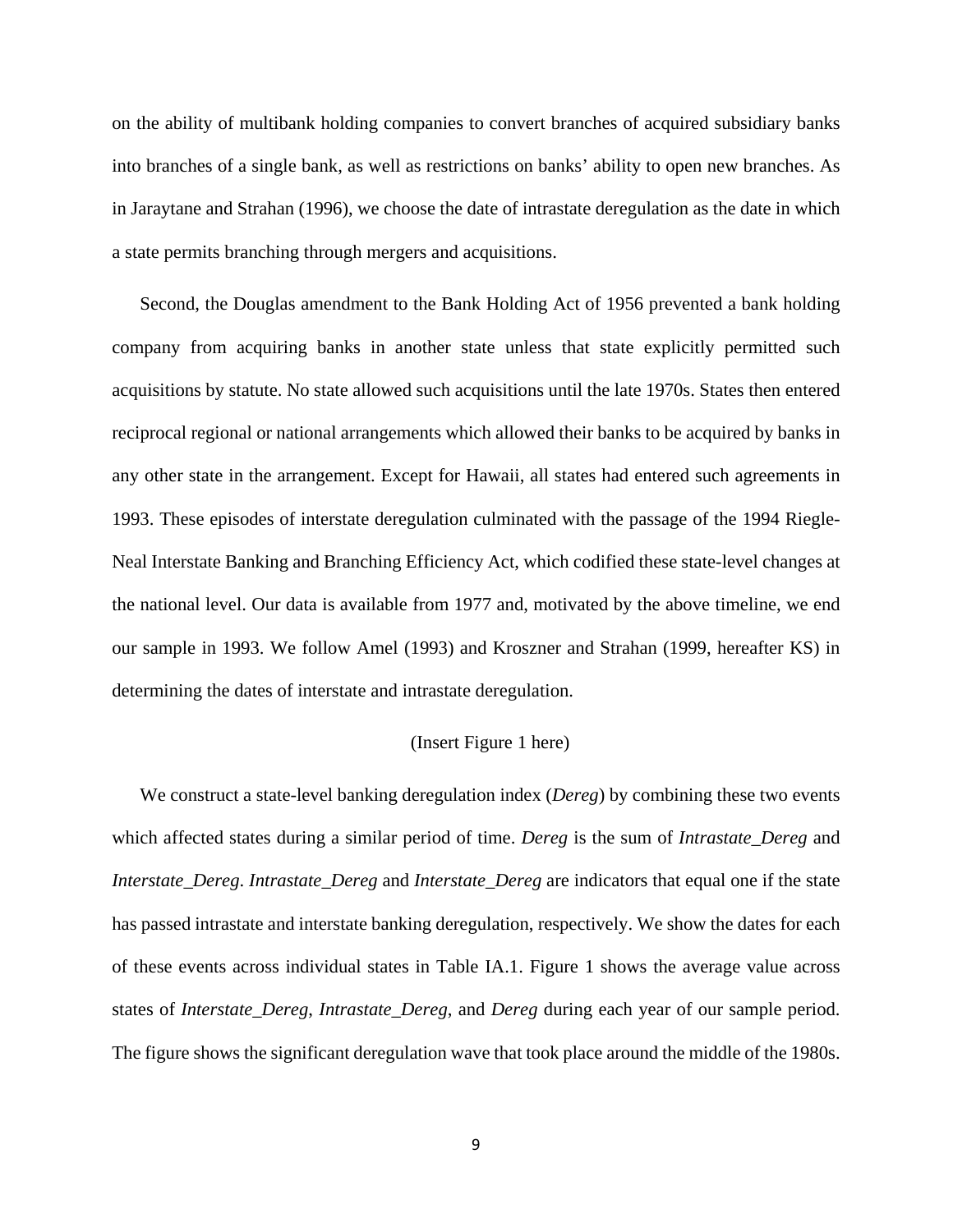KS argue that technological changes such as the development of more sophisticated credit-scoring models made it more difficult for local interest groups to protect local banking monopolies.

#### **B. How Does Banking Deregulation Matter?**

Previous research has documented that state banking deregulation is associated with local economic growth and has argued that changes in the composition of bank credit supply appears to be the channel driving such effect (Jayaratne and Strahan (1996, hereafter JS)). JS argue that deregulation might trigger a shift in the composition of bank lending towards higher-quality borrowers, which then increases the share of total investment coming from firms with better growth opportunities (composition effect). They conjecture that such changes in the allocation of bank credit might come from improvements in the screening and monitoring of the average local bank. Their evidence suggests that deregulation in a given state is not associated with significant increases in the aggregate loan growth in that state. At the same time, deregulation is associated with reductions in the aggregate importance of non-performing loans or charge-offs for banks in deregulated states. Jayaratne and Strahan (1998) find that most of this state-level drop in loan losses can be explained by the fact that better-performing banks increase their market share in a state after deregulation. This evidence is consistent with the idea that deregulation improves the composition of local bank lending by creating a stronger selection mechanism for local banks.

However, these studies do not provide direct micro-level evidence on the importance of the bank credit composition effect. Providing such evidence is important for at least two broad reasons. First, banking deregulation could explain the previous broad patterns through multiple economic channels, which could have different implications for when and how local banking competition matters. Improvements in the efficiency of local banks could lower their costs and translate into lower interest rates for all firms, reducing implicit barriers to entry, and facilitating the entry of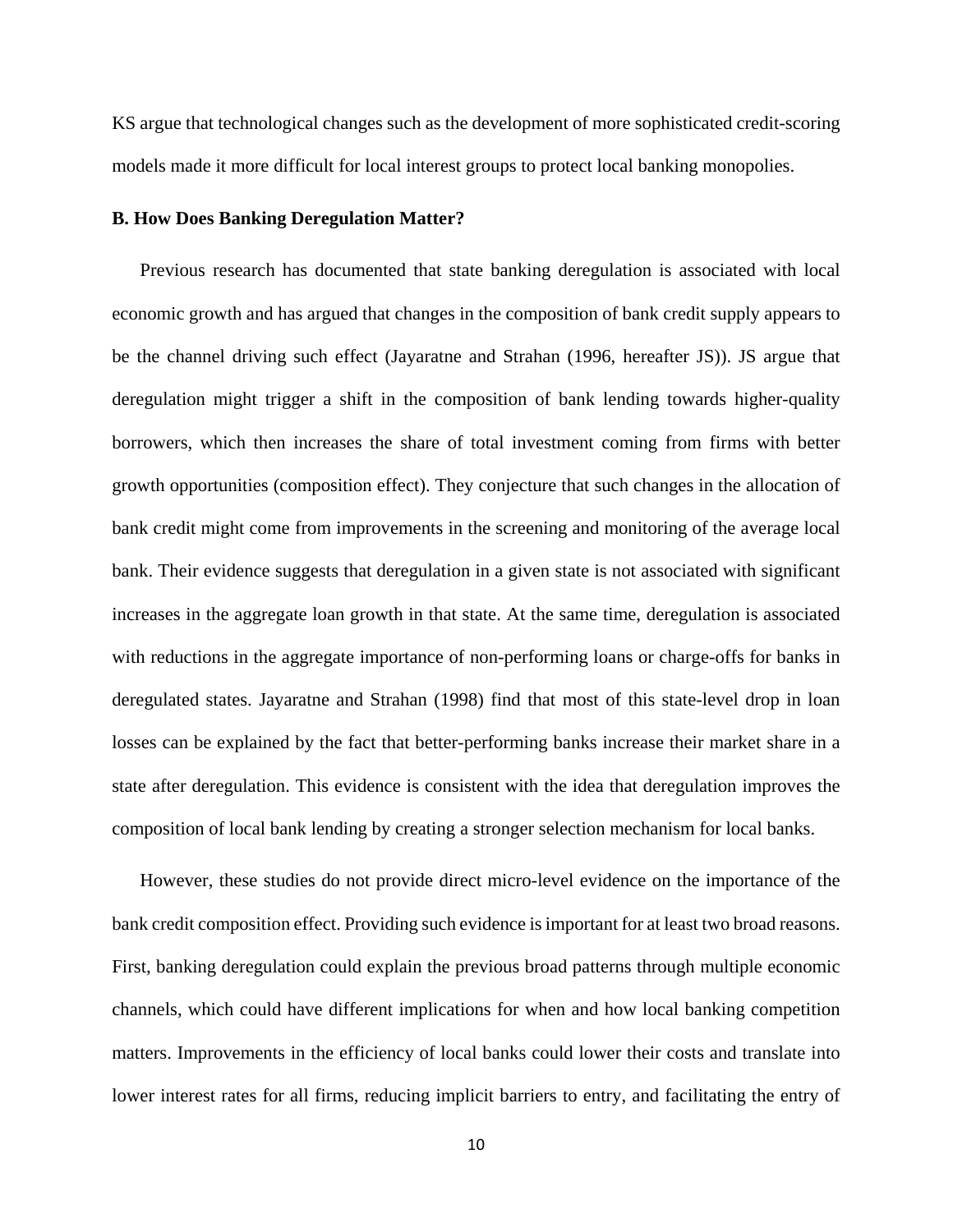new nonfinancial firms displacing less efficient incumbents.<sup>10</sup> Second, evidence on the channel through which deregulation matters can also help to better establish its importance.<sup>[11](#page-13-1)</sup>

We examine how deregulation affects the relative growth of high productivity firms. Our focus on differences in firm productivity within an industry is motivated by previous empirical and theoretical work on industry productivity and resource misallocation. [12](#page-13-2) Analyzing the previous composition effect requires firm-level data linking differences in firm productivity to their real and financial decisions. Moreover, since local banks should mostly matter for small firms, it is important to have micro-level data covering such firms.

### **II. Data and Summary Statistics**

 $\overline{a}$ 

Our main data sources are the Longitudinal Business Database (*LBD*), the Census of Manufacturers (*CM*), and the Quarterly Financial Reports (*QFR*) from the U.S. Census Bureau. The CM provides information on the sales and inputs used by all manufacturing firms every five years (i.e., Census years). Our analysis tracks changes in the relative growth of more productive firms around deregulation events and higher frequency data on small firms is useful to estimate these effects. Note that many deregulation episodes happen between Census years and higher

<span id="page-13-0"></span> $10$  Consistent with this view, Jayaratne and Strahan (1998) find that deregulation is associated with a drop in average interest rate in loans for local borrowers. The reduced demand for credit by large incumbent firms could offset some of the increase in borrowing by new firms.

<span id="page-13-1"></span><sup>&</sup>lt;sup>11</sup> Huang (2008) argues that U.S. state deregulation leads to an acceleration of local growth only in a limited number of cases. Zarutskie (2006) provides evidence suggesting that local young firms use less bank debt after deregulation, while the opposite takes place for older firms. Since young firms are likely to be more constrained than older firms, this composition effect could lead deregulation to reduce aggregate productivity.

<span id="page-13-2"></span><sup>&</sup>lt;sup>12</sup> For example, see Olley and Pakes (1996), Hsieh and Klenow (2009), Bartelsman, Haltiwanger, and Scarpeta (2013)), and the references therein. See Section 5 for more details.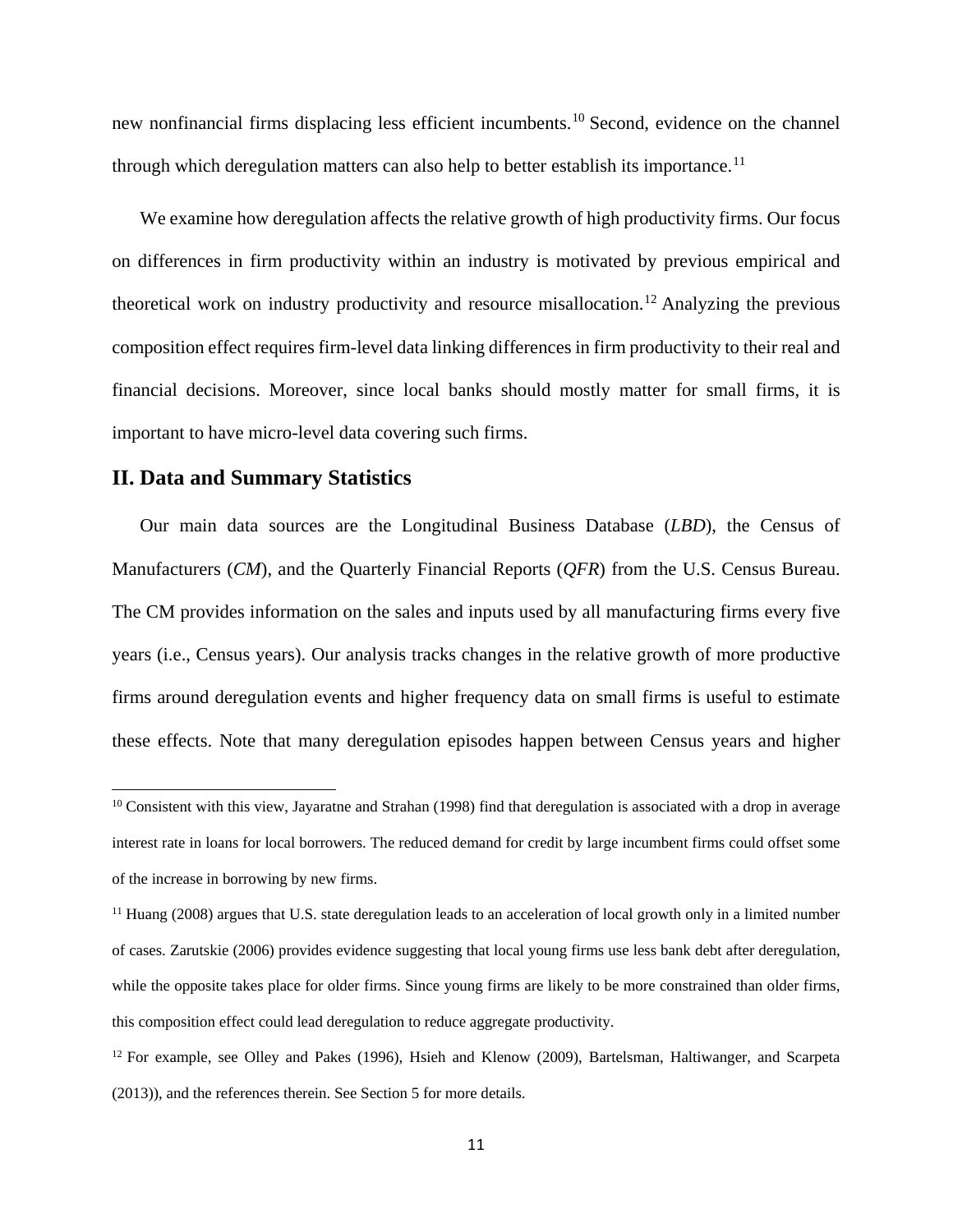frequency data allows us to precisely analyze how a given firm changes around such events. We address this challenge by combining the CM with the LBD. The LBD provides annual employment information for every private establishment from 1976 onward. The underlying data are sourced from U.S. tax records and Census Bureau surveys. We use the LBD to annually track withinindustry differences in firm employment growth and link to the CM to relate these differences to firm productivity. We construct the main sample of data used in our growth results by matching firms in the LBD and the last available CM.

We focus on firms with their operations concentrated in a single state. State banking deregulation should matter mostly for firms with a strong geographic exposure to banks in the deregulated state. We also focus our analysis on firms that operate in a single industry. We need to compare the overall productivity of different firms operating in a given industry and this is challenging when firms also operate in other industries. Once we impose these two restrictions, almost all firms in our data are single-plant firms, which is the focus of our analysis. Overall, across all manufacturing firms in the LBD or the CM over our sample period, we find that 76%- 77% of establishments belong to single-plant firms. When we consider the total number of firms operating in a given industry and year (i.e., firm-industry-year observations), we find that 91% of firms are single-plant firms.

Our analysis examines differential patterns among young firms, which are plausibly more exposed to the effects that we want to isolate. We measure firms' age by considering the first year in which the firm appears with positive employment in the data. We construct age groups based on the difference between the current year and this first year of operations. Our main age groups are *Young1* and *Young2*, which include firms present for the first time in the previous CM and present for the first time in the CM before the previous one, respectively. *Old* includes the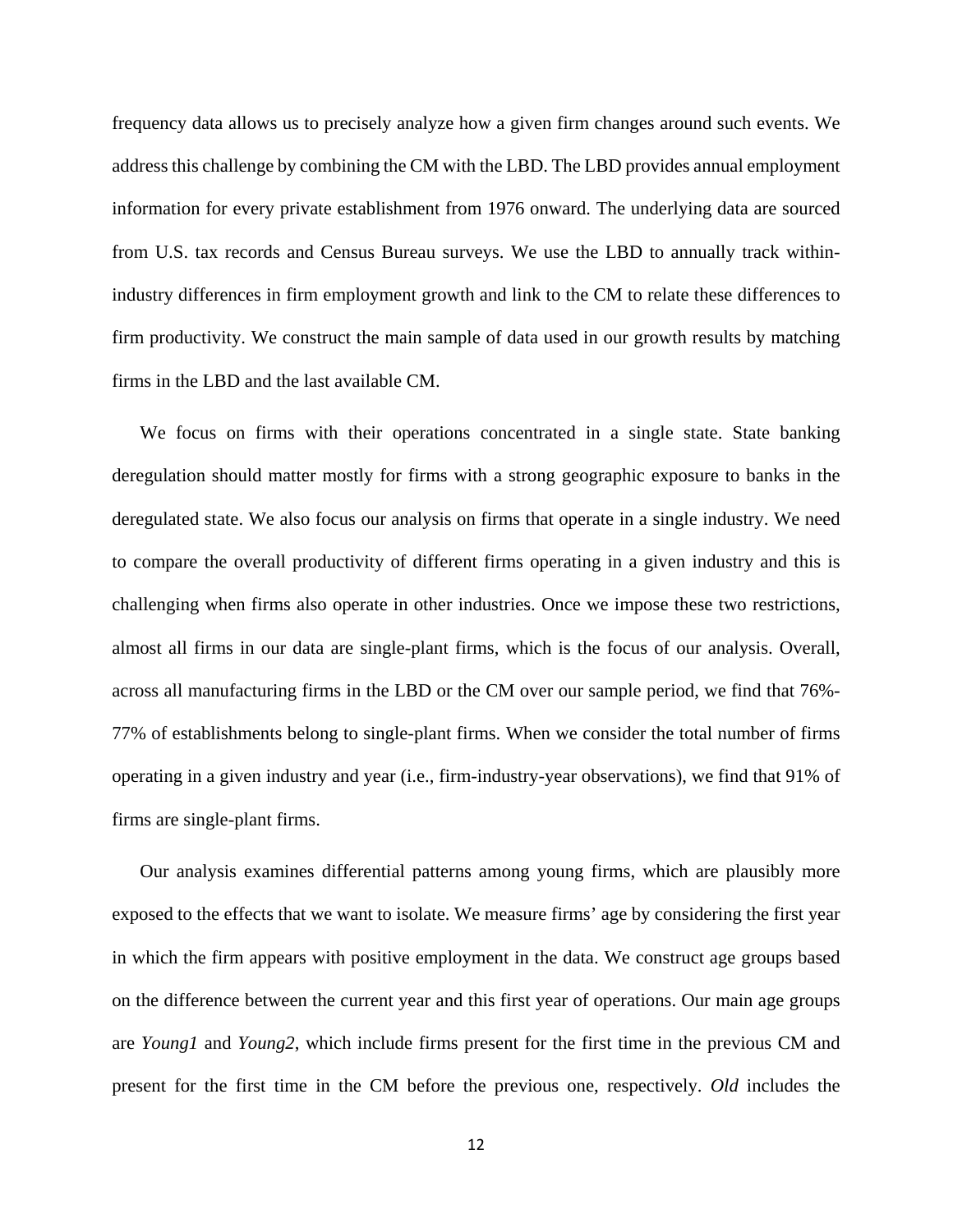remaining firms. [13](#page-15-0) These groups capture firms with age 1-5 and 6-10 in the previous CM, respectively. In our analysis, we focus on composition effects among these young firms with a single plant. While these firms represent a subset of the overall sample of firms in an industry, we explicitly take this into account when examining the implications of our results for aggregate industry productivity in Section  $V<sup>14</sup>$  $V<sup>14</sup>$  $V<sup>14</sup>$ .

#### (Insert Table I here)

Panel A of Table I shows summary statistics for this overall sample and subsamples of young firms. As described in Section I.A, our sample covers the period between 1977 and 1993. All variables are described in Appendix A. The average firm in our overall sample is small and has 22.3 workers and 1.4 Million in sales (\$1987). In some of our additional results of the real effects of deregulation, we restrict our analysis to Census years. This comes from the need to examine outcomes not covered in the LBD (e.g., capital stock growth) or a focus on longer-term effects of deregulation (e.g., analysis in Section V). In these results, we use only the CM to construct similar samples of single-plant firms in different age groups.

Our analysis of changes in firms' financial policies is based on the QFR. The QFR collects quarterly balance sheet and income statement data on large-, medium-, and small-size

 $\overline{\phantom{a}}$ 

<span id="page-15-0"></span><sup>&</sup>lt;sup>13</sup> This basic approach to classify firms into an age group is used by Haltiwanger, Jarmin, and Miranda (2013) and the Census Bureau (e.g., [https://www.census.gov/ces/dataproducts/bds/definitions.html\)](https://www.census.gov/ces/dataproducts/bds/definitions.html). We use the CM to define our main age groups because the LBD only starts in 1976, and this limits our ability to construct different age groups at the start of our sample period (1977 to 1993). We use the CM data from 1967 onward and this allows us to have at most three age groups at the start of our sample (age 1-5, age 6-10, and age 11+). We also construct age groups using the LBD as a robustness check, but have to limit the sample period of our analysis in these results.

<span id="page-15-1"></span> $14$  Using the CM in our sample period, we have found that 56% of firms that operate in a given industry are singleplant firms with an age between 1 and 10 years.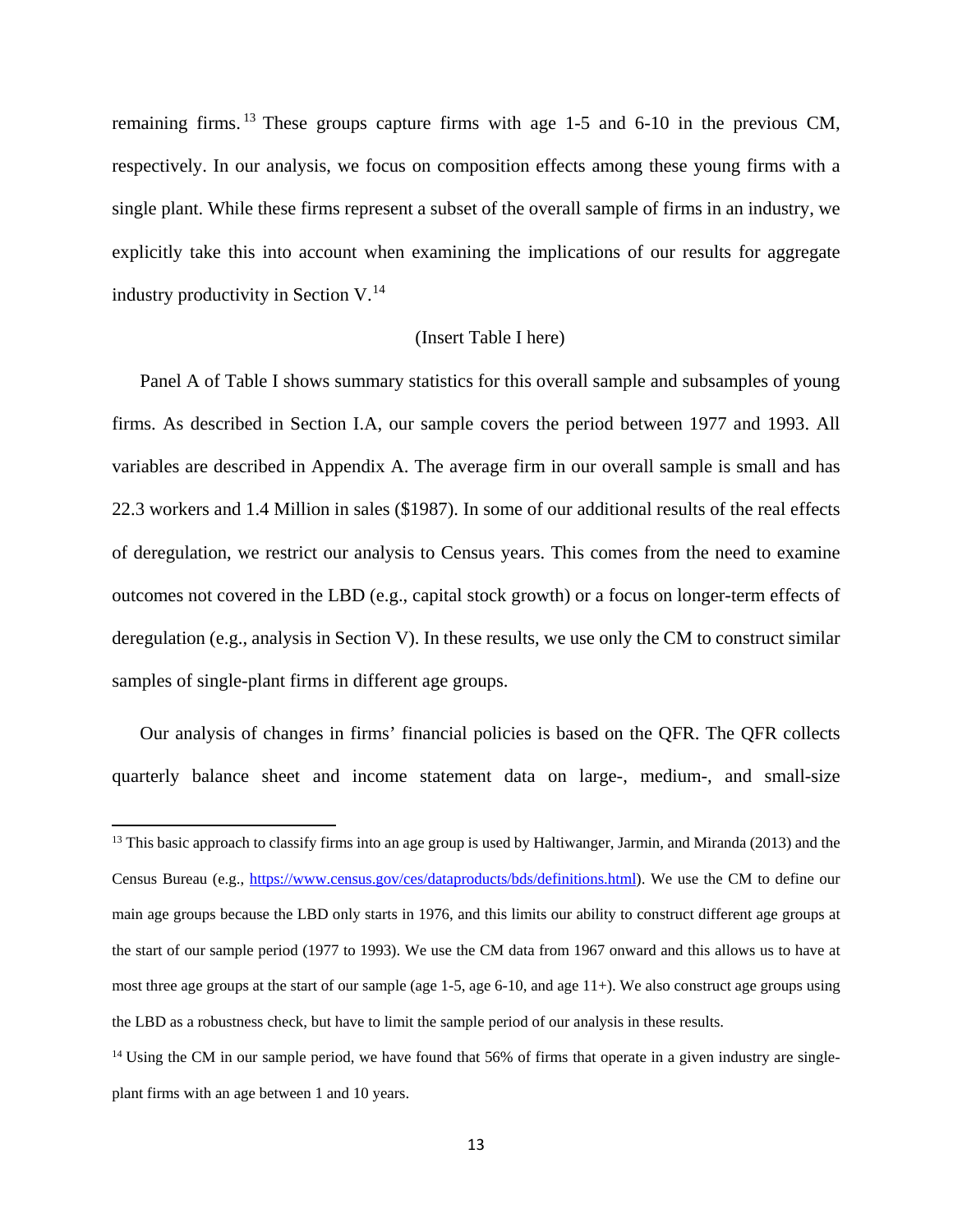manufacturing corporations. This data is available for us at the firm-level during Census years, and we construct annual firm-level values for the variables in these years using averages for each firm. We construct our sample for this analysis by matching the QFR (with annual values) and the CM in Census years. As before, we only include single-plant firms. We also note that the QFR uses a random sample of firms, different from the population of firms in the CM and LBD. We construct sample weights based on firm size and age that replicate the importance of size and age groups in our previous sample described in Panel A. We estimate results with these weights, which allows us to estimate effects that are representative of the same sample considered in our analysis of real effects. This sample includes firms in 1977, 1982, 1987, and 1992.

Panel B of Table I describes the main variables used in this analysis. We report summary statistics with the sample weights used in the results. We focus on variables which capture the importance of bank debt and non-bank debt financing. Companies separately report their debt from commercial banks (bank debt) and other sources in the QFR. We measure the importance of bank debt using the ratio of bank debt to total debt (*Bank Debt Share*). We also separately measure the ratios of bank debt and non-bank debt to total assets, which we label *Bank Debt Ratio* and *Non-Bank Debt Ratio*, respectively. This distinction is important in our analysis because only commercial banks are directly affected by banking deregulation. Between 40%-50% of firms' debt comes from non-bank sources for both young and old firms. This shows that firms significantly rely on both bank and non-bank debt. Additionally, the combination of firms' bank and non-bank debt represents approximately 30% of firms' assets, and this ratio is significantly larger for young firms where this combination represents approximately 40% of firms' total assets. This suggests that the young single-plant firms in our analysis significantly rely on debt financing. These values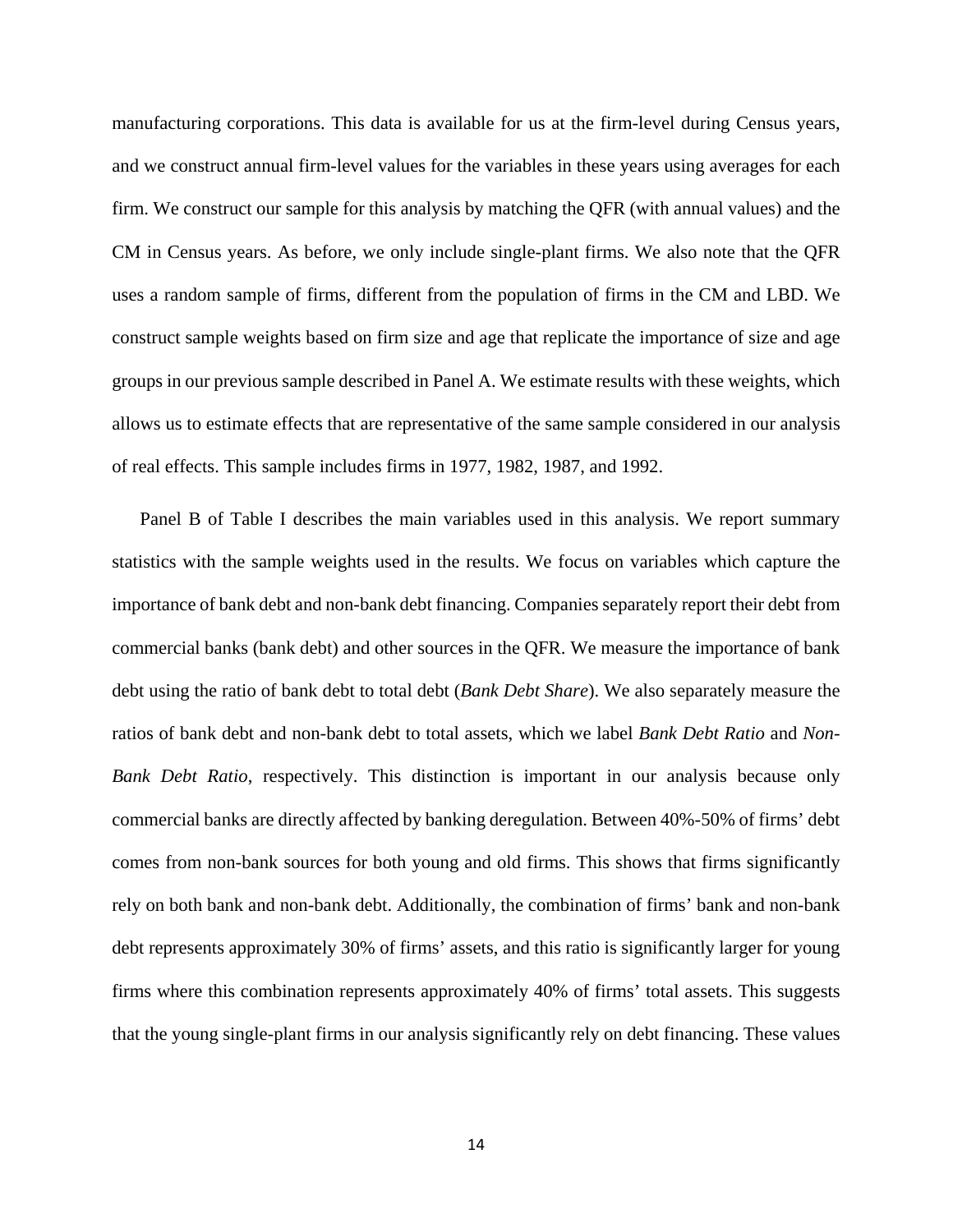do not include trade credit and are similar to the ones described in Petersen and Rajan (1994) based on the National Survey of Small Business Finances (NSSBF) for the late 1980s.<sup>[15](#page-17-0)</sup>

As discussed in Section I.B, an important variable in our analysis is firm total factor productivity (TFP). We include measures of firm TFP using data from the CM. Following previous research in finance examining productivity, we follow a simple strategy to estimate plantlevel TFP. We estimate a Cobb-Douglas production function with separate parameters for each industry-year (3-digit SIC code). We estimate these parameters using ordinary least squares (OLS) with year fixed effects and data from the previous five years. <sup>[16](#page-17-1)</sup> As a robustness check, we report our main credit composition and labor reallocation results using alternative approaches for estimating TFP in Table IA.2 and Table IA.3, respectively. Since we focus on single-plant firms, our measures of firm productivity are the same as plant productivity.

<span id="page-17-0"></span><sup>&</sup>lt;sup>15</sup> The NSSBF provides information on the main sources of non-bank debt for small businesses, which are non-bank financial institutions, the company owner, and the family of the owner. When compared to the NSSBF, there are fundamental advantages of using the QFR for our purposes. The NSSBF only starts in 1987, what limits one's ability to analyze the effect of banking deregulation in our sample period (1977-1993). Additionally, the QFR provides a significantly larger and more comprehensive sample of manufacturing firms which can be matched at the firm-level to measures of productivity based on plant-level data from the CM.

<span id="page-17-1"></span><sup>&</sup>lt;sup>16</sup> Annual plant-level data from the Annual Survey of Manufacturers (ASM) for a subsample of plants is used to estimate production function parameters, which are then combined with the CM to measure plant-level TFP for all firms in our samples in Census years. Appendix A describes this approach and robustness in greater detail. Recent research in finance using similar measures of firm productivity include Maksimovic, Phillips, and Yang (2013), Krishnan, Nandy and Puri (2014), and Giroud and Mueller (2015).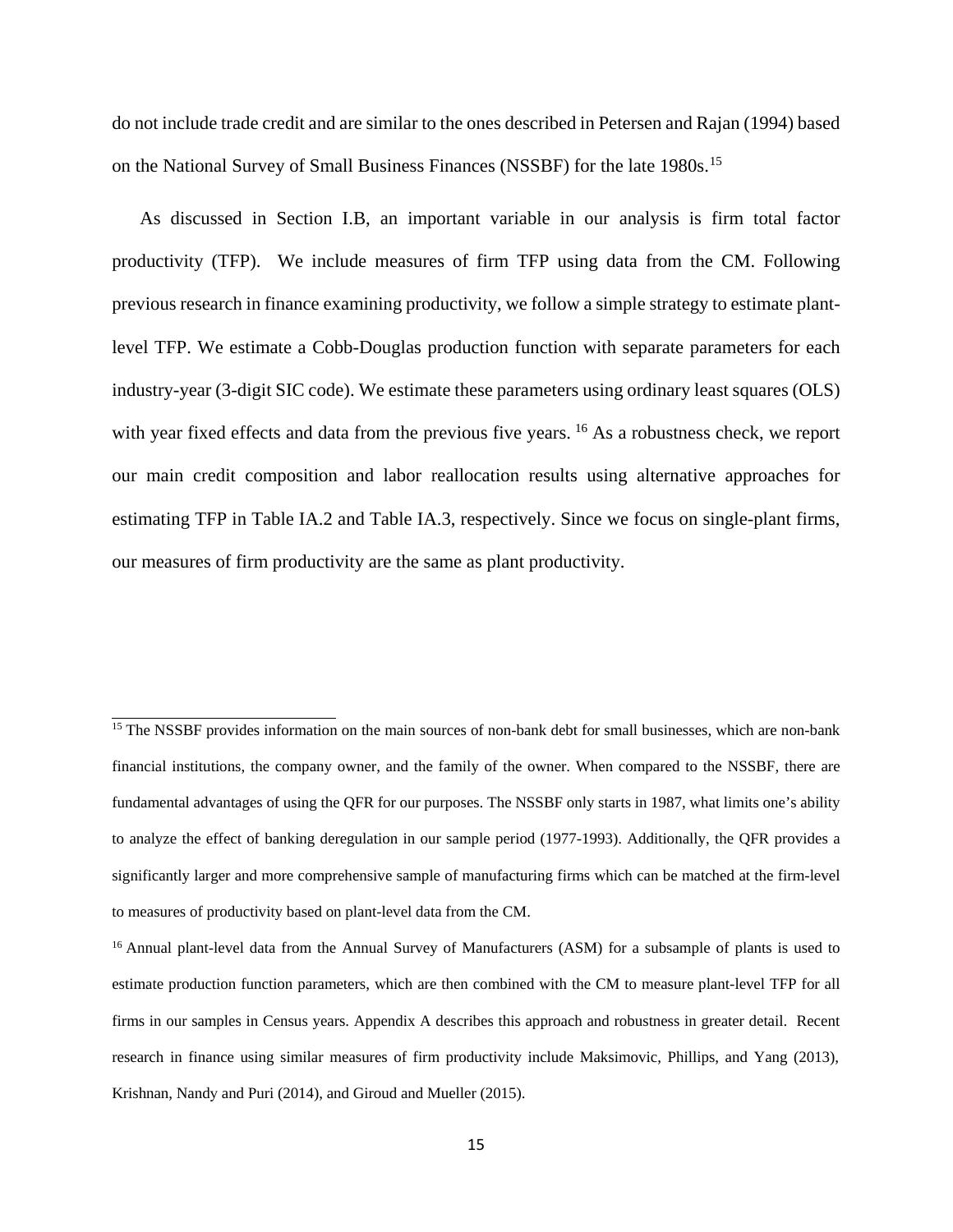## **III. Banking Deregulation and Labor and Capital Reallocation**

We start our analysis by examining how the relative growth of high-productivity firms changes after deregulation. We separately analyze this effect within different age groups and focus on the differential effect for young firms. By examining immediate changes to young firms around deregulation and comparing them to other young firms in states that did not deregulate in that year, we can better isolate the effect of these events from other changes affecting industries in a given state. This higher-frequency analysis is important for comparing a firm before and after deregulation.

We analyze these growth effects by estimating the equation:

$$
EmpGrowth_{isjt} = \alpha_{sjt} + \mu_i + \gamma_s \times TFP_{isjt} + \theta_t \times TFP_{isjt}
$$
\n
$$
+ \beta \times Dereg_{st} \times TFP_{isjt} + \delta'X_{isjt} + \varepsilon_{isjt},
$$
\n
$$
(1)
$$

where  $EmpGrowth_{isit}$  is the employment growth of firm *i* in industry *j*, state *s* and year *t*,  $\alpha_{sjt}$  is a state-industry-year fixed effect,  $\mu_i$  denotes firm fixed effects, *TFP* is the firm's total factor productivity (in logs),  $\theta_t$  denotes year fixed effects,  $\gamma_s$  denotes state fixed effects, *Dereg* is the banking deregulation index, and *X* denotes controls. *TFP* is measured in the previous CM. Control variables include *Large*, *Age1*, *Age2*, and the interactions of each of these variables with the previous two deregulation indicators.

We separately estimate Equation (1) for different age groups (*Young1*, *Young2*, and *Old*) and examine the differential value of  $\beta$  for young firms. In each age group, the estimation of  $\beta$  examines how the sensitivity of firms' growth to their productivity (*TFP*) in a local industry relates to state banking deregulation. The increase in firm growth predicted by *TFP* captures the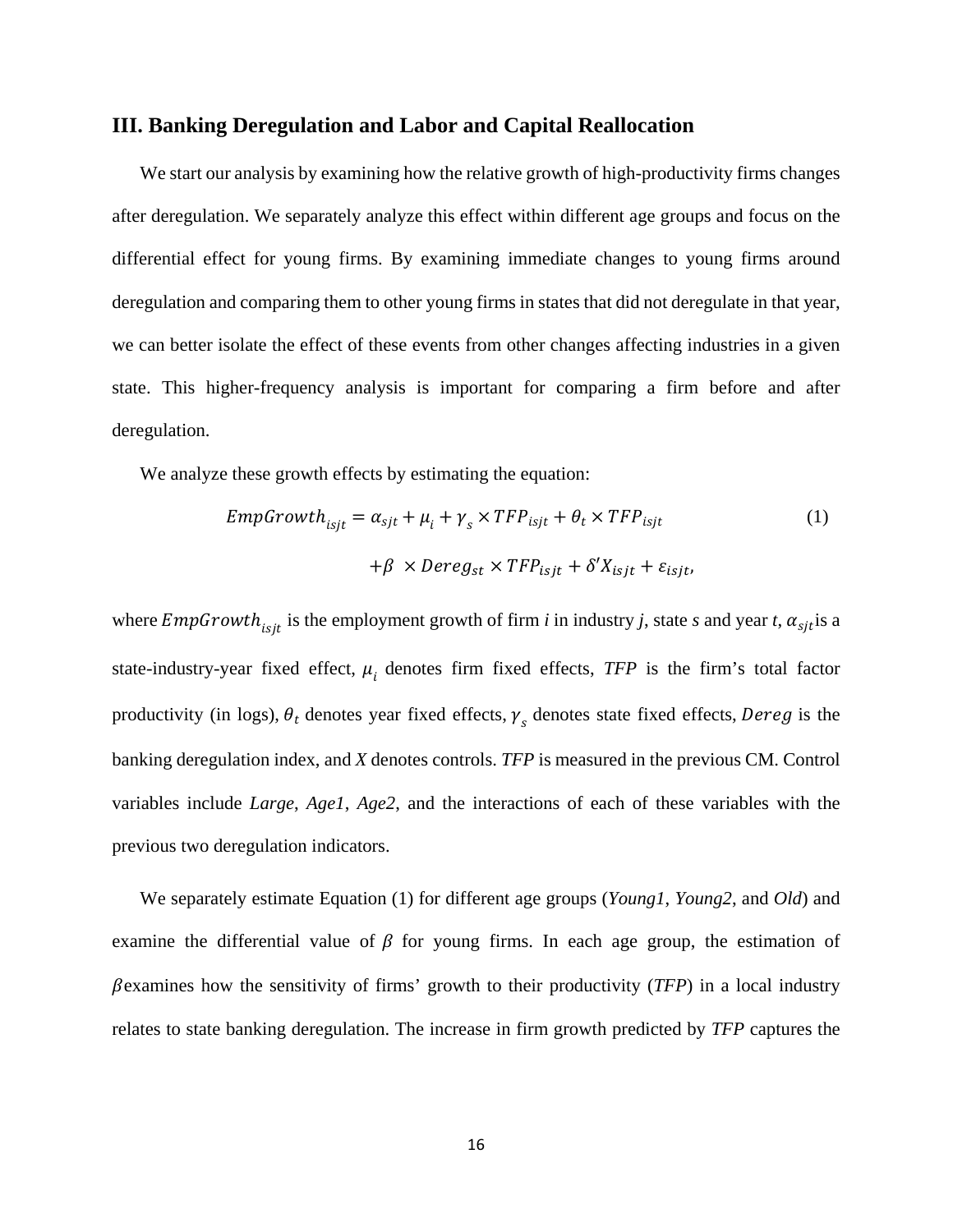sensitivity of this growth to a given gap in firm productivity, which is measured within an industrystate-year because of the fixed effects.

Intuitively, one can think about this estimation as involving two steps. First, we estimate the previous sensitivity within each industry-state-year. We then estimate how deregulation affects this relationship using a difference-indifferences specification. We are implementing these two steps together in a single regression.<sup>[17](#page-19-0)</sup> Finally, when we contrast this estimated effect for different age groups, we are analyzing a triple difference, which tells us the differential change in the previous sensitivity for young firms. This last interaction allows us to contrast the effect of deregulation on different groups of firms in the affected states and control for broad changes around deregulation in the previous sensitivity of industries in affected states.

We initially focus on employment growth because this is an important outcome that can be measured at an annual frequency for a broad range of firms. Previous research has provided direct evidence that bank credit availability affects the employment of small and medium firms (e.g., Chodorow-Reich (2014)), so changes in the composition of credit should translate into shifts in relative employment growth.<sup>[18](#page-19-1)</sup> Table II reports these employment growth results. All reported coefficients are scaled to capture changes in the relative growth of firms in the top versus bottom

 $\overline{a}$ 

<span id="page-19-0"></span><sup>17</sup> Recall that TFP is measured in the previous CM. In our main age group of interest (*Young1*), this variable measures the first value of TFP in the data for the firm. This within-industry-state-age sensitivity is analogous to the withincountry sensitivities of industry investment to industry fundamentals such as *Q* or value-added growth in Wurgler (2000) and Lee, Shin, and Stulz (2016). As discussed in Section 1.2, we focus on these differences in firm productivity because they have been emphasized as a fundamental determinant of aggregate industry productivity.

<span id="page-19-1"></span><sup>&</sup>lt;sup>18</sup> As we discuss in greater detail in Section 5, this labor effect can be an indirect effect from a lower cost of using capital or a direct effect from greater credit availability on firms' cost of using labor.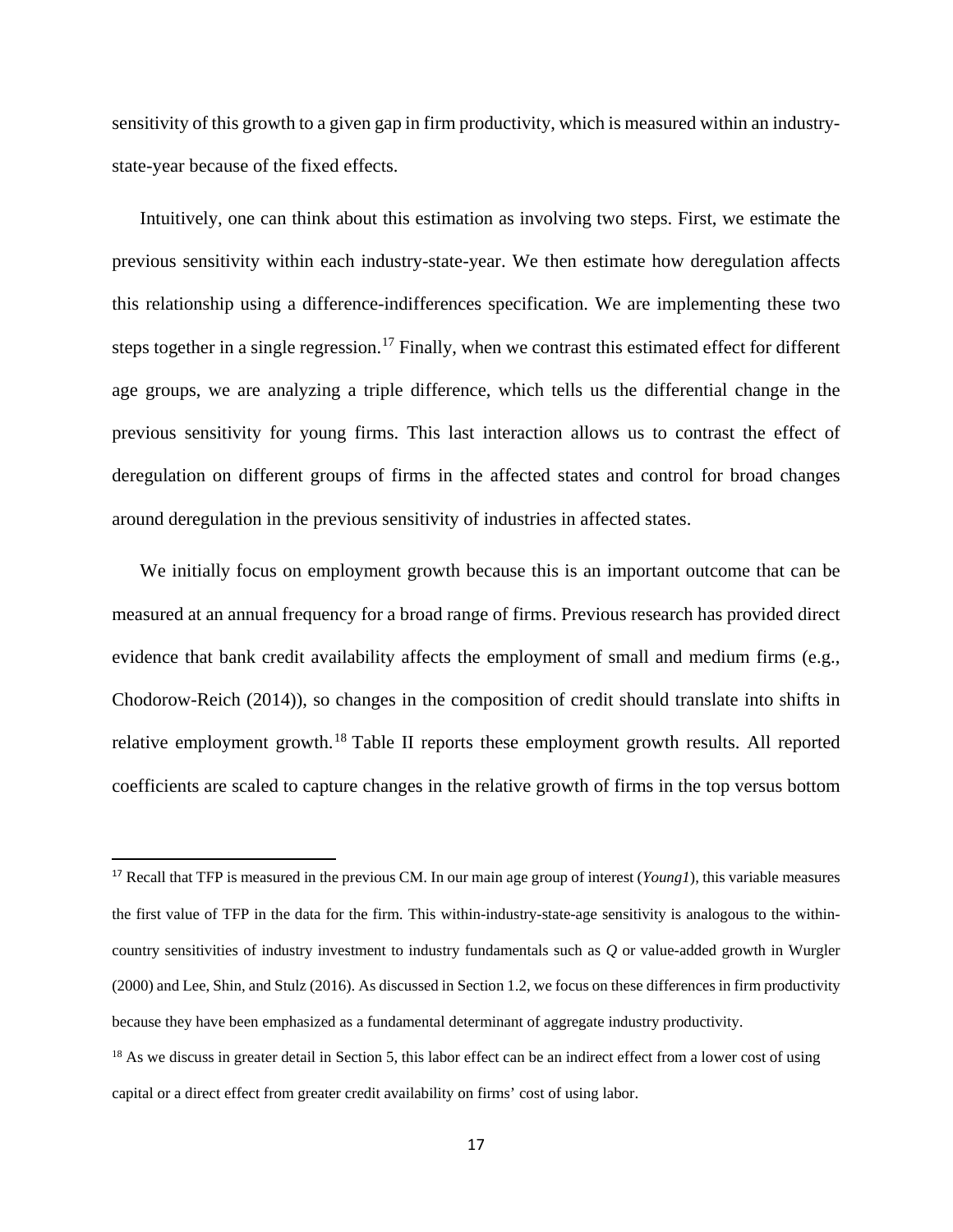quartiles of an industry-state. More precisely, we multiply the estimated coefficients by the average TFP gap between these two groups. We start by analyzing the average effect of deregulation across different age groups.

### (Insert Table II here)

Column (1) of Panel A reports this result, which is based on the estimation of Equation (1) with additional controls: *Young1*, *Young2*, and their interactions with the two deregulation variables. This result shows that deregulation is associated with a significant average increase in the relative growth of high-productivity firms. This result implies that deregulation (i.e., change in *Dereg* between zero and two) is associated with an increase of 1.8% in the relative employment growth of firms in the top TFP quartile.

Column (2) of Panel A examines the differential effect for *Young1*. In this specification, all independent variables (including controls) and fixed effects in Equation (1) are included with and without their interaction with *Young1*. The only variables not interacted with *Young1* are *Age1* and *Age2*. Column (3) separately examines these differential effects for *Young1* and *Young2*. This last result is based on an analogous specification where the independent variables and fixed effects are now separately interacted with *Young1* and *Young2*. These results show that the previous effects are differentially stronger for the youngest firms and driven by these firms. There is an economically and statistically significant increase in the relative growth of more productive firms only among the youngest firms. The effect for older firms is economically small and statistically not significant in Column (1). This effect is negative in Column (2). The results imply that, in the subsample of young firms (*Young1*), deregulation is associated with a differential increase between 3.0% and 4.2% in the relative employment growth of the top TFP quartile. Recall from Table I that the average employment growth of these same young firms in the sample is 5.7%.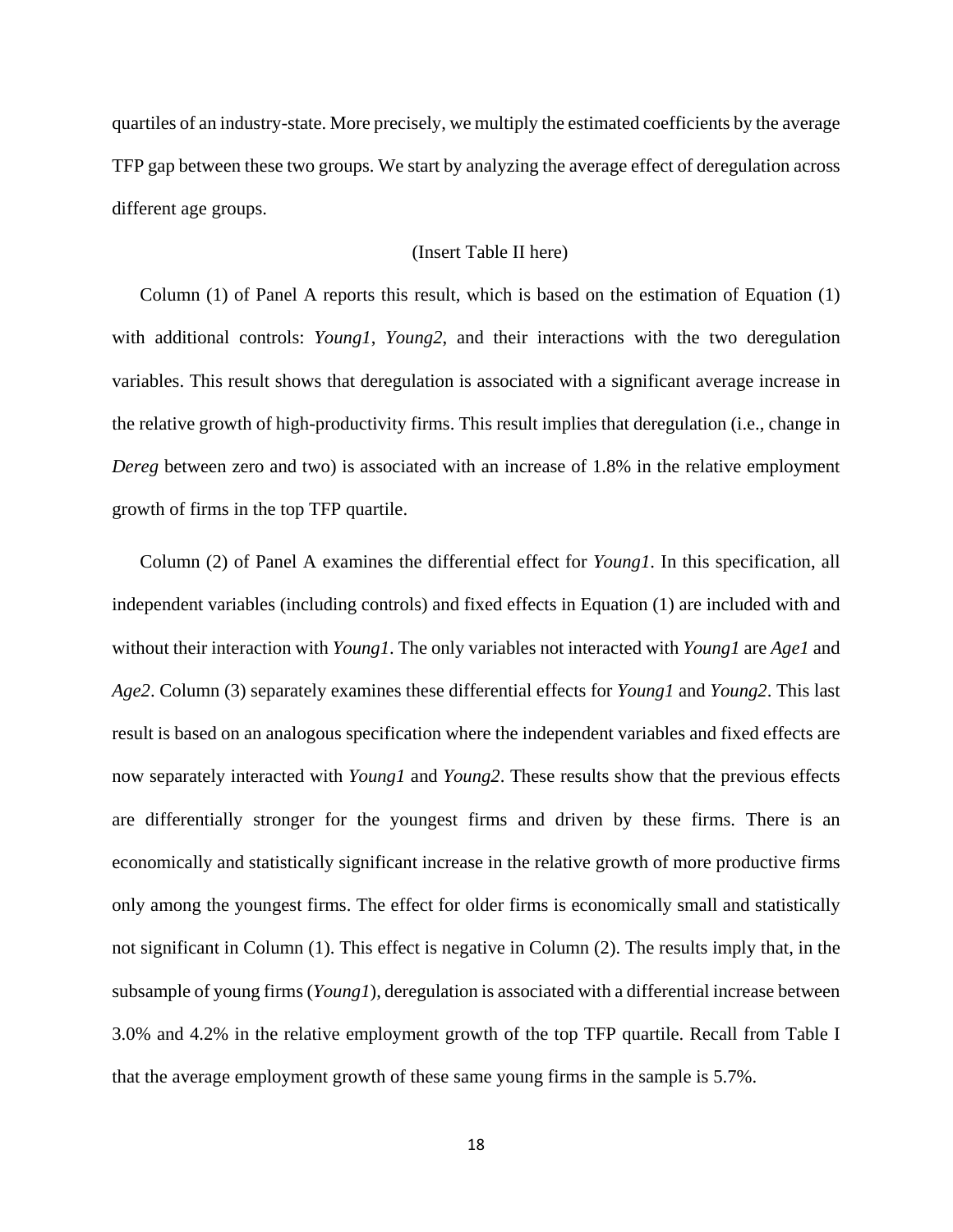We next consider the possible role of firm age *and* size in explaining these results. One possibility is that differences in firm TFP are capturing these characteristics and the previous results reflect changes in the link between firm growth and age or size. In the context of age, we note that we are comparing only firms within a same age group and year. In our main group of interest (*Young1*), within-group-year differences in age are limited to five years. We also include continuous measures of firm age based on the LBD (*Age1* and *Age2*) as controls. [19](#page-21-0) As an additional robustness check on the role of age differences, we estimate our previous results without these last controls. Columns (1) and (2) of Panel B of Table II report the estimated effects. The effects for the interaction with *Young1* remain similar in the results with and without these controls. We also consider an alternative definition of *Young1* using the LBD. *Young1* is now an indicator that equals one if the firm has age between one and five years using the LBD, and can only be defined from 1982 on (see Section II). Column (3) of Panel B reports the results with this variable, which capture younger firms than *Young1* in the previous specifications. The results become economically stronger with this alternative specification.

We next consider the role of size. We note that, in contrast with age, firms' size should be endogenously affected by their productivity as more productive firms should find it more attractive to expand their business. Indeed, previous models and evidence on resource allocation within industries have emphasized this idea and the existence of a strong positive link between size and productivity within an industry. In these frameworks, productivity is the exogenously given firm

 $\overline{\phantom{a}}$ 

<span id="page-21-0"></span><sup>&</sup>lt;sup>19</sup> As discussed in Section 2, our main age groups are based on the CM. The LBD provides a more continuous measure of age, but the data starts in 1976, what limits our ability to construct broad groups of age with this data. We therefore construct these additional continuous controls. Also notice that, as previously discussed, all controls are interacted with the deregulation indicators.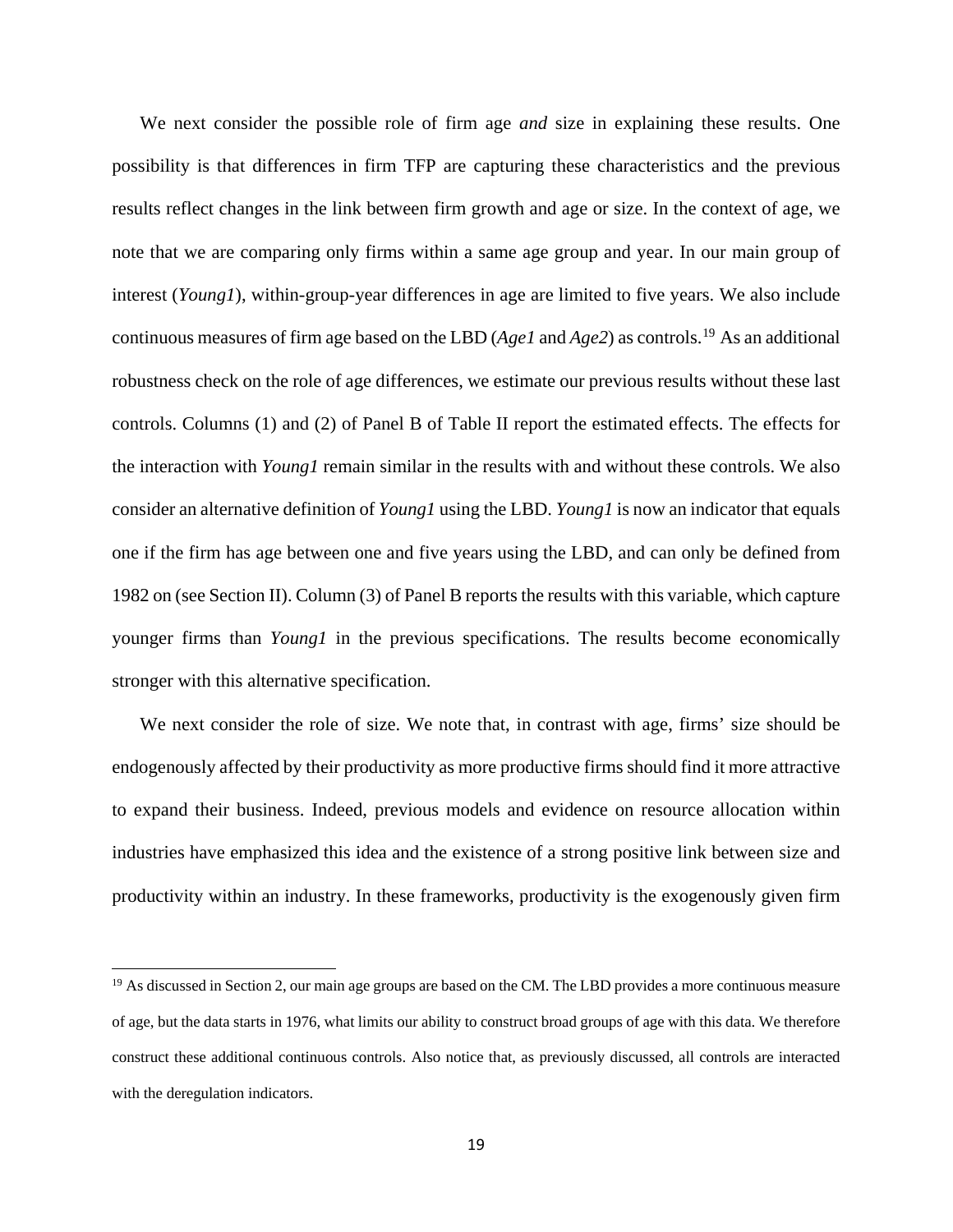characteristic and conditioning on firms' choice of size while examining a link with productivity can bias our estimates. For this reason, in our main results we only use broad controls for firms' size group (*Large*). *Large* is an indicator that equals one if the firm is above the median size (employment) within the industry-age group-year. We examine how the results change as we exclude or add size controls. Columns (1) and (2) of Panel C (Table II) show the results without the previous size control. We then estimate the effects with narrower group sizes as controls. We include indicators for all size quintiles within an industry-age group-year, constructed in an analogous way to *Large*. Columns (3) and (4) of Panel C report these results. Across these sets of results, the effects remain similar and become economically stronger as we add more size controls. Together with the previous age analysis, these results show that the results in Table II are not capturing a change in the link between employment growth and size or age within local industries.

We check if our previous employment growth effects are matched with changes in the relative growth of firms' capital stock. If the previous results are driven by changes in the composition of bank credit, it is natural to expect them to be associated with capital effects. One challenge in implementing this analysis is that it is only in Census years that we can observe firms' capital stock growth for a broad range of small firms. This is especially relevant because we focus on young firms. In a sample only with Census years, firms in *Young1* are present in the data for the first time and one cannot contrast their growth after deregulation with a previous growth outcome prior to this event. In Table III, we therefore estimate the same specification used in Table II (Columns (2) and (3) of Panel A) but exclude firm fixed effects.

#### (Insert Table III here)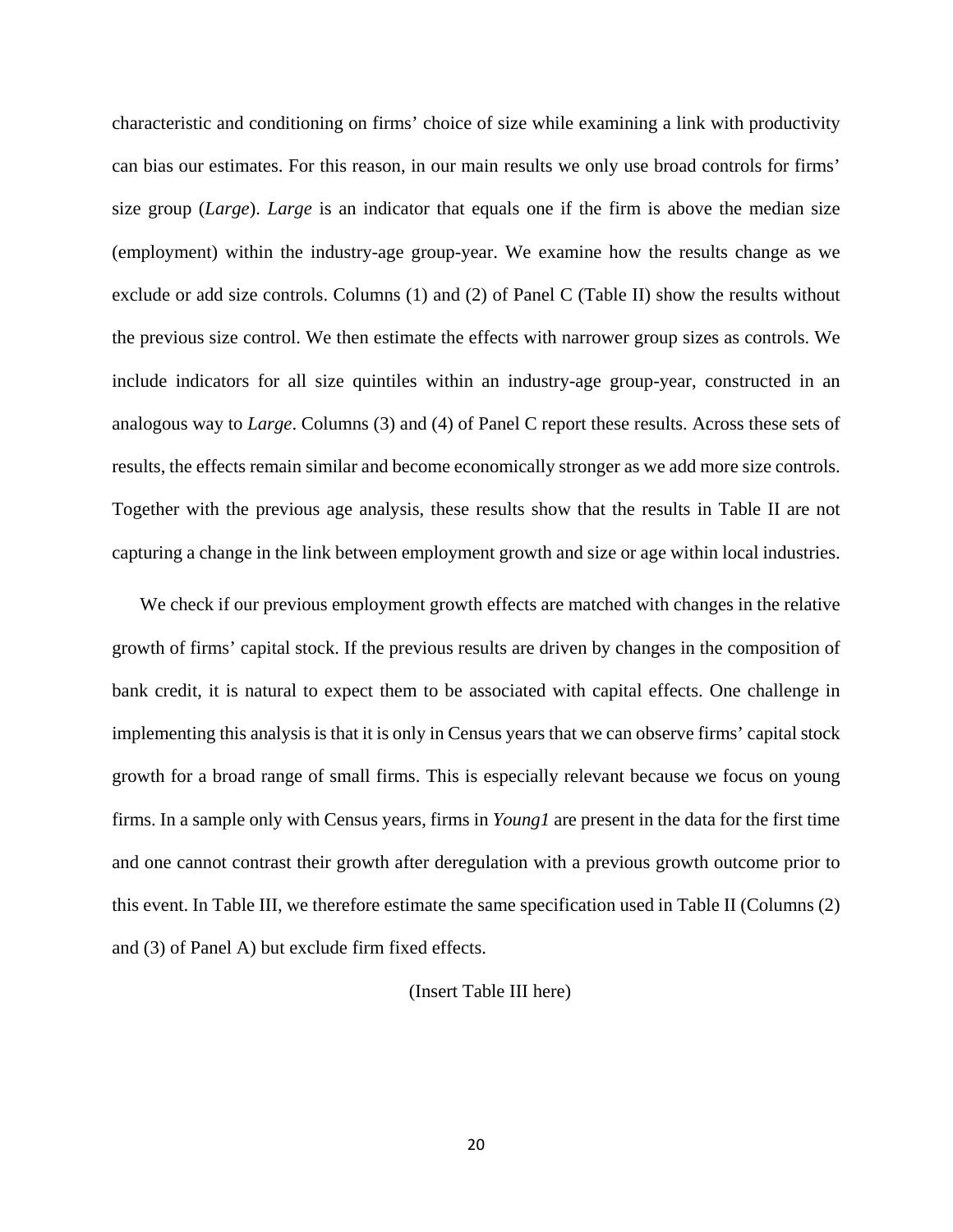Table III shows that our previous effects are matched with an important increase in the relative capital growth of high-productivity firms in the sample of young firms. Deregulation is associated with an increase of 0.8% in the relative capital growth of the top TFP quartile for young firms.

Lastly, we examine the dynamics of the previous growth effects. We focus on employment growth because we can measure this outcome each year. We first consider if the previous changes in relative growth after deregulation are associated with pre-existing trends. These results are based on specifications that add more variables to the ones in Table II (Column (3) of Panel A). More specifically, we add *Dereg(-1 to -3)* or *Dereg(-1 to -6)* in an analogous way to *Dereg* and include the same set of interactions used for *Dereg*. These variables are constructed in the same way as *Dereg* using a sum of two indicators (for intrastate and interstate deregulation) that now equal one in the three or six years prior to deregulation events. Table IV reports these results.

#### (Insert Table IV here)

The results show that our previous effects are not associated with pre-existing positive trends in the relative growth of young firms with high productivity. This growth only changes after deregulation. We also analyze these changes in growth using narrower windows of time. We implement this by splitting our sample in three periods of time (1977 to 1982, 1983 to 1988, and 1989 to 1992) and separately estimating our previous effects in each of them. We then estimate an average effect across these periods. Notice that this effect can only be estimated by contrasting the period right after deregulation with the period right before this event. In addition, Table IA.4 provides evidence that our previous findings are robust to narrowing the window of time and focusing on immediate growth after the deregulation events.

## **IV. How Does Banking Deregulation Affect the Bank Credit Supply?**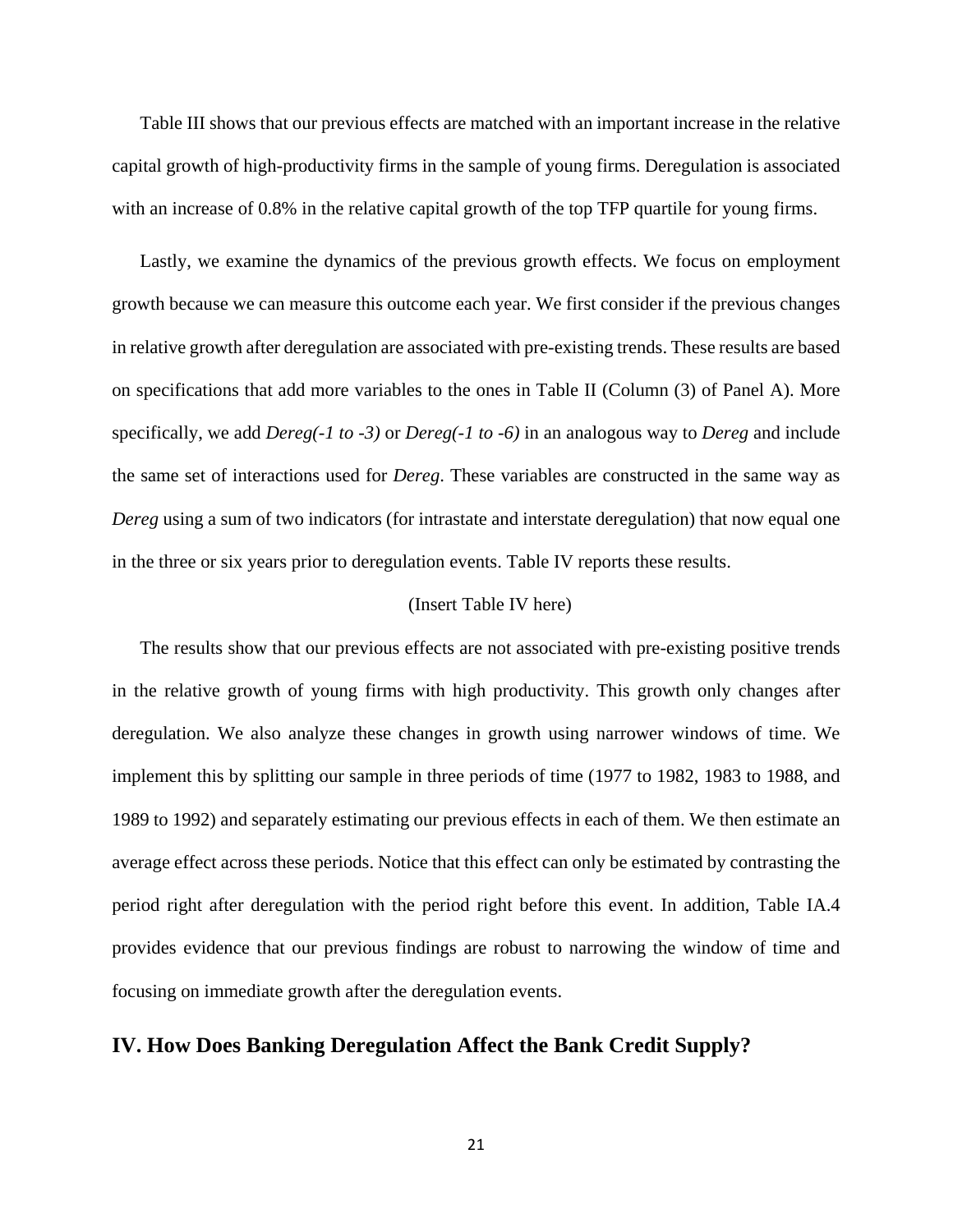We now examine the role of changes in the composition of bank lending in driving our differential growth effects for young, productive firms. In particular, we study whether there is a shift in the composition of bank credit supply towards more productive firms. We also analyze if the magnitude of these financial results is consistent with the view that they drive the previous real effects. We then conduct a series of robustness tests that consider the potential role of alternative mechanisms in driving the previous relative growth effects.

#### **A. Banking Deregulation and the Composition of Bank Lending**

We examine if the previous results showing differential higher growth for young, productive firms are associated with changes in the composition of bank credit supply. We separately examine different age groups to test if changes in the composition of bank credit are mostly important for young firms. We link firms' bank debt to their productivity for a broad range of firms, and weight these firms using sample weights to match our previous sample of single-plant firms.

A challenge for isolating credit supply effects is the fact that deregulation might also affect firms' demand for bank debt. We address this issue by examining how firms borrow across different sources of debt financing. Our data allows us to measure both bank debt (from commercial banks) and non-bank debt (from other sources). Only commercial banks are directly affected by state banking deregulation.<sup>[20](#page-24-0)</sup> We argue that changes in credit demand should affect firms' demand for both bank and non-bank debt. In contrast, increases in bank credit supply should lead to an increase in the share of total debt coming from banks (bank debt share) for a given firmyear. As a first approach to isolate bank credit supply effects, we thus examine if deregulation is

 $\overline{a}$ 

<span id="page-24-0"></span><sup>&</sup>lt;sup>20</sup> We show in Section 2 that bank debt represents between  $50\%$ -60% of firms' total debt for both young and old firms in our sample. Therefore, both sources of debt financing are important. As discussed in Section 2, these numbers are similar to the ones found in previous research using small business surveys (Petersen and Rajan (1994))).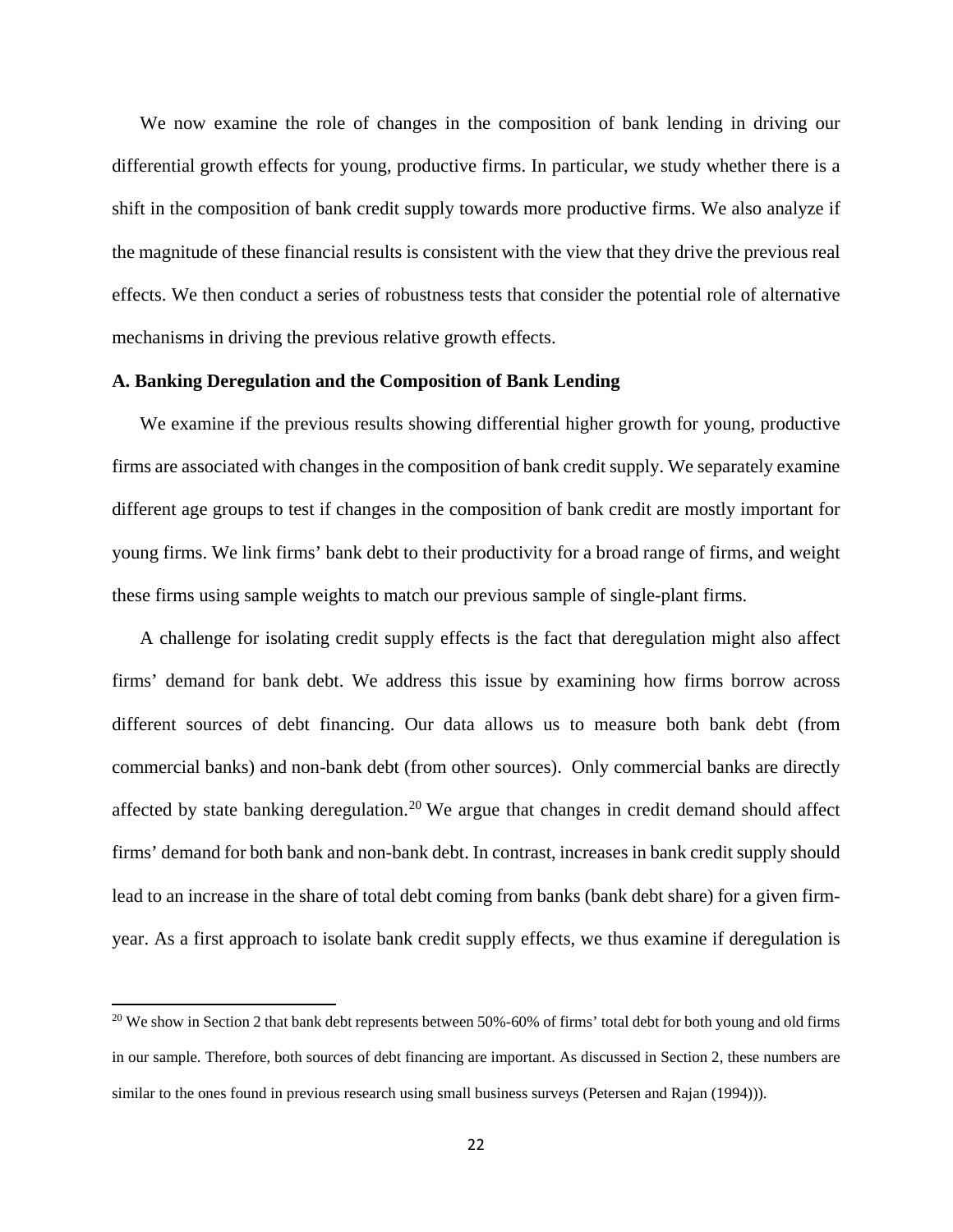associated with a more positive link between firms' productivity and their bank debt share. This basic approach to isolate shifts in bank credit supply using the share of bank debt is also used in Kashyap, Stein, and Wilcox (1993) and Becker and Ivashina (2014).

The financial data we use is only available in Census years (CM conducted every five years). We therefore focus on longer-term effects of deregulation and explore the fact that there is a big national-level deregulation wave between the middle and end of the 1980s (see Figure 1 and Section I.B for a discussion). At the start of our sample (1977), approximately one third of states had (partially) deregulated their local banking markets and this initially determined set of states (initially deregulated) should be less affected by the subsequent deregulation wave. The wave should lead to a convergence of the deregulation status of initially different states. We compare the link between firms' bank debt share and their productivity across initially deregulated states and other states in a same year. We examine if this difference across states is more positive prior to the wave. We implement this idea by estimating the following specification:

$$
BankDShare_{isjt} = \alpha_{sjt} + \gamma_0 \times IDereg_s \times TFP_{isjt} + \gamma_1 \times Pre_t \times TFP_{isjt}
$$
 (2)

$$
+\beta \times IDereg_s \times Pre_t \times TFP_{isjt} + \delta'X_{isjt} + \varepsilon_{isjt},
$$

where BankDShare is the ratio of firms' bank debt to total debt (bank and non-bank debt), IDereg is the value of Dereg in a state at the start of the sample period (1977), Pre is an indicator that equals one in the years prior to the deregulation wave  $(1977 \text{ and } 1982)$ ,  $X$  denotes controls, and all other variables are defined in the same way as in Equation (1). Control variables include *Large*, indicators for age groups, and the interactions of each of these variables with *Pre*, *IDereg*, and *Pre× IDereg*. Age groups are constructed based on the number of years since the firm first appeared in the CM (Age 1-5, Age 6-10, and Age 11+). We separately estimate this specification for different age groups and, in each age group, focus on the estimation of  $\beta$ .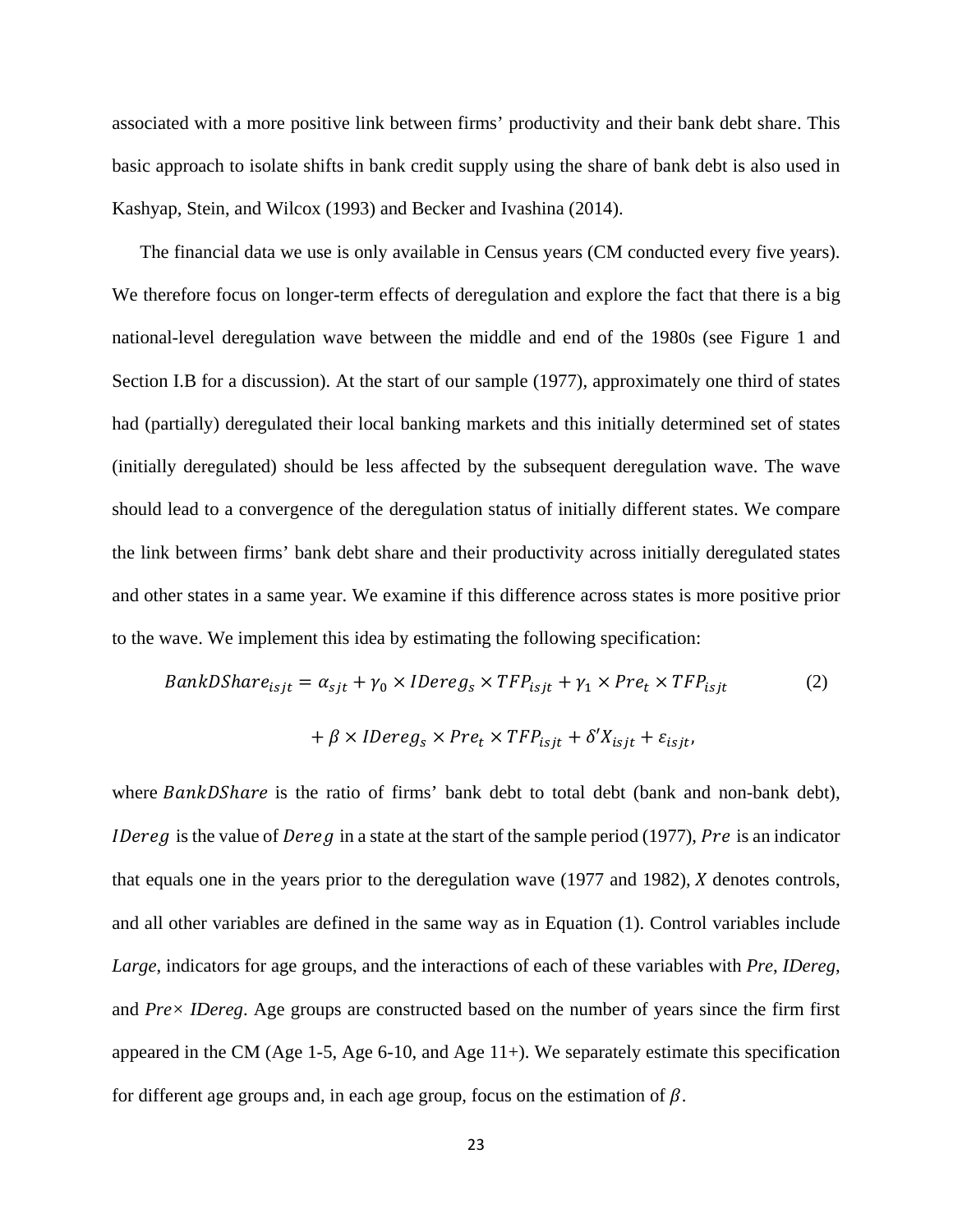In an analogous way to our previous analysis, the estimation of  $\beta$  within each age group can be interpreted as difference-in-differences approach where the outcome variable is the link between firms' bank debt share and their productivity. We analyze if the difference in this link between initially deregulated states and other states is more positive prior to the deregulation wave. Our data covers years 1977, 1982, 1987, and 1992, and that this wave takes place in the middle of this period (see Figure 1). Also notice that, when compared to our previous results, this estimation includes one additional level of contrast (bank debt versus non-bank debt).

#### (Insert Table V here)

Panel A of Table V reports the results for different age groups. To make the results comparable to previous tables, we multiply the estimated effects by the gap in TFP between the top and bottom quartiles of an industry-state. The results show that deregulation is associated with an economically and statistically more positive link between firms' bank debt share and their productivity for young firms. This effect is also positive for old firms (age 11+) but only statistically significant for young firms. The economic magnitude of this effect for old firms is approximately eight times smaller than the one for the youngest firms (age 1-5). Moreover, this magnitude for young firms is important in absolute terms. The interaction *IDereg<sub>s</sub>*  $\times$  *Pre*<sub>t</sub> captures a gap in  $Dereg$  of approximately 1.0.

The effect for young firms (age  $1 - 10$ ) implies that deregulation (i.e., a change in *Dereq* from zero to two) leads to an increase of 0.41 in the relative bank debt share of top TFP firms. Note that this is a relative effect. In the absence of significant changes in the average value of firms' bank debt share (see below), this estimate implies effects with the opposite sign and half of this magnitude for top and bottom TFP firms. Note that the mean value of this bank debt share is around 0.55 for these same young firms (Table I).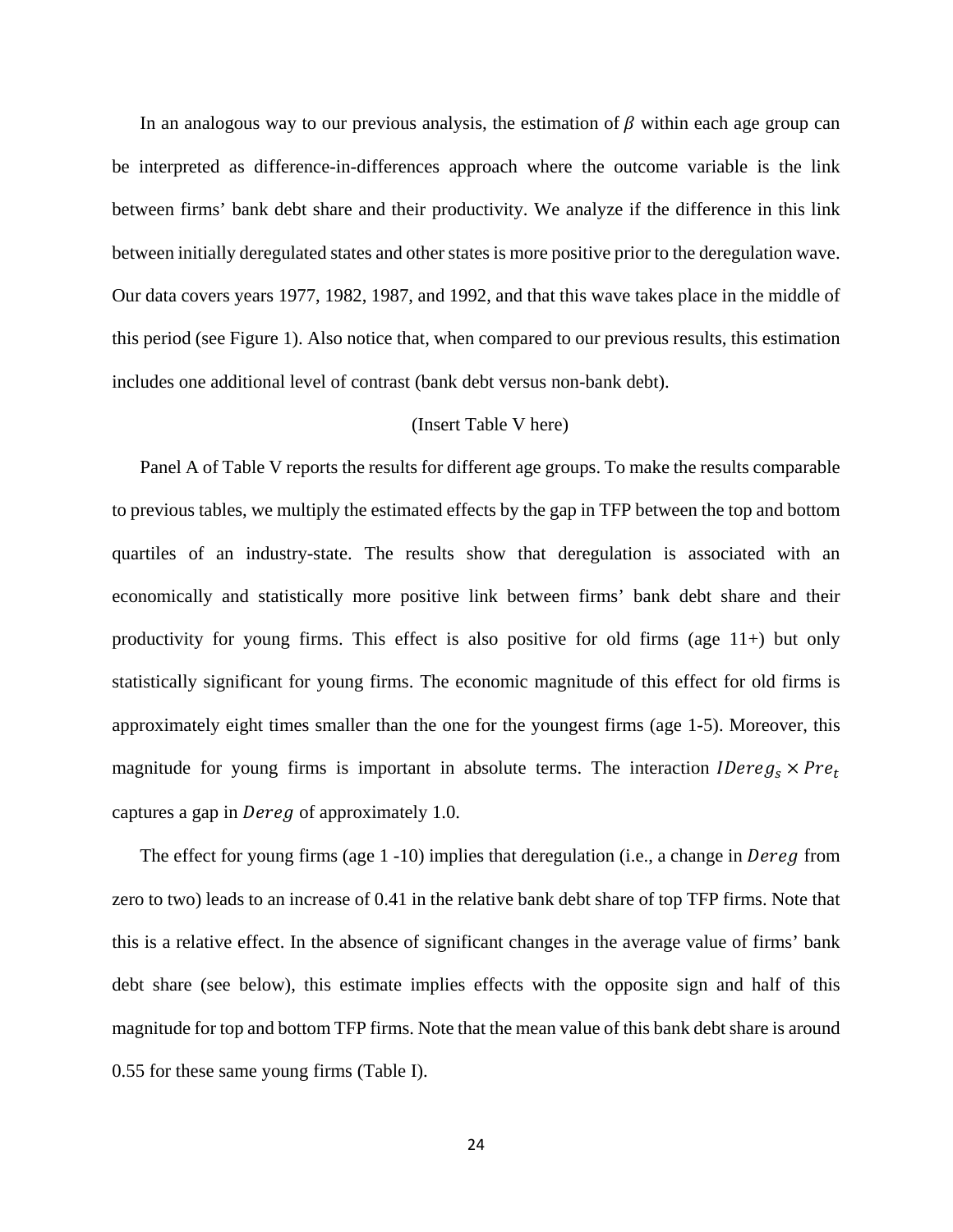We further analyze these differences across age groups by estimating the differential value of the previous effects for young firms. Panel B of Table V reports these differential values, which are statistically significant and economically similar to the previous estimates for young firms. This similarity is expected given the small (relative) magnitude of the effect for the old group.

#### (Insert Figure 2 here)

Figure 2 examines the dynamics of these effects. We report results analogous to the previous ones (Panels A and B of Table V) with effects that are separately estimated across different years (1977, 1982, and 1987). Figure 1 suggests that the deregulation wave becomes strong between 1982 and 1987. Figure 2 shows that the previous convergence effects mostly take during this same period and among young firms. This provides additional evidence that the previous financial patterns capture banking deregulation.

As an alternative approach, we also estimate these effects with following specification:

$$
BankDShare_{isjt} = \alpha_{sjt} + \theta_t \times TFP_{isjt}
$$
\n(3)

$$
+\beta \times Dereg_{st} \times TFP_{isjt} + \delta'X_{isjt} + \varepsilon_{isjt},
$$

where all variables are defined in the same way as in Equations (1) and (2). The control variables (*X)* include *Large*, indicators for age groups, and the interactions of each of these variables with *Dereg*. This specification compares the link between firms' bank debt share and productivity across states with different deregulation status at a same point in time. We also separately estimate this specification for different age groups.<sup>[21](#page-27-0)</sup> The main advantage of including this alternative

 $\overline{\phantom{a}}$ 

<span id="page-27-0"></span><sup>&</sup>lt;sup>21</sup> Notice that the addition of  $\gamma_s \times TFP_{isjt}$  as a control would lead  $\beta$  to be estimated for each age group with differencein-differences approach analogous to the one in Equation (2). However, our sample size for young firms in these financial results is more limited and the inclusion of all these fixed effects is demanding. When we included all these fixed effects, we have found similar point estimates but large standard errors that do not allow us to statistically detect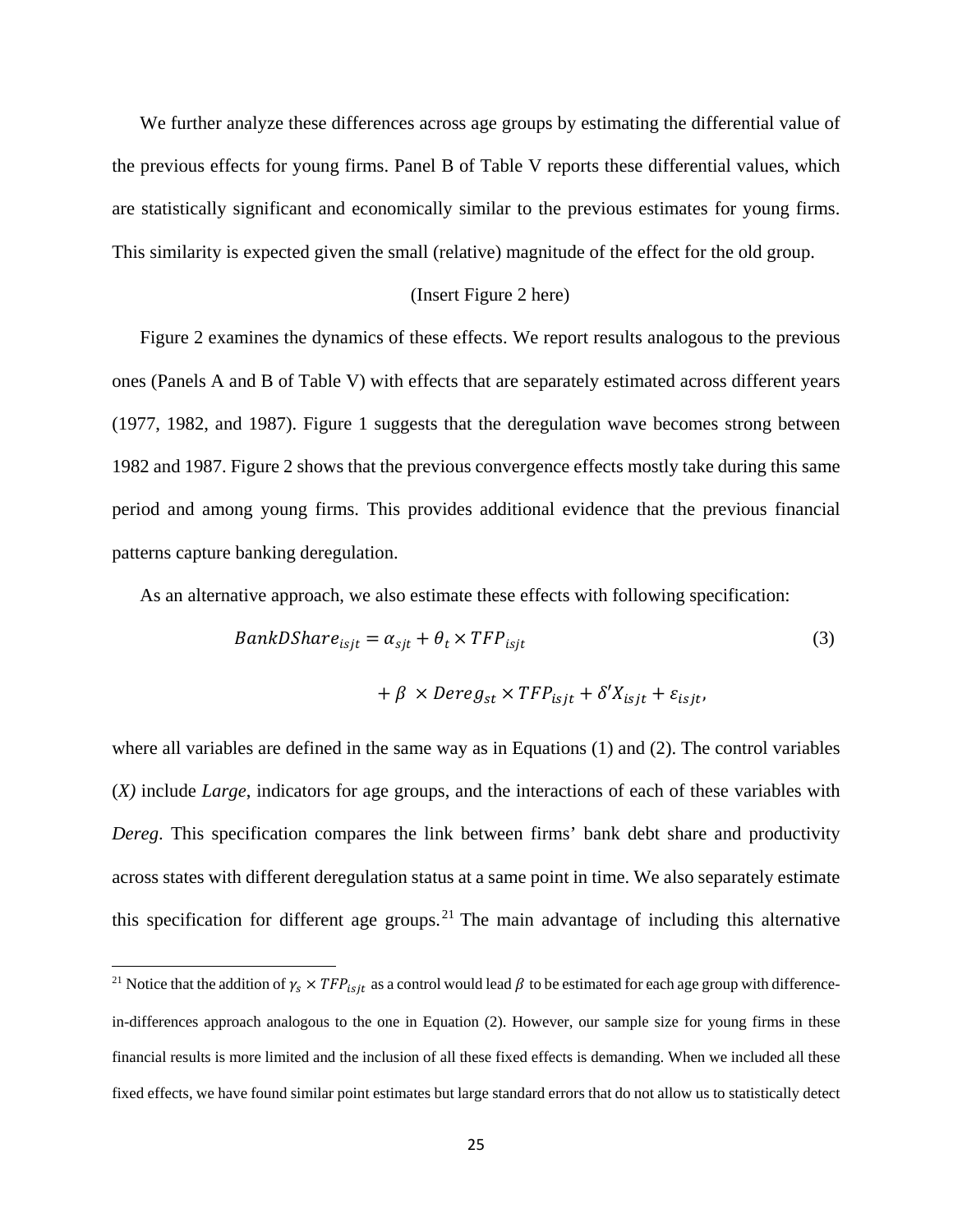specification is that it uses broader variation on deregulation to estimate the previous effects. The main disadvantage is that it relies only on cross-sectional differences in deregulation.

Panel C of Table V reports the results with this alternative specification. Since the previous interaction *IDereg<sub>s</sub>*  $\times$  *Pre<sub>t</sub>* captures a gap in *Dereg* of approximately 1.0, the magnitude of these results is directly comparable to the ones in Panel A. The effects remain qualitatively and quantitatively similar to those previously estimated. Panel D of Table V then considers if these relative changes in the importance of bank debt for more productive firms are associated with significant changes in the average importance of bank debt. We rely on the same interaction *IDereg<sub>s</sub>*  $\times$  *Pre*<sub>t</sub>used in Panel A but now analyze average changes on *BankDShare*, as opposed to the relative effects for high-productivity firms. The results show that these average changes in the share of bank debt are economically limited and statistically insignificant. These results suggest that deregulation mostly affects the composition of credit in each of these age groups, consistent with the previous evidence on banking deregulation discussed in Section I.B.

One concern with these results is that deregulation could potentially affect the relative demand by firms for bank debt versus non-bank debt. We examine this possibility by separately analyzing changes in these two sources of debt financing. We argue that it is challenging to imagine that high-productivity firms would only increase their demand for bank debt in response to deregulation. Therefore, if the results are driven by increases in the credit demand, rather than credit supply, for these firms, they should plausibly be associated with increases in both bank and non-bank debt. Table VI reports results with the same specifications used in Table V with both

l

effects with the magnitudes here considered. In Section 5, we analyze this same specification with a broader sample (different outcome) and show that the inclusion of this additional control does not significantly affect the results.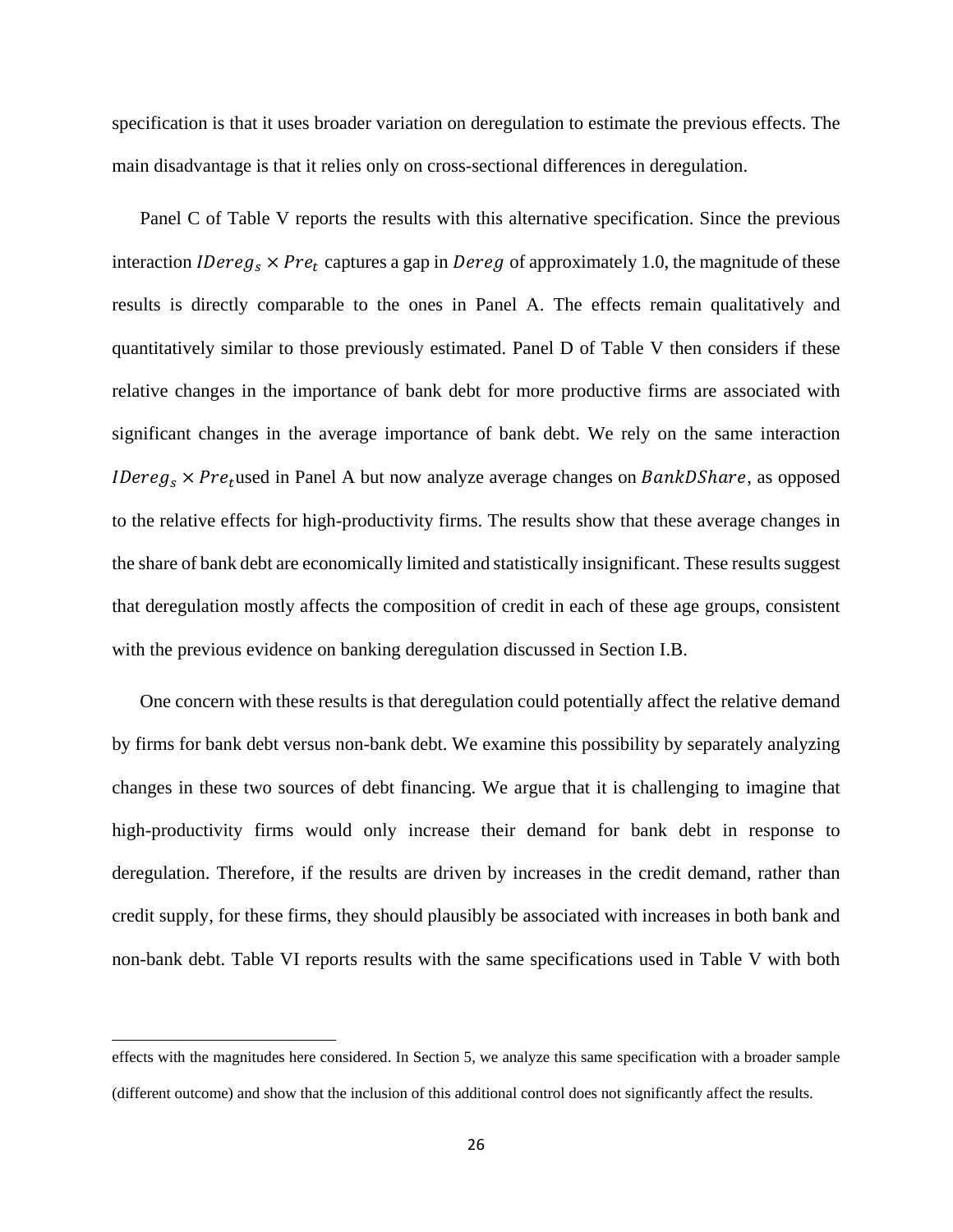*Bank Debt Ratio* and *Non-Bank Debt Ratio* as the outcome variables. These results show that the previous effects among young firms are matched with an economically and statistically significant increase in the relative importance of bank debt (level) for high-productivity firms but a statistically insignificant and economically much smaller drop in the importance of non-bank debt – consistent with credit supply changes and not credit demand driving the results. These patterns are once again robust across specifications and are not present for old firms.<sup>[22](#page-29-0)</sup>

#### (Insert Table VI here)

We also address the concern that it might be credit demand rather than credit supply that is responsible for the results with an additional falsification test. We consider if economic shocks affecting a state also lead to the previous patterns on the link between firms' bank debt share and their productivity. More specifically, we estimate specifications analogous to the ones in Table V which replace *IDereg* with *Shock*, which capture state-level economic shocks during our sample, and replace *Pre* with *Post* = *1-Pre*. Table VII reports the results. We first define *Shock* as a predicted shock to state economic conditions between 1977 and 1993, constructed by combining the initial (employment) composition of industries in each state with the realized national-level (employment) growth of different industries over the same period.<sup>[23](#page-29-1)</sup> This captures exogenous

 $\overline{\phantom{a}}$ 

<span id="page-29-0"></span> $22$  If deregulation changes local economic conditions in such a way that it strongly increases firms' preference for bank debt over non-bank debt, in principle, a strong substitution away from non-bank debt could lead to such patterns. We further address this possibility below and also notice that typical models of financial intermediation predict that improvements in economic conditions are associated with a reduced preference for bank loans relative to other sources of debt (e.g., Holmstrom and Tirole (1997)).

<span id="page-29-1"></span><sup>&</sup>lt;sup>23</sup> The predicted shock is the weighted average of national-level shocks to industries based on initial weights (see Appendix A for more details). Intuitively, states are differentially affected because they rely on industries experiencing heterogeneous national-level shocks. This approach to predict local economic shocks was proposed by Bartik (1991)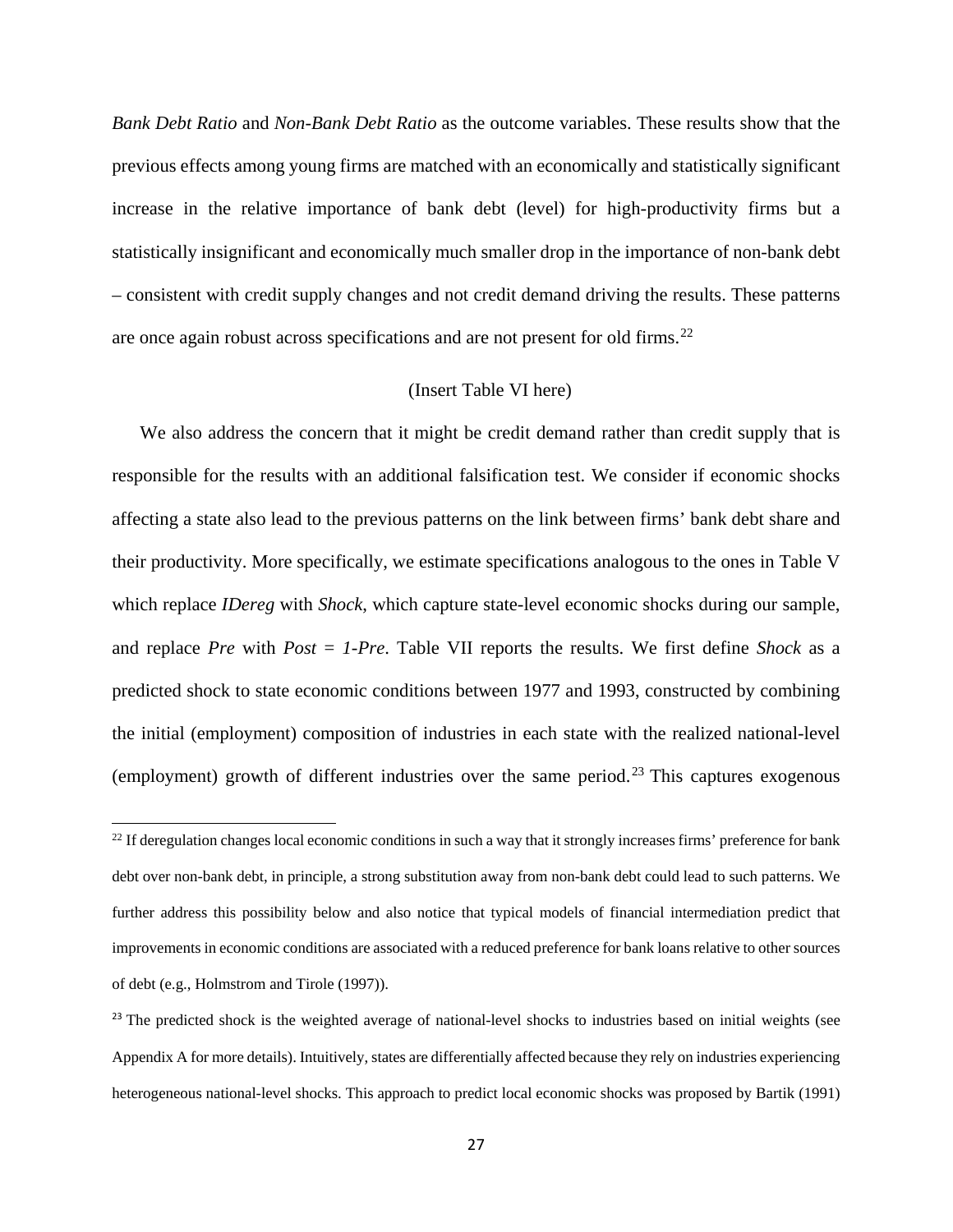shocks to state-level conditions. We also define *Shock* as the state's employment growth between 1977 and 1992, and control for the effect of deregulation in this analysis. This captures broad changes in state economic conditions not associated with banking deregulation. In both cases we find evidence that improvements in state economic conditions are not associated with the previous patterns on firms' bank debt share.

#### (Insert Table VII here)

Finally, we consider whether the magnitude of these financial results for young firms is consistent with the view that they drive the previous growth effects. The result for young firms in Panel A of Table VI implies an increase of 14% in the relative bank debt ratio of the top TFP quartile. This relative bank debt increase is equivalent to 14% of firms' total assets after a change of 1.0 in *Dereg* and over a period of approximately five years. The previous employment growth effects for young firms (Table II) imply increases in relative employment between 7.0% and 10.0% over five years. These magnitudes suggest that the financial results can plausibly explain our previous growth results.

#### **B. Alternative Mechanisms**

l

Our previous analysis provides direct evidence that the reallocation results are matched with a significant shift in the composition of bank credit supply towards young, more productive firms. We now analyze in greater detail whether other economic mechanisms could also explain our previous reallocation results. At a broad level, firms could be indirectly affected by deregulation through changes in local economic conditions, in addition to being directly affected by the

and Blanchard and Katz (1992) and is commonly used in economics (e.g., Autor and Duggan (2003)), as well as has been recently used in finance (Adelino, Ma, and Robinson (2016)).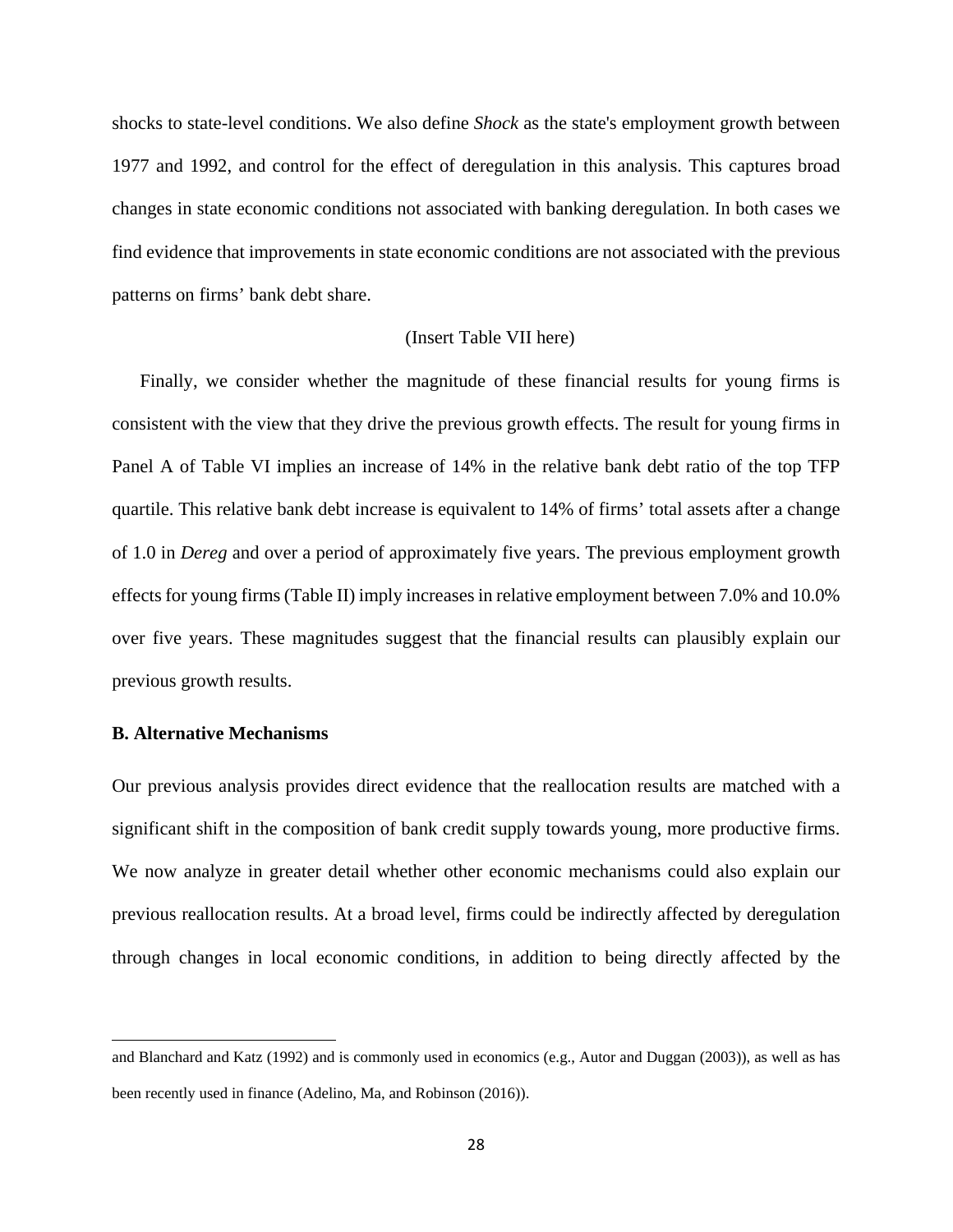previously documented changes in bank lending. Deregulation might affect the entry of new local firms, as well as the decisions of local consumers or other local firms. This can then change the economic conditions faced by a given existing firm after deregulation.

For example, one possibility is that deregulation might increase the contestability of local product markets for nonfinancial firms. This could increase the incentives for incumbents to maximize their value, increasing the alignment of firms' decisions with their productivity. Alternatively, new firm entry or the expansion by other existing firms could drive up prices for local inputs or labor. Less productive firms might be more exposed to such local price increases, which could trigger a reallocation of resources towards more productive firms.

We note that, in order to explain our reallocation results, these alternative mechanisms need to generate an increase in the relative growth of more productive firms which is only present among young firms. Some of these effects, such as increases in product market contestability, should naturally affect older incumbent firms. Moreover, in some examples such as local demand effects, it is also unclear if changes in these conditions would differentially affect more productive firms. However, one might be concerned that older firms are larger and have a limited sensitivity to local economic conditions. If some changes in local economic conditions increase the relative growth of high-productivity firms, the limited sensitivity of older firms could lead these effects to be only relevant for young firms. In contrast to this view, previous research in our setting has provided direct evidence that the growth of both existing young and old firms are significantly responsive to local economic conditions (Adelino, Ma, and Robinson (2016)). This research has found comparable sensitivities to local economic conditions across these two groups. We also note that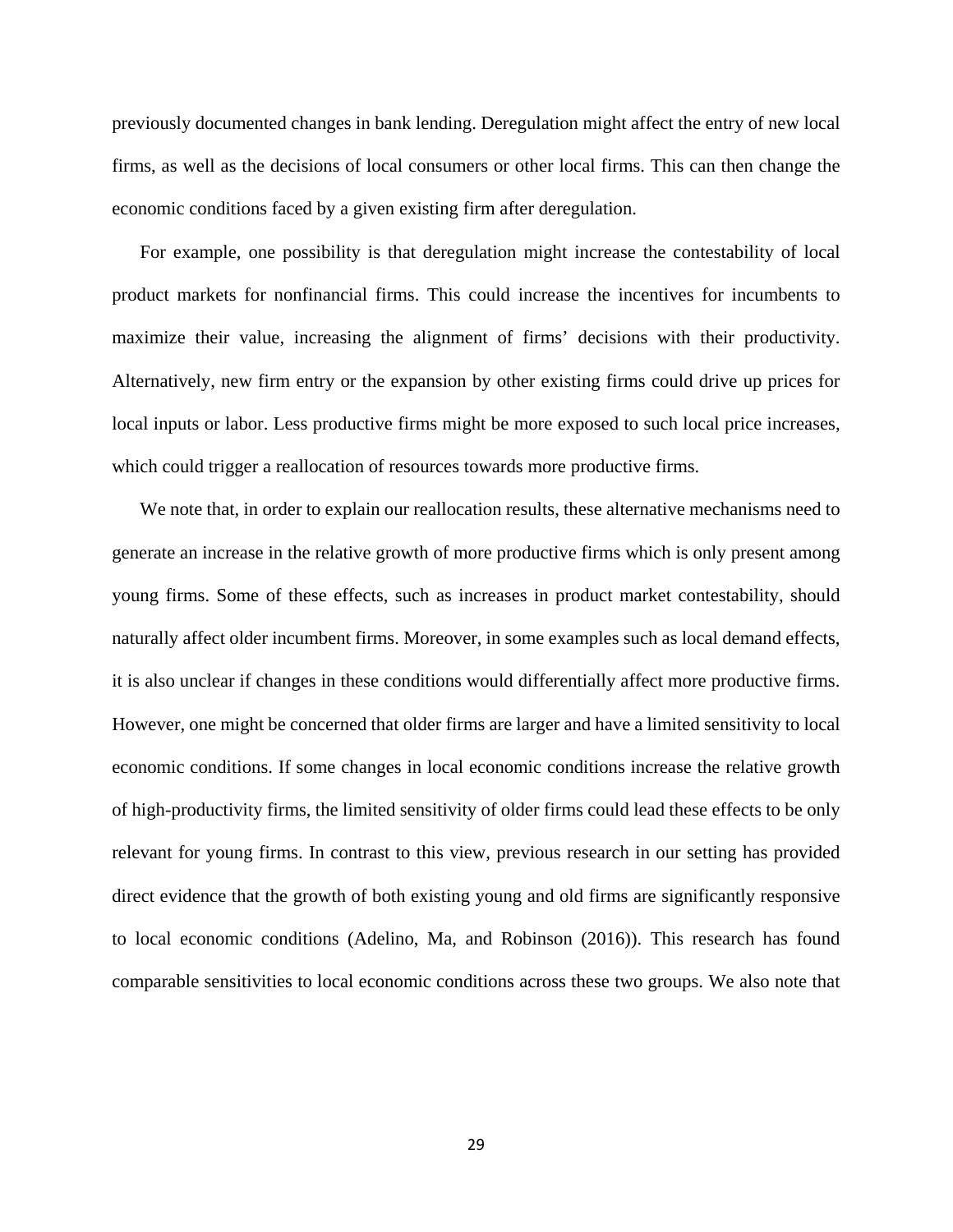our analysis focuses on single-plant firms and that the older firms in our analysis are mostly small firms, with an average employment equal to 29 workers (see Table I).<sup>[24](#page-32-0)</sup>

We further address this concern in two main ways. First, we build on our previous financial policy results. These alternative channels predict that the increase in the relative growth of highproductivity firms should be associated with a relative increase in the credit demand of these same firms. In these alternative mechanisms, the increase in the relative growth of high-productivity firms is not driven by the direct effect of greater access to bank credit at the firm level. In contrast with the view that these channels drive our results, our analysis in Section IV.A suggests that deregulation is not associated with an increase in the relative credit demand of firms with high productivity among young firms.

We then also address this concern with a new intuitive falsification test. This analysis directly checks if leading alternative mechanisms can generate the patterns in our previous growth results. More specifically, we examine if positive shocks to local economic conditions generate an increase in the relative growth of high-productivity firms that is differentially more important for young firms. Recall that deregulation is positively associated with local economic growth (Jayaratne and Strahan (1996)). We consider both broad shocks to state economic conditions as well narrower shocks that focus on specific alternative mechanisms such as increases in the local demand for an industry's products.

#### (Insert Table VIII here)

Table VIII reports these results. These results are based on the estimation of a specification analogous to the one analyzed in Table II (Columns (2) and (3) of Panel A), which replaces *Dereg*

l

<span id="page-32-0"></span> $24$  In non-reported results, we have also found that this contrast between the effects for young and old firms remains similar if we only contrast firms within a same size group.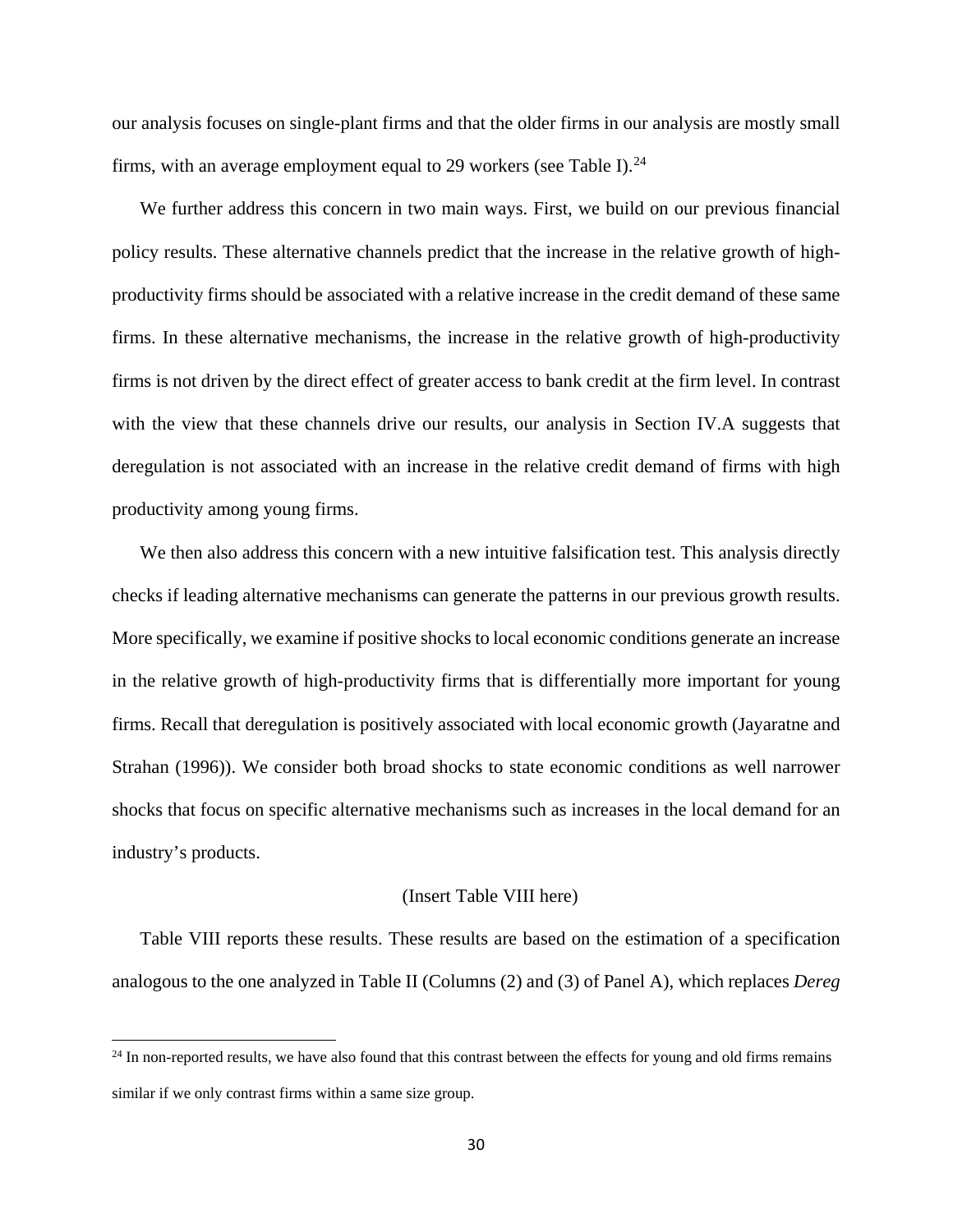with *Shock*. The results include the same set of controls as in Table II, which are now defined in analogous ways using *Shock*. The different panels are based on different definitions for *Shock*. We here describe the basic idea for these definitions and provide more details in Appendix A. We first define *Shock* with the two basic approaches used in Table VII to capture shifts in state-wide economic conditions. In Panel A, *Shock* is a predicted shock to state economic growth between 1977 and the current year. This shock is constructed by combining the initial (employment) composition of industries in each state with the realized national-level (employment) growth of different industries over the period (1977-current year). The predicted shock is the weighted average of national-level shocks to industries based on initial weights. This captures exogenous shifts to state economic conditions triggered by national-level changes to its industries.

In Panel B, *Shock* is the state's employment growth between 1977 and the current year. These results include *Dereg* and all its interactions used in Table II as additional control variables, and capture shifts in state economic conditions that are not associated with state banking deregulation. As in our previous results, we scale the estimated effects by multiplying them by the TFP gap between the top and bottom quartiles of an industry-state. In order to better capture the magnitude of effects, we also multiply these estimates by the standard deviation of *Shock* in the sample being analyzed.[25](#page-33-0) The results presented in Table VIII show that positive changes to state-wide economic conditions do not lead to our previously shown growth results. The magnitude of the estimated effects across all specifications is limited when compared to the ones in Table II. Moreover, in the

l

<span id="page-33-0"></span><sup>25</sup> Notice from Table 1 that multiplying the effects in Table II by the standard deviation of *Dereg* would not significantly affect our reported estimates.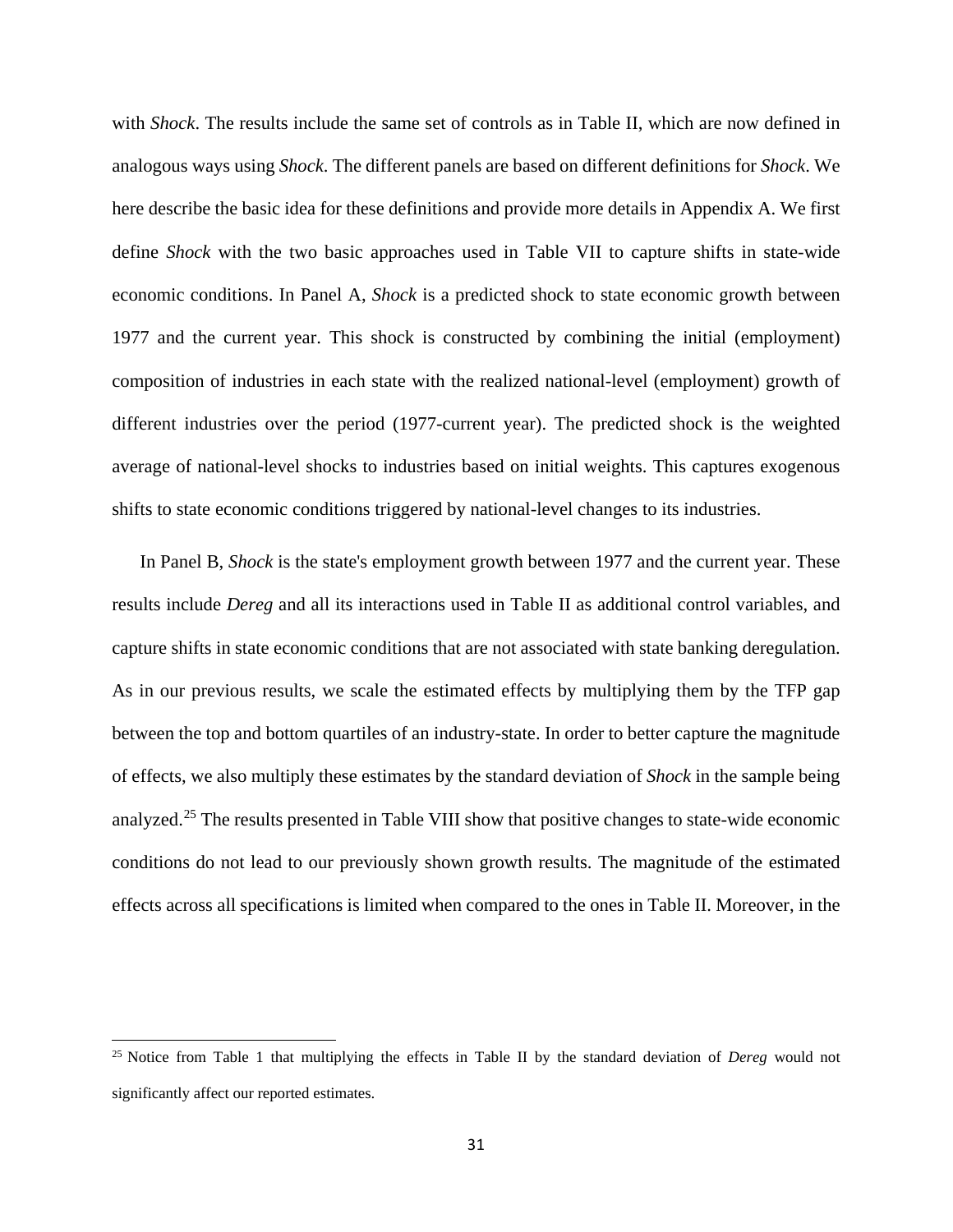cases where the effects are economically stronger or statistically significant, they all have the opposite sign of our growth results.

After considering the role of broad changes to state economic conditions, we focus on specific alternative channels. In these results, *Shock* is a predicted shock to the growth of a subset of other connected industries in the same state between 1977 and the current year. The shock to this subset of connected industries is predicted in an analogous way to the approach used in Panel A (using national-level shocks). Intuitively, positive shocks to local connected industries take place when these same industries are growing faster at the national level. We follow Ellison, Glaeser, and Kerr (2010) in the definition of connections, which are all defined at the national level and described in greater detail in Appendix  $A^{26}$  $A^{26}$  $A^{26}$ 

Panel C considers if positive shocks to local demand conditions predict the patterns in our growth results. This analysis is motivated by the possibility that deregulation leads to increases in the local demand faced by industries, which then generate the previous growth patterns. For each industry *i*, we use input-output tables to classify industry *j* as a buyer if it purchases a sufficiently large share of the sales from industry *i*. This share is calculated using all customers, including final customers. We then capture demand shocks to an industry-state by predicting shocks to its local buyers (in the same state). The results in Panel C show that these positive shocks to local demand are statistically insignificant and do not explain our results.

 $\overline{\phantom{a}}$ 

<span id="page-34-0"></span> $26$  The evidence in Ellison, Glaeser, and Kerr (2010) suggests that these measures of connections across industries empirically capture interactions in product, input, and labor markets. In non-reported results, we have found similar results when we followed the approach in Panel B and used measures of realized growth for connected industries that are not associated with deregulation.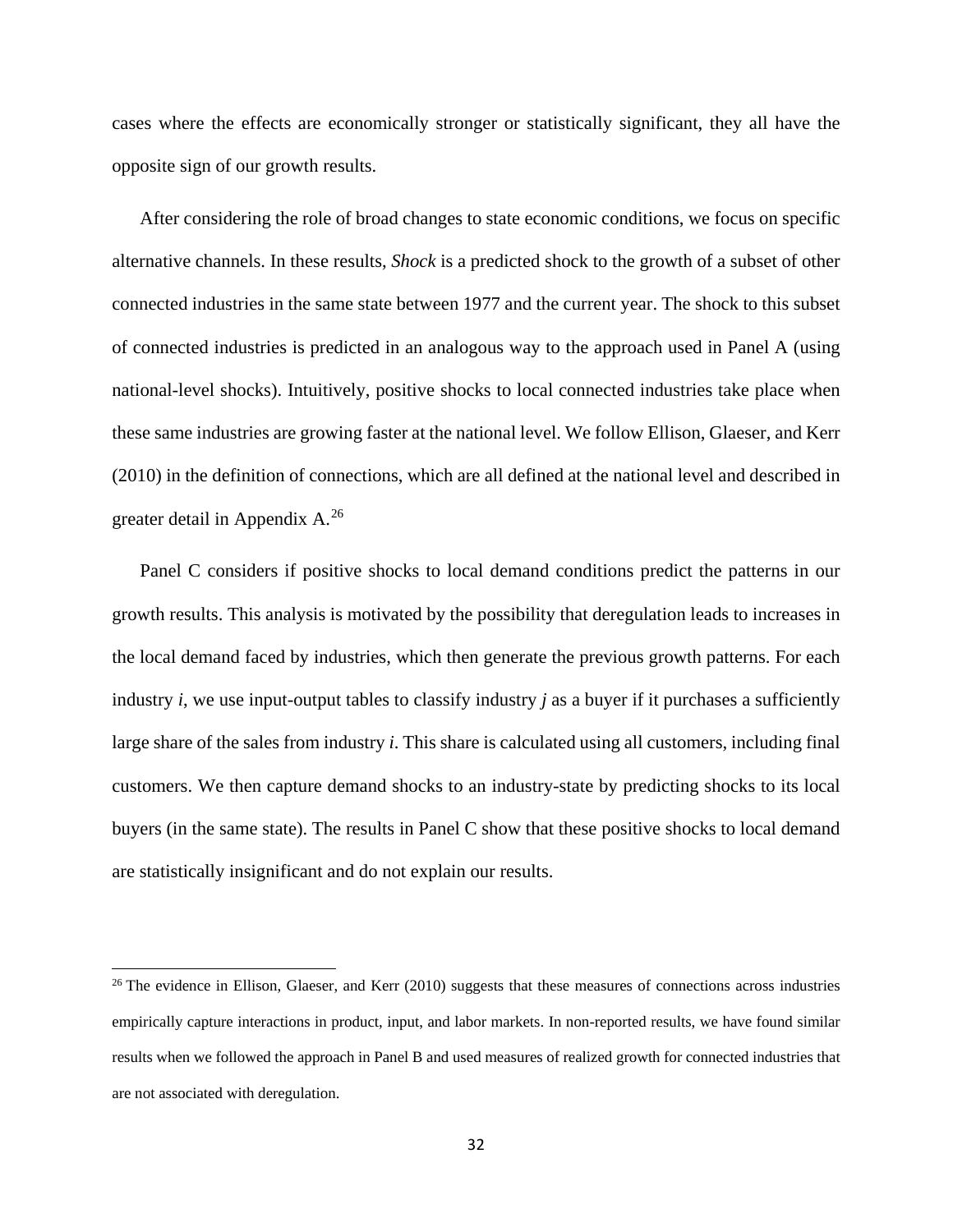Panels D and E consider changes in local input markets and labor markets, respectively. These analyses address the previously discussed possibilities that positive shocks to the local demand for industries' inputs or labor could lead to the patterns in the growth results. In Panel D, we use inputoutput tables to classify industry *j* as a supplier for industry *i* if an important share of the inputs used by industry *i* comes from industry *j*. This share is calculated using all suppliers. Positive shocks to the local input markets of an industry-state are then defined as shocks to its suppliers in the same state. In Panel E, for each industry *i*, we classify industry *j* as a common labor industry if both industry *i* and *j* use workers in similar types of occupation. In an analogous way to the previous approaches, positive shocks to the local labor markets of an industry-state are predicted shocks to common labor industries in the same state.

The results in Panels D and E show that positive shocks to input and labor markets are also insignificant and do not generate the patterns in the previous growth results. The economic magnitude of all these effects is limited when compared to the ones reported in Table II. While it is challenging to completely rule out the role of alternative mechanisms in driving our results, our evidence is mostly consistent with the view that our growth effects are explained by the effect of deregulation on the composition of credit supply among young firms.

## **V. Implications for Industry Productivity**

We now examine the implications of the previous reallocation effects for industry productivity. In order to guide our analysis, we use a simple model of monopolistic competition with heterogeneous firms, which has been studied in recent research connecting resource misallocation to industry productivity (Hsieh and Klenow (2009, 2014)). We consider the role of the composition of bank credit supply into this model.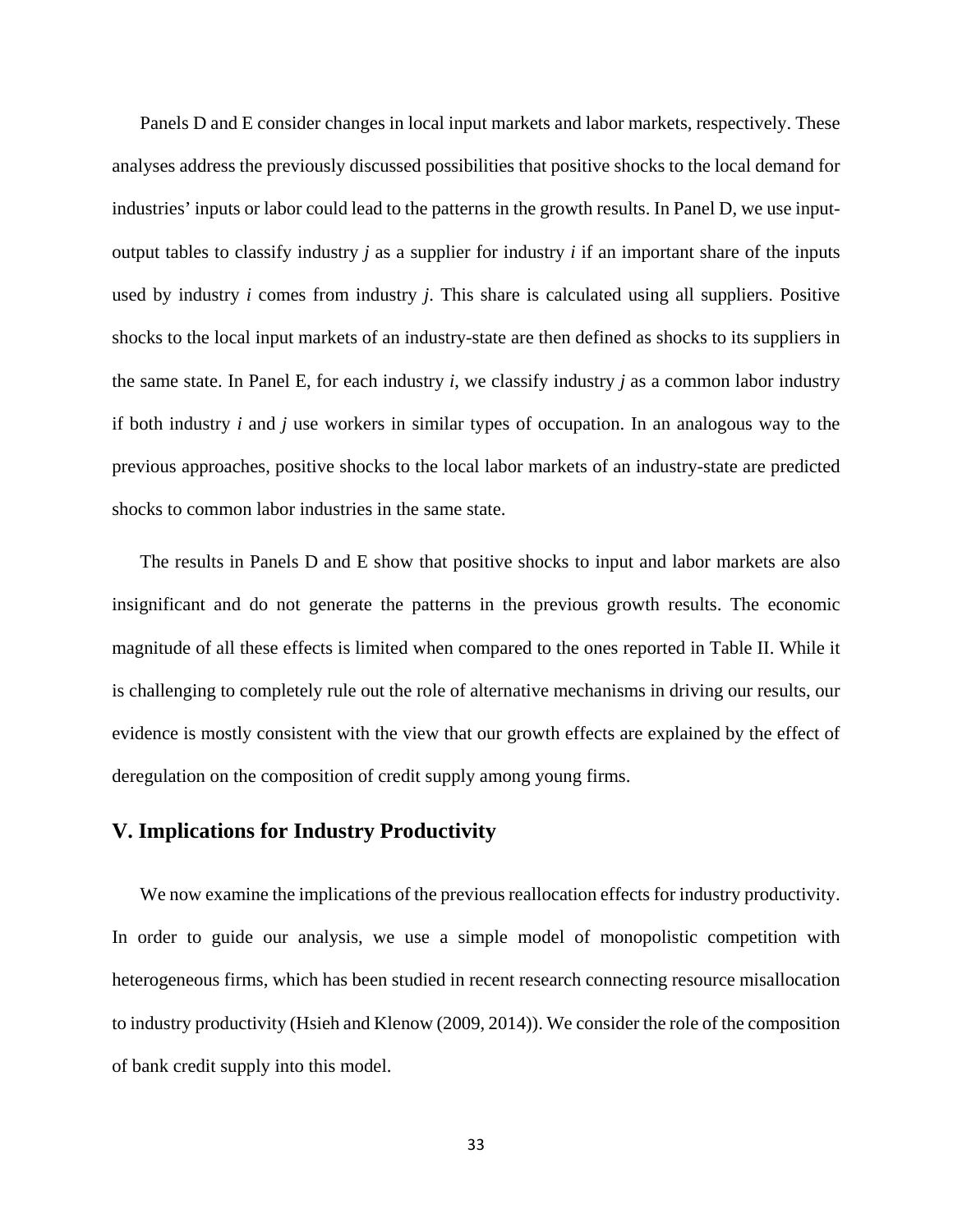We first use this framework to motivate simple tests for the hypothesis that our previous results lead to industry productivity gains. We solve for an expression that captures local misallocation losses by different groups of firms by industry and state, following our empirical analysis. We then use it to quantify the implied magnitude of these gains from changes to bank credit supply through bank deregulation.

### **A. Theoretical Framework**

We present the model's set up and discuss the intuition for its main results. Appendix B shows the formal steps for these results. The model considers an industry  $j$  where  $N_{jt}$  firms produce differentiated products at time  $t$  and are monopolistic competitors with Cobb-Douglas production functions. More specifically, the (real) output for firm *i* is given by:

$$
Q_{ijt} = A_{ijt} (K_{ijt})^{\alpha_j} (L_{ijt})^{\beta_j} (M_{ijt})^{\gamma_j},
$$
\n(4)

where  $A_{ijt}$  is a firm-specific productivity component,  $K_{ijt}$  is the firm's capital stock,  $L_{ijt}$  denotes the labor used by the firm, and  $M_{ijt}$  is the firm's choice of materials. Firms face constant returns to scale on their technology ( $\alpha_j + \beta_j + \gamma_j = 1$ ) but their revenue function has decreasing returns to scale because of the downward-slopping demand for their products. We assign each firm  $i$  to a primary state s and to a unique group  $g$  by industry-state. We interpret these groups as capturing the samples of local young and old single-plant firms, as well as remaining firms, in an industrystate from our empirical analysis. We assume that firms in the industry face exogenously given factor prices that might depend on their state.

Firms in the industry supply their output to a representative firm producing industry output:

$$
Q_{jt} = \left(\sum_{i=1}^{N_j} Q_{ijt} \frac{\sigma_{-1}}{\sigma}\right)^{\frac{\sigma}{\sigma_{-1}}}.
$$
\n
$$
(5)
$$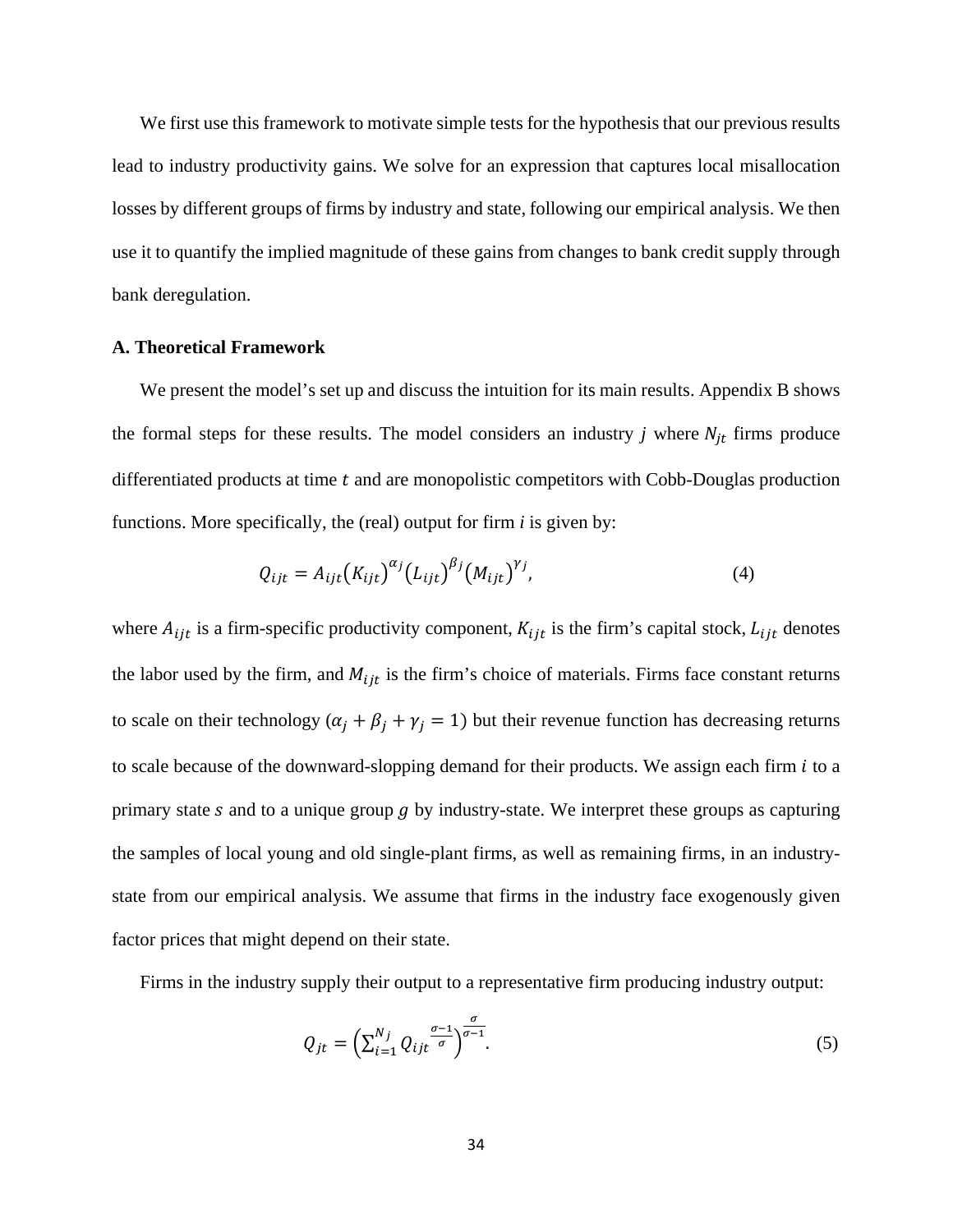This representative firm sells its output (industry output) in a perfectly competitive market at a price  $P_{jt}$ . These assumptions allow us to determine the demand for the differentiated products in the industry and lead to a constant elasticity of demand for these products.

This setting allows us to express industry output as  $Q_{jt} = TFP_{jt}(K_{jt})^{\alpha_j}(L_{jt})^{\beta_j}(M_{jt})^{\gamma_j}$ , where  $TFP_{jt}$  is industry productivity,  $K_{jt} \equiv \sum_{i=1}^{N_j} K_{ijt}$  is the industry's capital, and  $L_{jt}$  and  $M_{jt}$  are the industry's labor and materials, respectively. Industry productivity changes when the industry produces more output with the same aggregate inputs. This will happen if individual firms become more productive or if the same aggregate industry inputs are used by more efficient firms. The allocation of resources is defined in broad terms and captures the distribution of factor shares across firms.  $27$  Conditional on a set of firms and their productivity distribution, industry productivity will be maximized when resources are reallocated across firms to equalize marginal revenue products.[28](#page-37-1)

We allow for firms to be potentially exposed to firm-specific frictions affecting their cost of using capital and labor, which can lead to gaps in their marginal revenue products of firms and induce losses in industry productivity. Firms choose their inputs to maximize current profits, subject to these distortions. These profits are given by:

<span id="page-37-0"></span> $27$  This broad definition of resource allocation is commonly used in studies of industry productivity (e.g., Olley and Pakes (1996)).

<span id="page-37-1"></span><sup>&</sup>lt;sup>28</sup> The prices of differentiated products can be used to evaluate their marginal contributions to industry output. Industry productivity will be increased by reallocating factor F from firm *i* to firm k if  $p_{kt} \frac{\partial Q_{kt}}{\partial F} > p_{it} \frac{\partial Q_{it}}{\partial F}$ . Since  $p_{ijt} \frac{\partial Q_{ijt}}{\partial F} =$  $\left(\frac{\sigma}{\sigma-1}\right) M R P F_{ijt}$ , where  $MR P F_{ijt} = \frac{\partial P_{ijt} Q_{ijt}}{\partial F}$  is the marginal revenue product of factor F, these reallocation gains will only be present if there are gaps in marginal revenue products.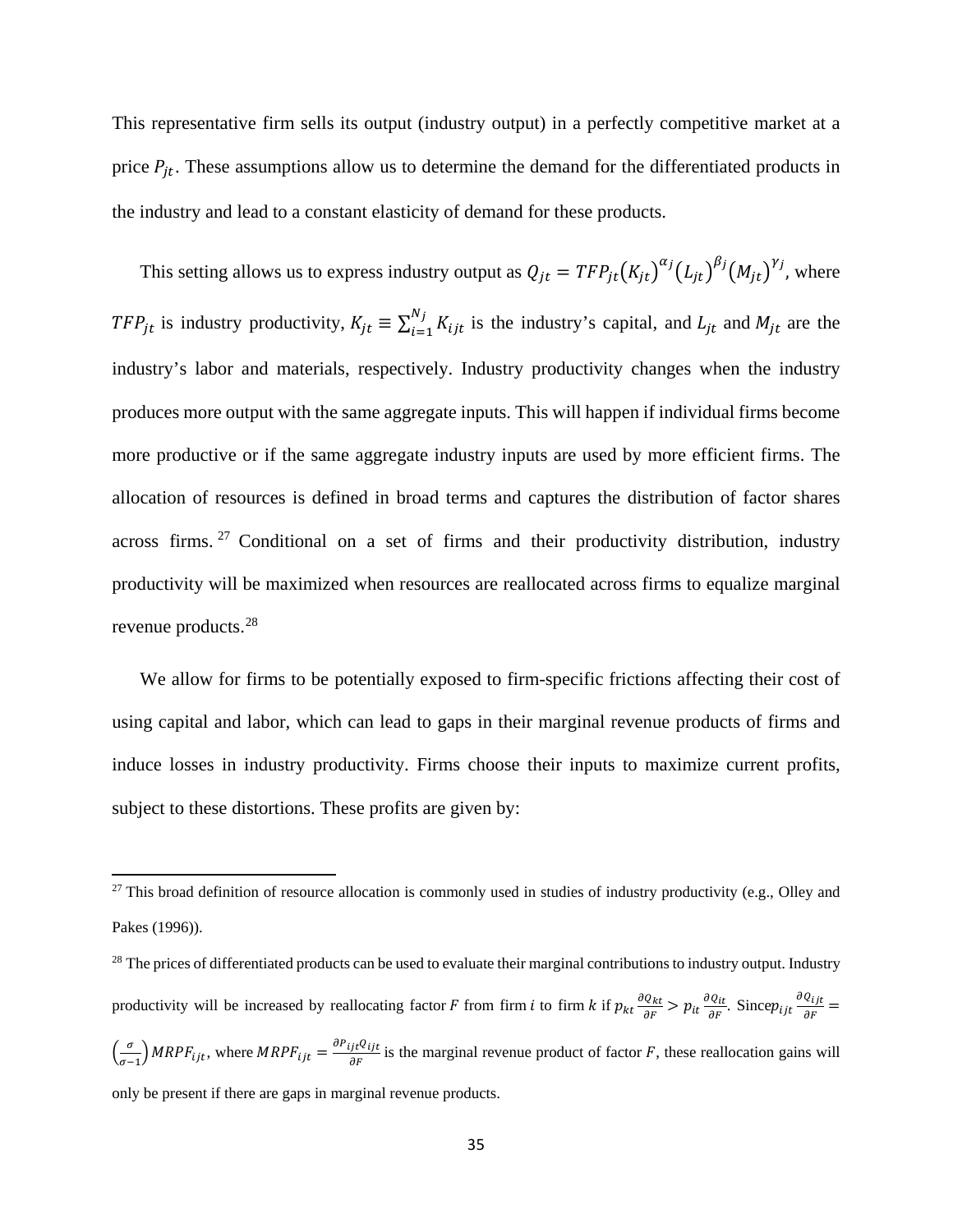$$
\pi_{ijt} = P_{ijt}Q_{ijt} - w_{st}(1 + \tau_{Lit})L_{ijt} - R_{st}(1 + \tau_{Kit})K_{ijt} - c_tM_{ijt},
$$
\n(6)

where  $P_{ijt}$  is the firm's output price,  $w_{st}$  is the wage,  $R_{st}$  is the user cost of capital,  $c_t$  is the price of materials. The potential firm-level capital and labor distortions are measured by  $\tau_{Kit}$  and  $\tau_{Lit}$ , respectively. The first-order conditions for capital and labor choices are given by:

$$
MRPK_{it} = \alpha \left(\frac{\sigma - 1}{\sigma}\right) \left(\frac{P_{it}Q_{it}}{K_{it}}\right) = R_{st}(1 + \tau_{Kit}),
$$
  

$$
MRPL_{it} = \beta \left(\frac{\sigma - 1}{\sigma}\right) \left(\frac{P_{it}Q_{it}}{L_{it}}\right) = w_{st}(1 + \tau_{Lit}),
$$
 (7)

where  $MRPK_{ij}$  and  $MRPL_{ij}$  are the marginal revenue products of capital and labor, respectively. Some of these distortions,  $\tau$ , are nonfinancial and capture frictions such as firing costs and discounts in the sale of capital. We assume that financial frictions also potentially affect these distortions and model increases in the credit supply faced by a firm as a reduction in these distortions.<sup>[29](#page-38-0)</sup> The idea that greater availability of bank credit translates into reduced financial distortions is likely to be true for young firms.

We simplify our analysis by assuming that  $(A_{it}, MRPK_{kit}, MRPL_{Lit})$  are jointly log-normally distributed in an industry-year. Our analysis focuses on the intensive-margin allocation of resources and examines how changes in the composition of bank credit shape industry productivity conditional on a distribution of existing firms. Given this intensive-margin focus, the number of firms  $N_{jt}$  and the joint distribution of their characteristics  $(A_{it}, 1 + \tau_{kit}, 1 + \tau_{lit}, s(i, t), g(i, t))$ in the industry are exogenous to the firms.

l

<span id="page-38-0"></span> $^{29}$  In principle, the availability of credit at the firm level could also affect the nonfinancial distortions faced by firms. This drop in overall distortions will capture the net effect of reduced financial distortions on capital overall distortions.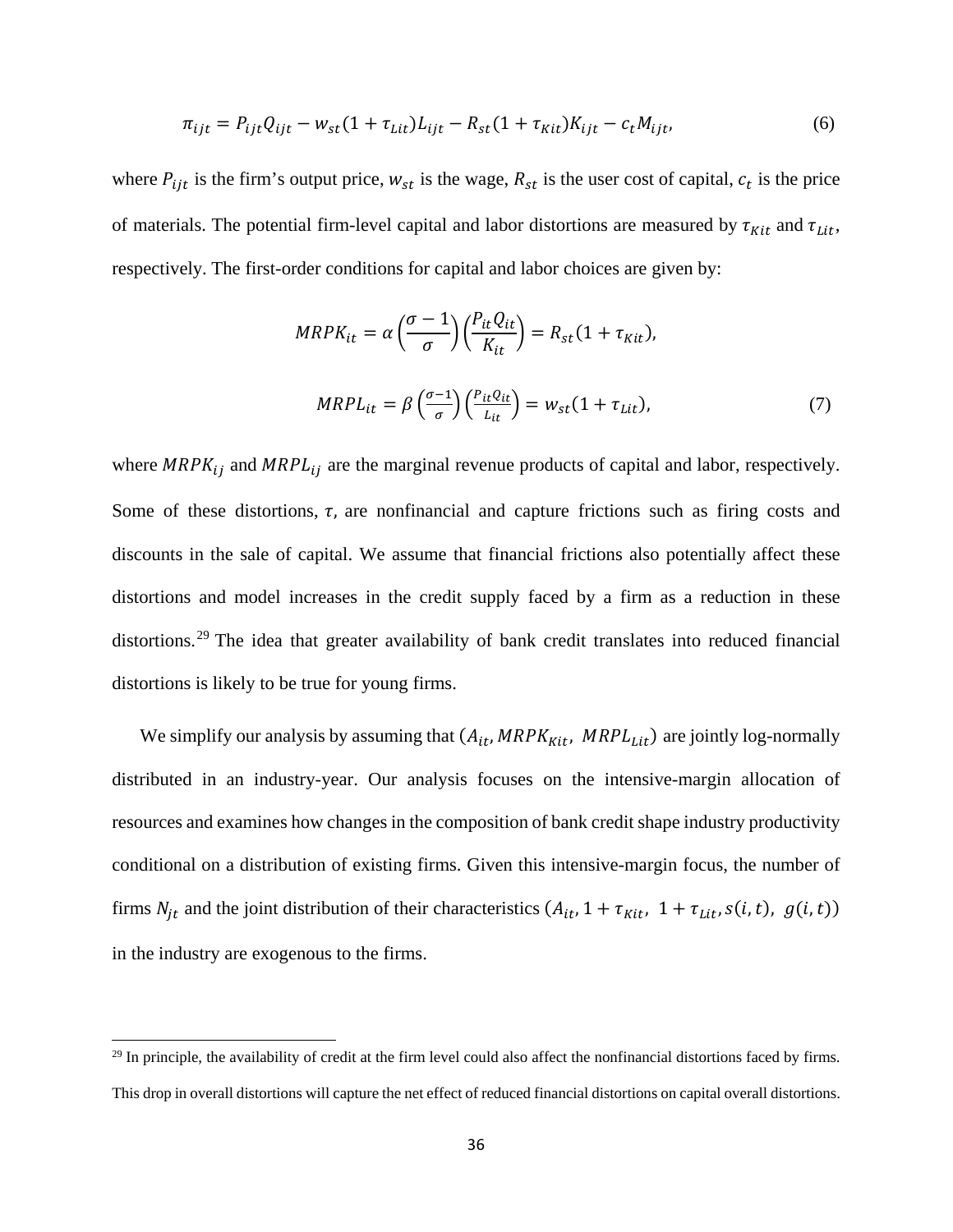In this setting, the contribution of the allocation of resources to industry productivity can be summarized by measures of the dispersion of  $log(MRPL_{it})$  and  $log(MRPK_{it})$  within the industry. Motivated by our empirical analysis, we examine the implications of the potential misallocation of resources across firms with different productivity within the previous groups. Intuitively, the drop in aggregate industry productivity induced by this within-group misallocation will be captured by the dispersion of  $log(MRPL_{it})$  and  $log(MRPK_{it})$  within a group. Gaps in marginal revenue products within a group capture differences in distortions since all firms in a group face the same factor prices. Using a simple linear projection, we decompose firms' distortions within group g as  $log(1 + \tau_{Fit}) = b_F^g + a_F^g \times log(A_{it}) + \varepsilon_{Fit}^g$ , where  $Cov(\varepsilon_{Fit}^g, log(A_{it})|g, t) = 0$ . The parameter  $a_F^g$  measures the incremental marginal product or distortion (in logs) predicted by a given increase in firm productivity within the group.

In the absence of this link between distortions and firm productivity, there are no (industry productivity) gains from reallocating resources across firms of different productivity within a group. The existence of this link is important in misallocation models and consistent with previous empirical evidence (Bartelsman et al. (2013)). Building on this research, we assume that  $a_K^g$  and  $_{L}^{g}$  are positive and find direct support for this assumption in our data.

We define local misallocation losses  $(LML_{gt})$  as the increase in industry productivity that would take place if distortions  $log(1 + \tau_{Kit})$  and  $log(1 + \tau_{Lit})$  became uncorrelated with firm productivity within a group, i.e.  $a_K^g$  and  $a_L^g$  became equal to zero. We abstract away from potential changes in the misallocation of resources across groups and hold the mean value of these distortions in each group constant in this exercise. Appendix B shows that we can write these local misallocation losses  $(LML_{int})$  as: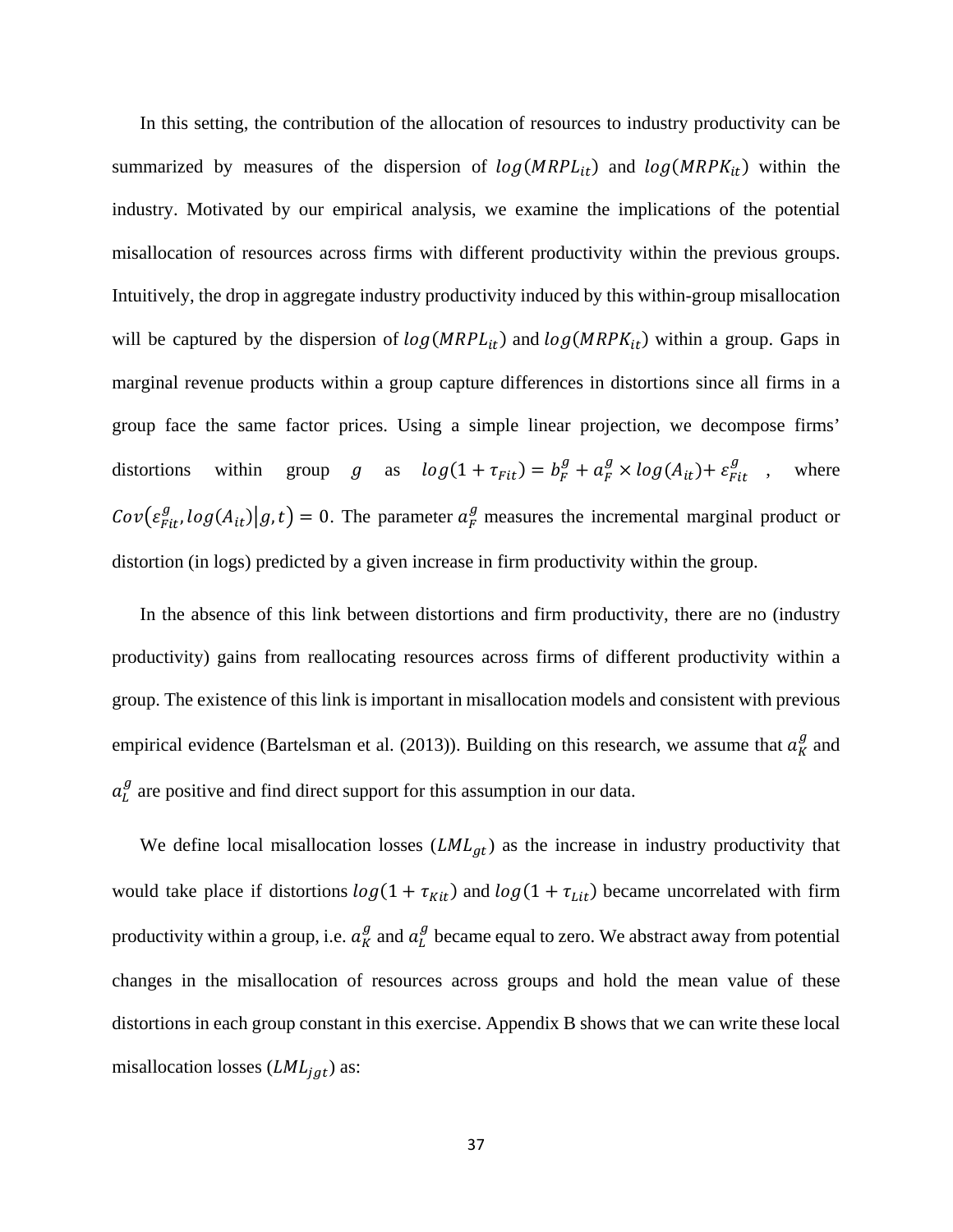$$
LML_{igt} = \frac{\beta_j}{2} \Big[ 1 + \beta_j (\sigma - 1) \Big] \sigma_{Lgt}^2 + \frac{\alpha_j}{2} \Big[ 1 + \alpha_j (\sigma - 1) \Big] \sigma_{Kgt}^2 + \alpha_j \beta_j (\sigma - 1) \sigma_{KLgt}, \tag{8}
$$

where  $\sigma_{Fgt}^2 = Share_g(a_F^g)^2 \sigma_{Agt}^2$  and  $\sigma_{KLgt}^2 = Share_ga_K^g$  $_{L}^{g}\sigma_{Agt}^{2}$  capture the drop in  $\sigma_{Ft}^{2}$  =  $Var_t[log(MRPF_{it})]$  and  $\sigma_{KLt} = Cov_t[log(MRPK_{it}), log(MRPL_{it})]$ , respectively, that would take place if the previous within-group link between productivity and distortions was eliminated. *hare<sub>g</sub>* is the share of firms in the industry-year in group g and  $\sigma_{Agt}^2 = Var(log(A_{it})|g, t)$ . <sup>[30](#page-40-0)</sup>

We examine how a more positive link between credit supply and firm productivity (credit composition effect) affects the previous misallocation losses. We hold the distribution of firm productivity constant in this exercise. As in models of finance and misallocation, we assume that financial frictions affect the cost using capital, which needs to be financed upfront. This effect of the composition of credit on capital is captured by a drop in  $a_K^g$ .

In contrast with previous models of finance and misallocation, but consistent with recent empirical research on finance and labor, we argue that financing frictions can also affect firms' marginal cost of using labor. This labor financing effect could be significant for multiple reasons. One reason is that financial distress might affect the cost of using labor. As firms have greater access to credit, these financial distress costs associated with labor can be reduced. For example, the existence of firing and training costs might limit firms' ability to adjust their labor downwards after a negative shock, and labor can create operating leverage (wages are rigid). As firms expand their labor, operating leverage becomes more significant and the costs of financial distress

 $\overline{a}$ 

<span id="page-40-0"></span> $30$  Note that the TFP measure used in the previous empirical analysis captures revenue productivity and is different from firm real productivity  $(A_{it})$ . In order to relate to the empirical analysis, we can also define firm productivity here as the equivalent of TFP in the context of the model. In our framework, these two measures are related within a group. All results and conclusions here discussed remain unchanged if we use  $TFP$  as our measure of productivity.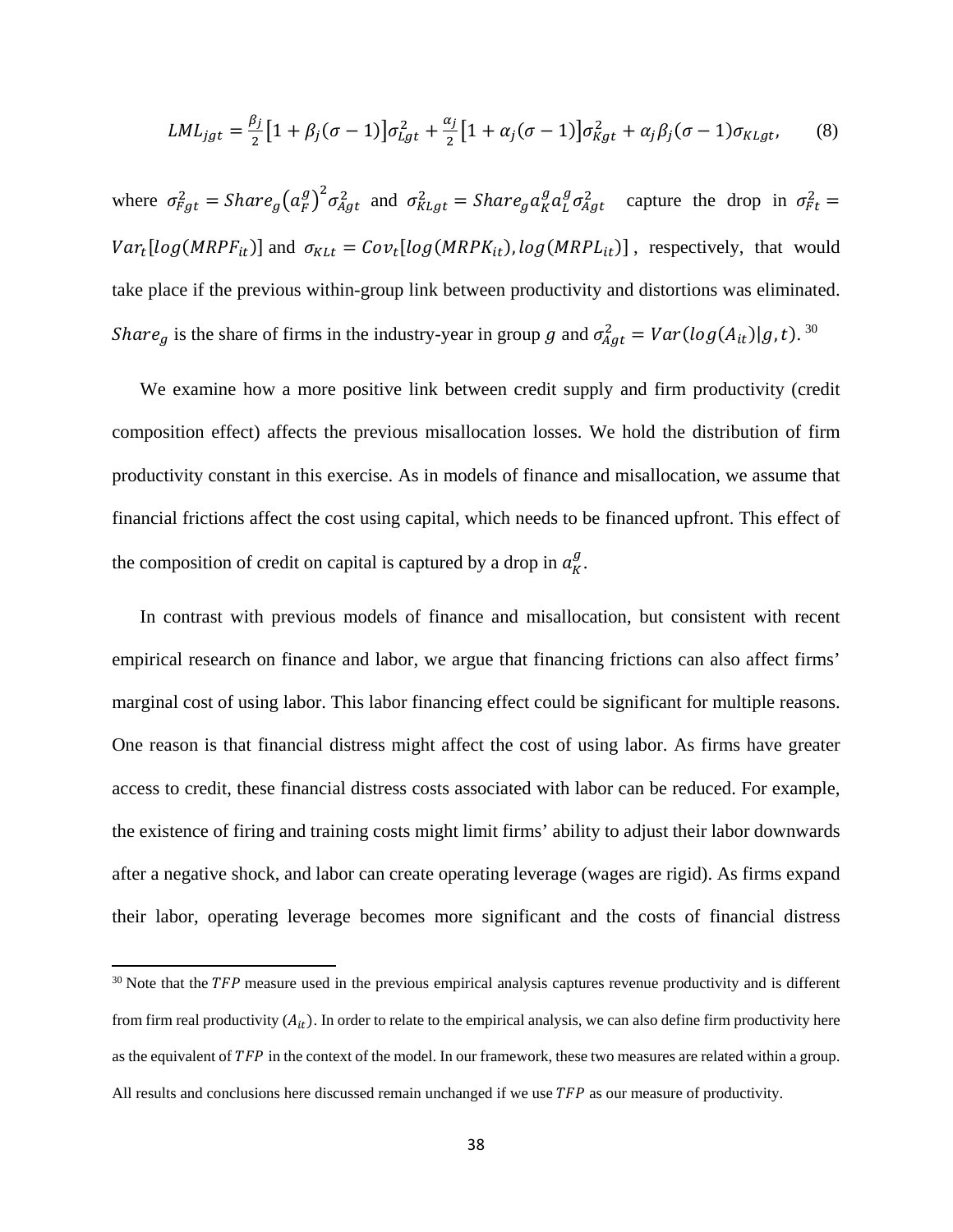increase.[31](#page-41-0) Alternatively, financial distress might expose workers to significant costs and firms might need to compensate workers upfront for taking such risks, increasing firms' cost of using labor (Titman (1984), Berk, Stanton, and Zechner (2010)).<sup>[32](#page-41-1)</sup>

Similarly, if firing or losing workers during financial distress is costly for firms, the risk of such distress can increase firms' upfront cost of using labor. Another reason for a labor financing effect is the potential need to finance labor expansions. Firms will need financing to employ more labor if there is a timing delay between payments to workers and the cash flows generated by the use of labor – a net working capital channel that has been recently emphasized theoretically by Jermann and Quadrini (2012) and empirically by Paravisini et al. (2014). Firms also often face training and hiring costs, and firm-specific investments by workers can be important, so expanding labor often requires upfront costs that need to be financed. These different economic mechanisms share a common prediction that financial distortions can affect firms' marginal cost of using labor. We model labor distortions in an analogous way to capital distortions and allow the composition of credit to also reduce  $a_L^g$ .

 $\overline{\phantom{a}}$ 

<span id="page-41-0"></span> $31$  Consistent with this idea, Serfling (2016) provides evidence suggesting that firing costs in the U.S. can significantly increase the costs of financial distress through increases in operating leverage. Using cross-country data, Simintzi, Vig, and Volpin (2015) provide evidence supporting the view that employment protection legislations lead to an increase in the cost of financial distress through this same operating leverage channel.

<span id="page-41-1"></span><sup>&</sup>lt;sup>32</sup> Graham et al. (2016) directly estimate that the labor-market cost of bankruptcy for employees is important and provide evidence that these costs significantly increase the upfront wages paid by firms. Agrawal and Matsa (2013) provide evidence also consistent with the idea that the ex-post costs of financial distress for employees increase the upfront costs for firms of using labor.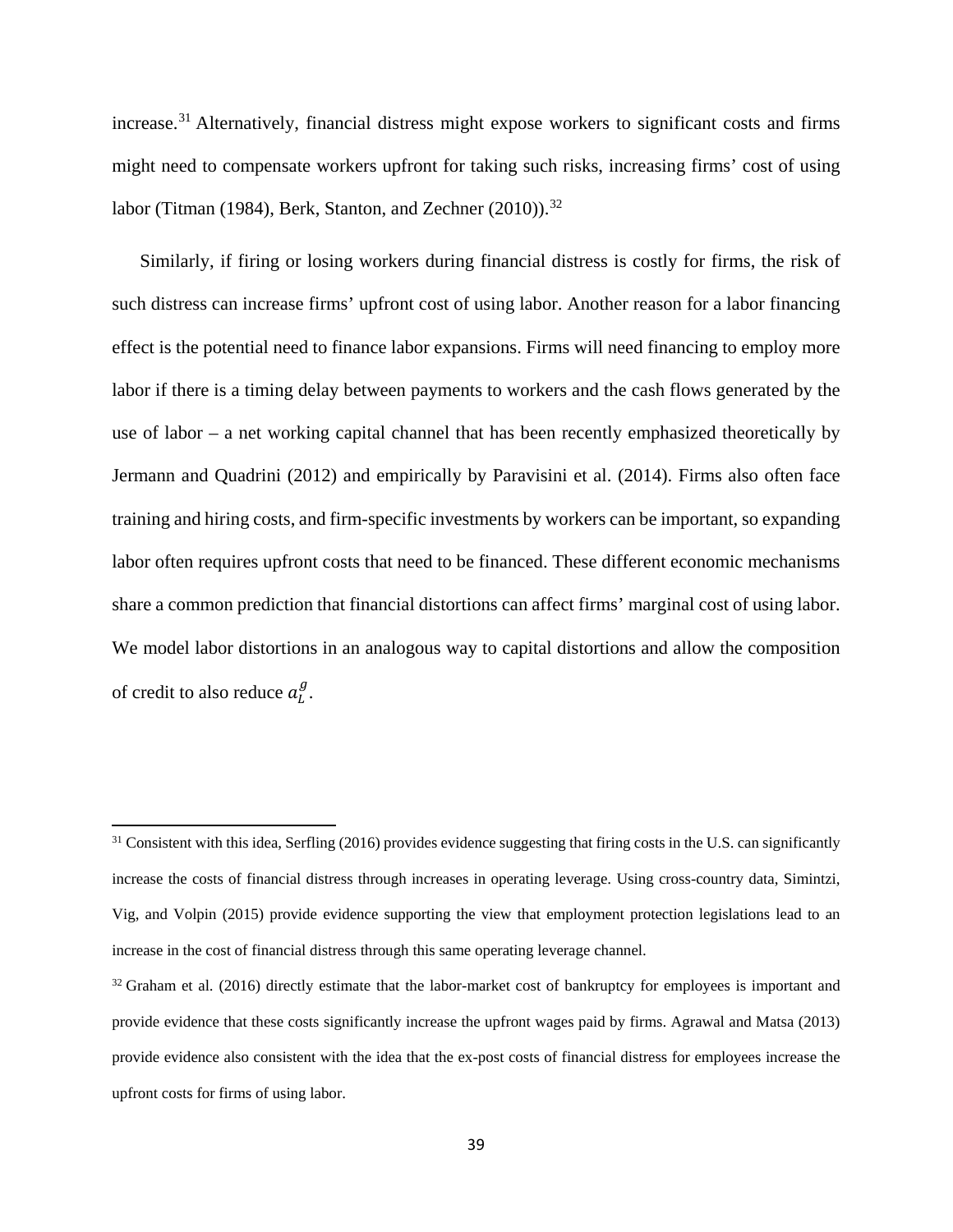We assume that this credit composition effect happens simultaneously for all groups (young and old) in a region with potentially different magnitudes across the groups. We allow the price of industry output and factor prices to change together with these credit effects. This incorporates potential shifts in demand and input markets faced by firms after the credit effects. In this framework, the previous shift in the allocation of credit always reduces local misallocation losses. This shift leads firm productivity to become less positively correlated with distortions and reduces the dispersion of marginal products drops within the group. Moreover, the number of regions affected by the credit composition effects and changes in industry output or input prices do not affect this analysis. Conditional on basic parameters, changes in the correlation between distortions and firm productivity are sufficient to determine the previous drop in the dispersion of marginal products. Additionally, one can evaluate the importance of this effect by examining changes in the marginal revenue product gap predicted by differences in firm productivity within a group.

This framework also allows one to formally analyze whether labor might be a "sideshow". Labor is defined to be a sideshow if increases in credit supply reduce firms' capital distortions but do not change their labor distortions. In this case, the local composition of credit will only affect industry productivity by changing the distribution of  $MRPK$  (capital misallocation effect) and changes in the distribution of MRPL will play no role in explaining changes in local misallocation (labor misallocation effect). Note that, even if credit does not affect firms' cost of using labor, the previous credit composition effects will still be matched with labor reallocation towards more productive firms. This comes from the fact that capital and labor are complements and a relative capital expansion by more productive firms also leads to a relative labor expansion by these same firms. The gaps in MRPL within a region will not change in this case because labor will be reallocated across firms to keep these gaps constant. In contrast, labor misallocation effects can be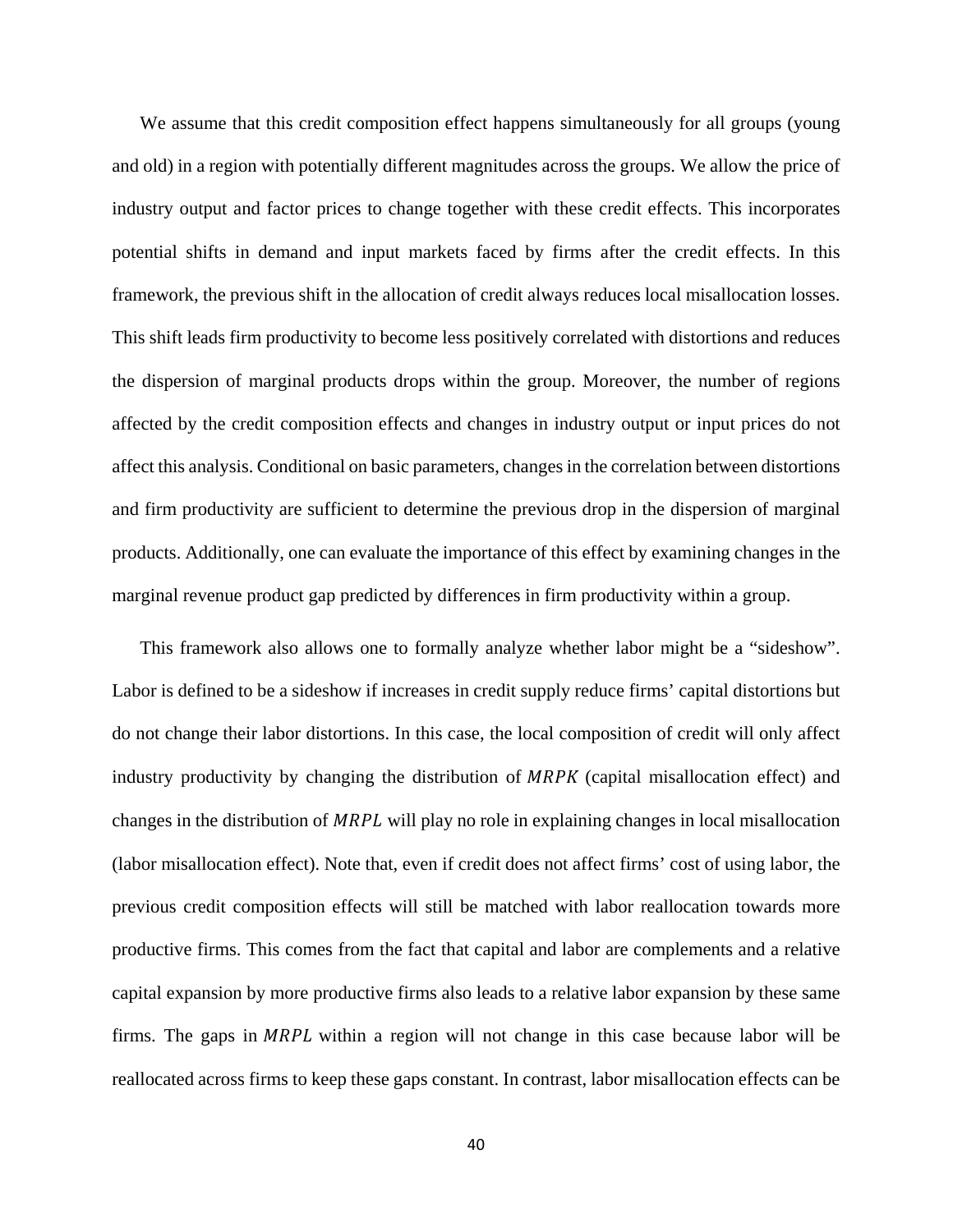important if the composition of credit affects labor distortions. The key pattern that allows one to disentangle these two cases is the MRPL gap between more and less productive firms. This gap will only be reduced in the case where labor is not a sideshow.

#### **B. Do We Observe a Convergence in Marginal Product Gaps?**

We examine if our previous results on the effects of state banking deregulation are matched with a convergence of the marginal revenue products of local firms with different productivity. This is the central qualitative prediction of the previous framework. One challenge in the implementation of this analysis is that banking deregulation might affect the dispersion of marginal products through additional mechanisms other than changes in the composition of credit supply. As in the previous empirical analysis, we address this issue by contrasting the relative effects for more productive firms among young and old firms. We estimate specifications from our financial policy results (Table VI) using simple measures of gaps in firms' marginal revenue products as the outcome variables. As in our financial results, this analysis focuses on longer-term changes in outcomes across census years given that gaps in marginal revenue products can only be measured for broad samples of small firms during these years. We focus on the specifications including an interaction with *Young*. We therefore rely on this age interaction to control for demand effects.<sup>[33](#page-43-0)</sup>

We measure gaps in firms' marginal revenue products of labor using  $log(MRPL)$  =  $log\left(\frac{Rev}{L}\right)$ , where  $Rev$  is firms' revenue. Note that variation in this variable within an industrystate-age group-year will capture gaps in firms' marginal revenue product of labor (in logs) if firms' labor elasticity is constant within these groups. This will be the case if firms have Cobb-Douglas revenue functions with parameters that depend only on these groups, a specification that

<span id="page-43-0"></span><sup>&</sup>lt;sup>33</sup> Recall that the previous results suggest that this interaction is not capturing changes in credit demand.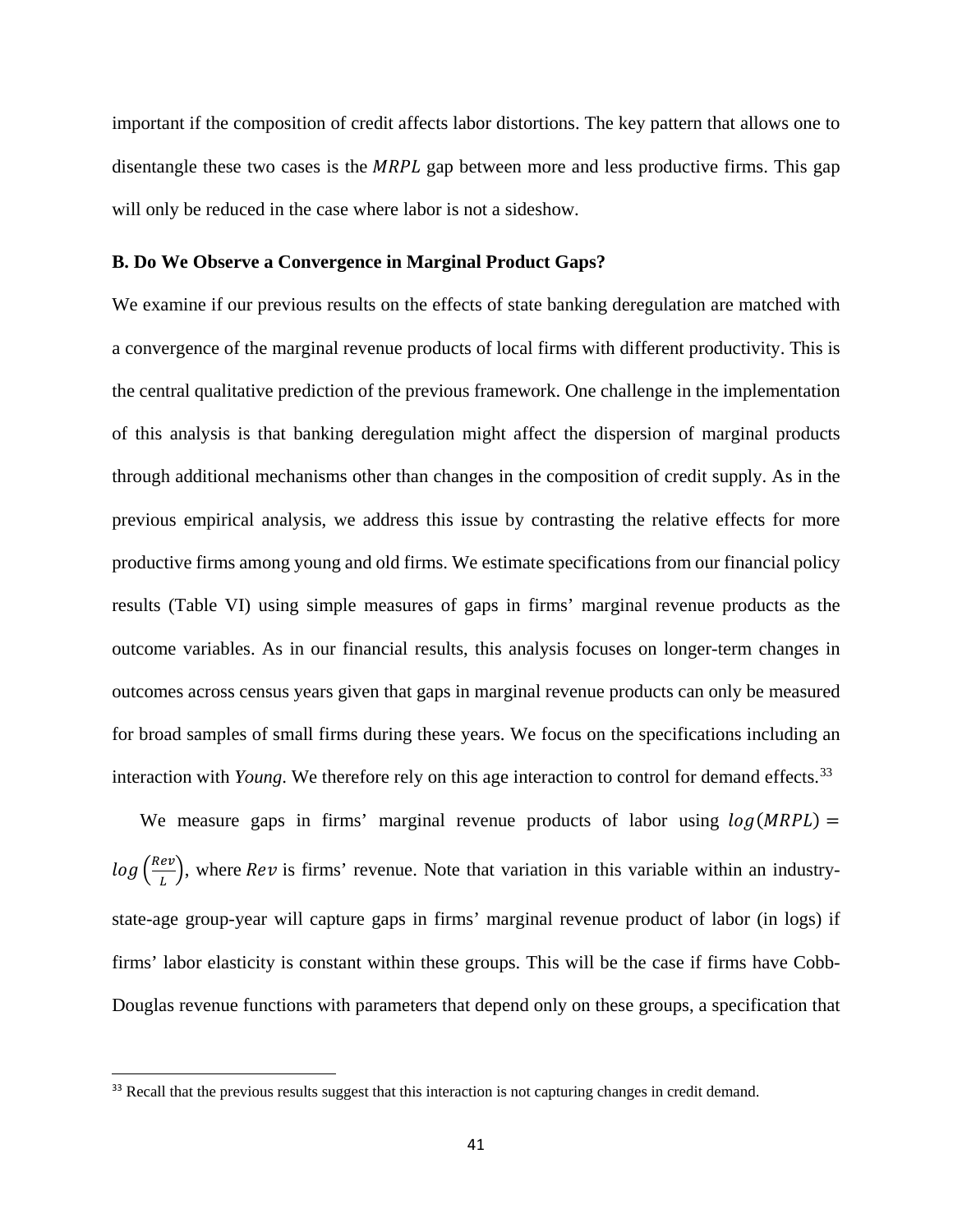is more flexible than the one in the previous model.<sup>[34](#page-44-0)</sup> We measure gaps in firms' marginal revenue products of capital in an analogous way. As in our previous results, we report scaled coefficients to capture differences between firms in the top and bottom quartiles of firm productivity.

Table IX reports the results. Column (1) reports results using the specification in Panel B of Table VI. Banking deregulation is associated with a significant reduction in the relative labor marginal product of high productivity firms in the group of young firms. This effect is economically significant and implies that deregulation (change in *Dereg* between 0 and 2) is associated with a 5% drop in the relative marginal product of these firms. This drop represents a convergence of marginal products because, prior to deregulation, there is a significant positive link within an industry-state-year between the marginal product of labor and the productivity of young firms in our sample. This estimated convergence effect represents a drop of 12% in the magnitude of this initial link. The results show that this convergence in the marginal product of labor is robust across different specifications. Column (2) considers the interaction of the specification in Panel C of Table VI with age. All independent variables in this last specification are interacted with *Young*. The coefficient of interest *Dereg*  $\times$  *TFP*  $\times$  *Young* estimates the differential value of the coefficient *Dereg × TFP* among young firms. We use a sample that is significantly larger than the one used in Table VI and are able to include interactions of both state fixed effects and year fixed effects with *TFP* as controls. Therefore, the identification of the effect of interest is similar to the

<span id="page-44-0"></span><sup>&</sup>lt;sup>34</sup> In general, we can write the marginal revenue product of labor for firm *i* in year tas  $log(MRPL_{it}) = log(\frac{Rev_{it}}{_{lit}})$  $\frac{du}{L_{it}}$ ) +  $log(\beta_{it})$ , where  $\beta_{it}$  is the labor elasticity. If  $log(\beta_{it})$  is constant within an industry-state -age group-year, it will be absorbed by the fixed effects in the specification analyzed here.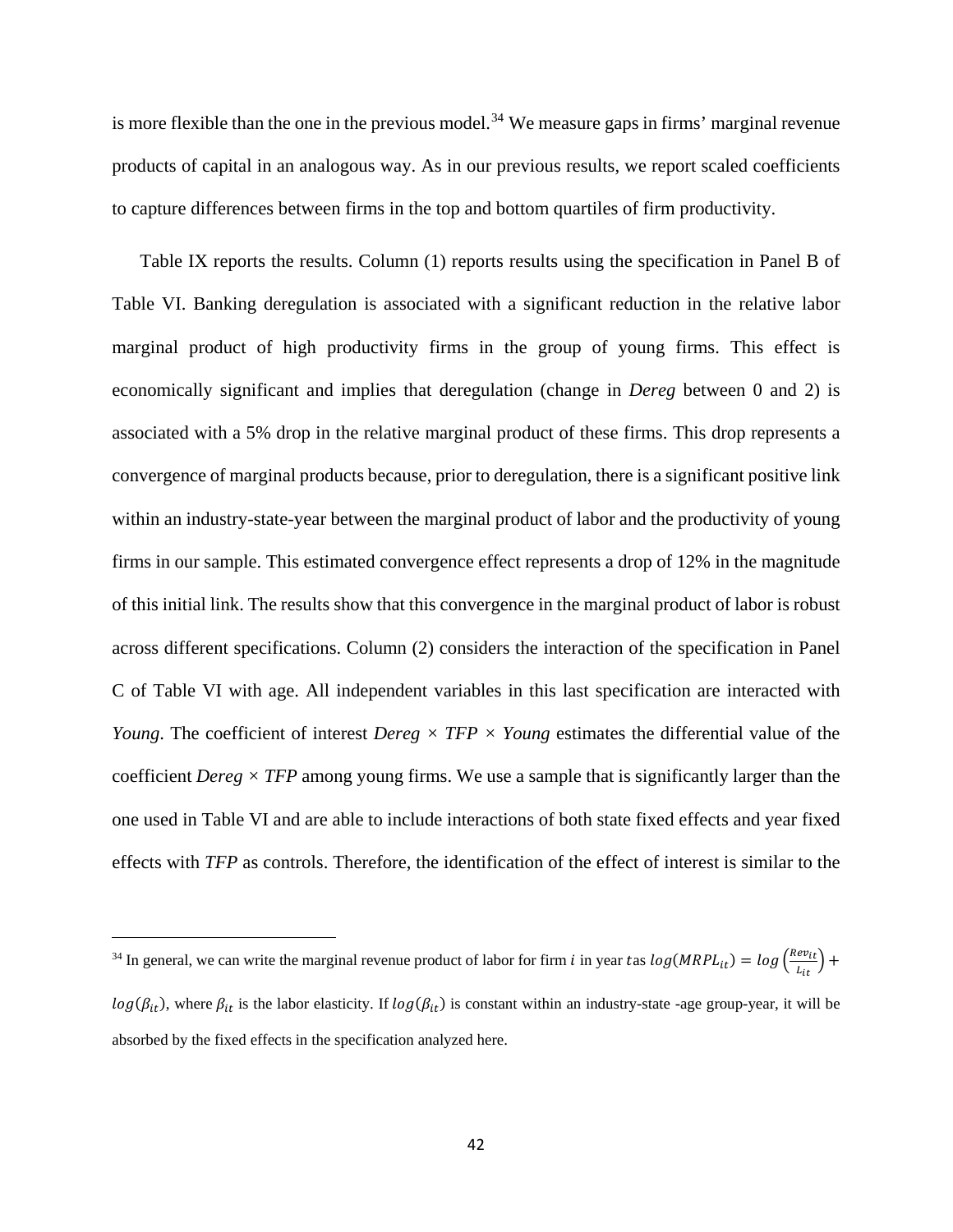one in Column (1) and is based only on the differential changes for young firms in the link between *MRPL* and *TFP* around deregulation events. When compared to the previous result, the estimated effect following this approach becomes economically stronger.

### (Insert Table IX here)

Columns (3) to (5) show that these results remain important when we focus on a broader group of young firms with age between 1 and 10 years. In the analysis that follows, we focus on these estimates based on a broader group of affected firms while quantifying the implications of the results for aggregate industry productivity. Finally, Column (6) shows that these estimates are matched with an economically similar effect for capital. As in the context of labor, we confirm that this effect captures a convergence in the relative marginal products of firms with different productivity. Overall, this analysis suggests that the previous results lead to industry productivity gains and that labor misallocation effects plays a significant role in driving such gains.

### **C. Quantification of Implied Industry Productivity Gains**

We analyze the magnitude of the industry productivity gains implied by our last results. The quantification of these implications requires additional assumptions about specific parameters and functional forms in the model. We interpret this analysis as simply describing what a standard model of misallocation used in the literature, and reasonable parameter values, would imply for the magnitudes of our results. We describe here our main findings and provide greater detail in Appendix C. We assume that the credit composition effect analyzed in Section IV.B takes place for all states simultaneously and consider the gains for industry aggregate output. This gain is the sum of the drops in local misallocation losses across regions. We evaluate this gain using Equation (8) together with the previous expressions for  $\sigma_{Lgt}^2$ ,  $\sigma_{Kgt}^2$ , and  $\sigma_{KLgt}$ . We use the values for  $\beta_j$ ,  $\alpha_j$ , and  $\sigma_{Agt}^2$  implied by our estimates for firm productivity and follow the literature in setting values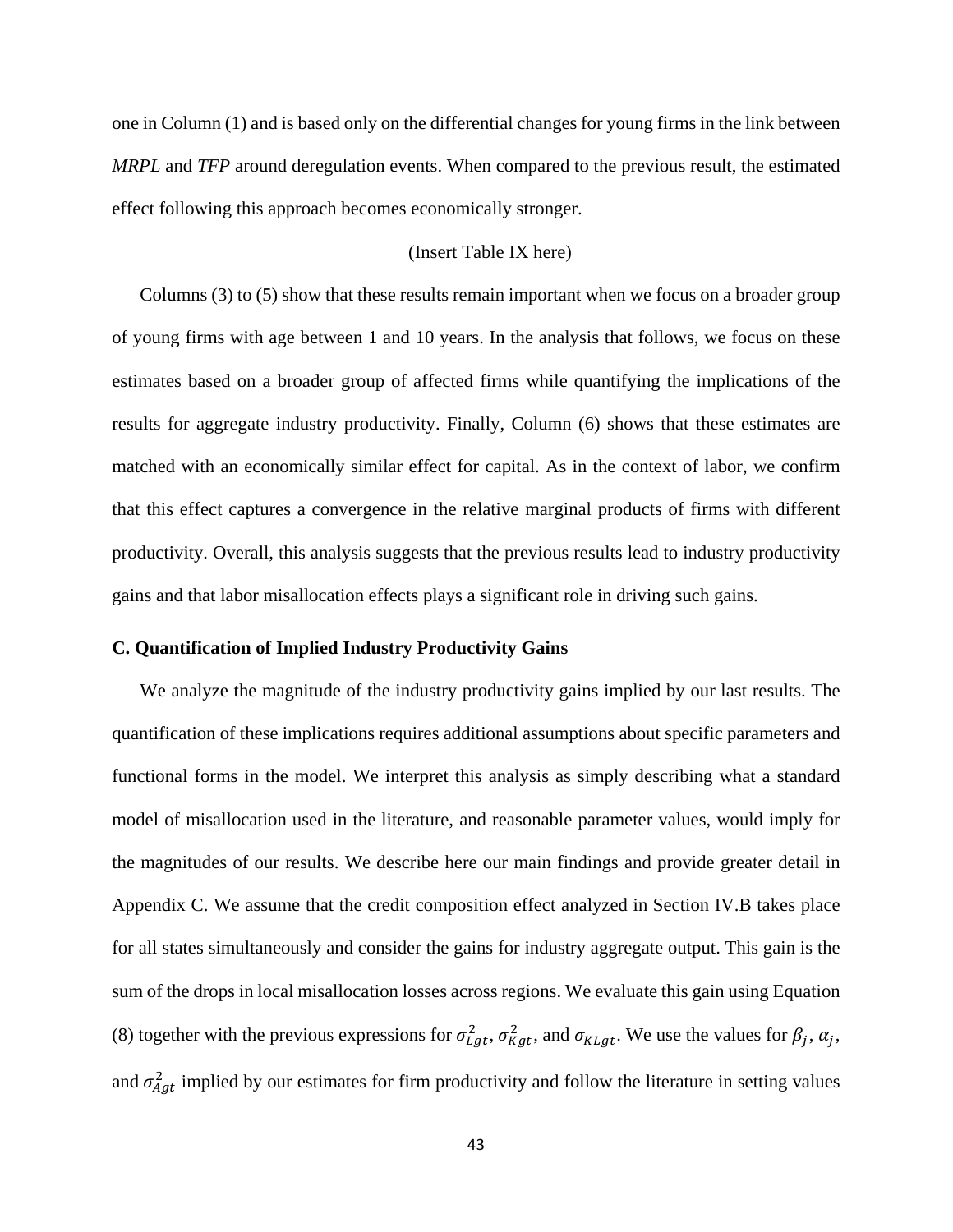for  $\sigma$  between three and four. We use the estimates for changes in  $a_L^g$  and  $a_R^g$  from Table IX (Column (3) and (6)), which capture our broadest group of affected firms. We estimate the initial link between firms' marginal revenue products and *TFP* prior to deregulation and use these estimates as initial values for  $a_L^g$  and  $a_R^g$ . This allows one to consider values for these parameters before and after deregulation. This is the only source of change in our analysis and is intended to capture the previous shift in the composition of credit. Additionally, we also need to measure the share of firms in the groups. Since we are adding effects across all regions we here use the average share of young single-plant firms across industries. In the context of this analysis, we define young firms as firms with 10 years or less and 56% of firms in our data are young single-plant firms.

Table X reports the magnitudes from this analysis. We report output gains in terms of value added because it avoids double counting output across industries.<sup>[35](#page-46-0)</sup> The results imply gains in aggregate industry value added between 1.1% and 2.1%. These magnitudes are not sensitive to the choice of  $\sigma$  and are between 2.0% and 2.1% once one focuses on industries in the top tercile of productivity dispersion. These effects capture gains over a period of approximately five years. We also report implied drops in previous local misallocation losses of 24%. Additionally, we also consider the percentage increase in the gross output of young single-plant firms necessary to generate the same increases in industry value added. One can interpret these increases as the

<span id="page-46-0"></span><sup>&</sup>lt;sup>35</sup> We model gross output production functions because this approach requires weaker assumptions (Petrin and Levinsohn (2012)) but we analyze how gross output gains translate into value added gains. In our framework, we can write industry value added as  $VA_{jt} = P_{jt}Q_{jt} - c_tM_{jt}$ . Conditional on  $P_{jt}$ ,  $c_t$ , and  $M_{jt}$ , incremental gains in industry gross output ( $Δln(Q_{jt})$ ) lead to value added gains given by  $Δln(VA_{jt})$  ≈  $\left(\frac{P_{jt}Q_j}{VA_{it}}\right)$  $\frac{\partial F}{\partial H}$   $\Delta ln(Q_{jt})$ . Therefore, we can use the ratio of industry sales to value added to convert these gains.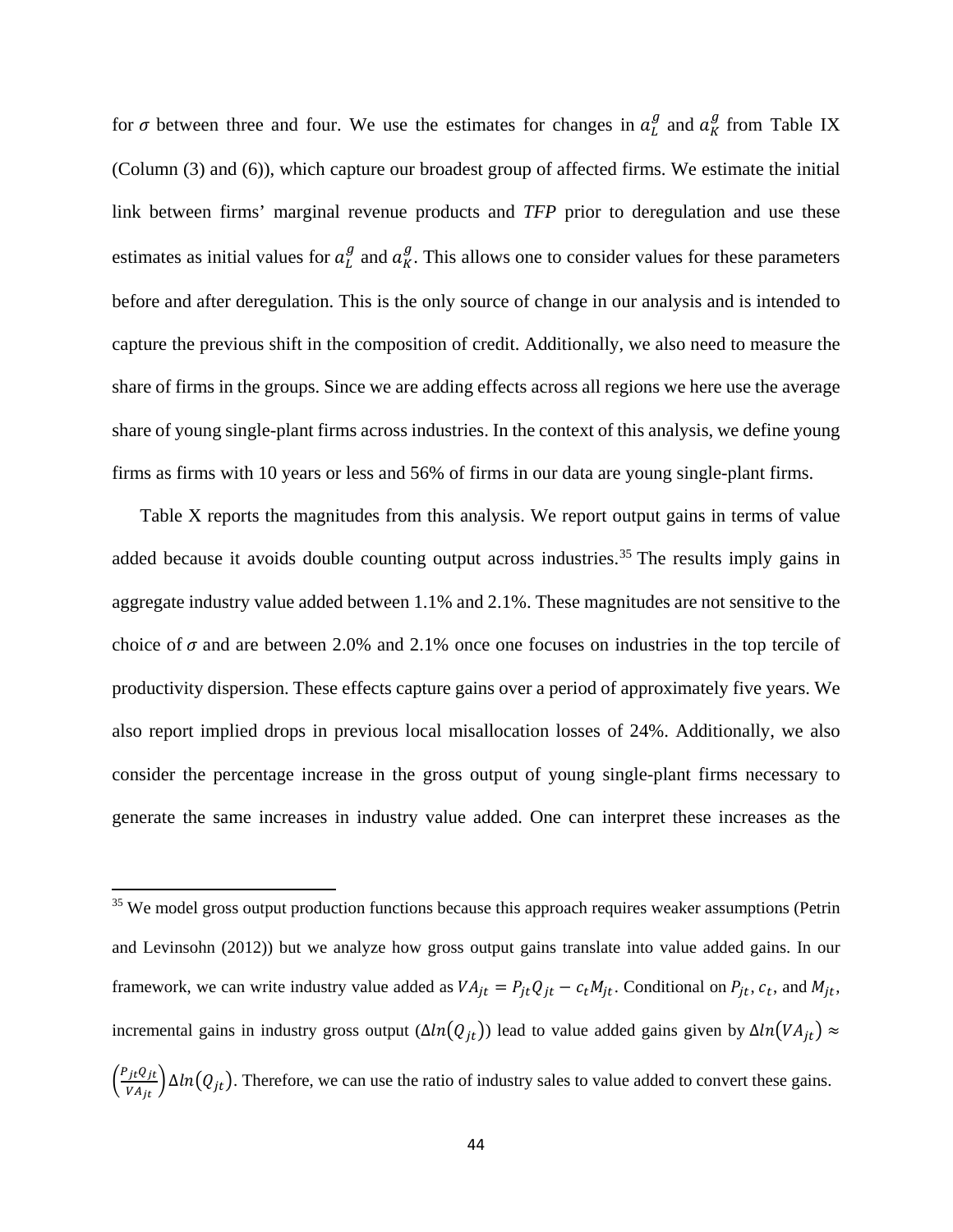equivalent gains in the (revenue) firm-level productivity of these firms necessary to replicate the previous effects. We estimate that these equivalent increases are economically large and represent implied increases in firm productivity between 3.3% and 6.2%.

### (Insert Table X here)

Finally, we consider the role of labor in quantitatively driving these implied gains. We follow a simple approach to decompose the previous estimates into capital and labor misallocation effects. We first compute the gains assuming that only  $a_K^g$  drops and there is no labor misallocation effect. We then estimate the incremental gains associated with the drop in  $a<sub>L</sub><sup>g</sup>$  at the new lower value for  $\frac{g}{K}$ . This gives us a contribution of reductions in labor misallocation. We compute the percentage of the total gains associated with each of these components. We find that 85%-86% of the gains come from the drop in labor misallocation. Since the estimated drops in  $a_K^g$  and  $a_L^g$  is similar, this gap comes from the difference in factor shares. Our analysis suggests that the previous credit effects lead to comparable changes in the costs of using capital and labor but that the labor effect is quantitatively more important because the labor share in production is significantly larger.

# **VI. Conclusions**

We study how state banking deregulation in the U.S. shapes the allocation of resources across firms with different productivity within local nonfinancial industries. We find that the deregulation of local U.S. banking markets leads to significant increases in the relative employment and capital growth of young, high productivity firms. We use financial data for a broad range of firms to provide evidence that a shift in the composition of bank credit supply towards these same young, high-productivity firms accompanies these real resource reallocations. We provide evidence that alternative mechanisms, such as changes to local demand and other local economic conditions, do not explain our growth results.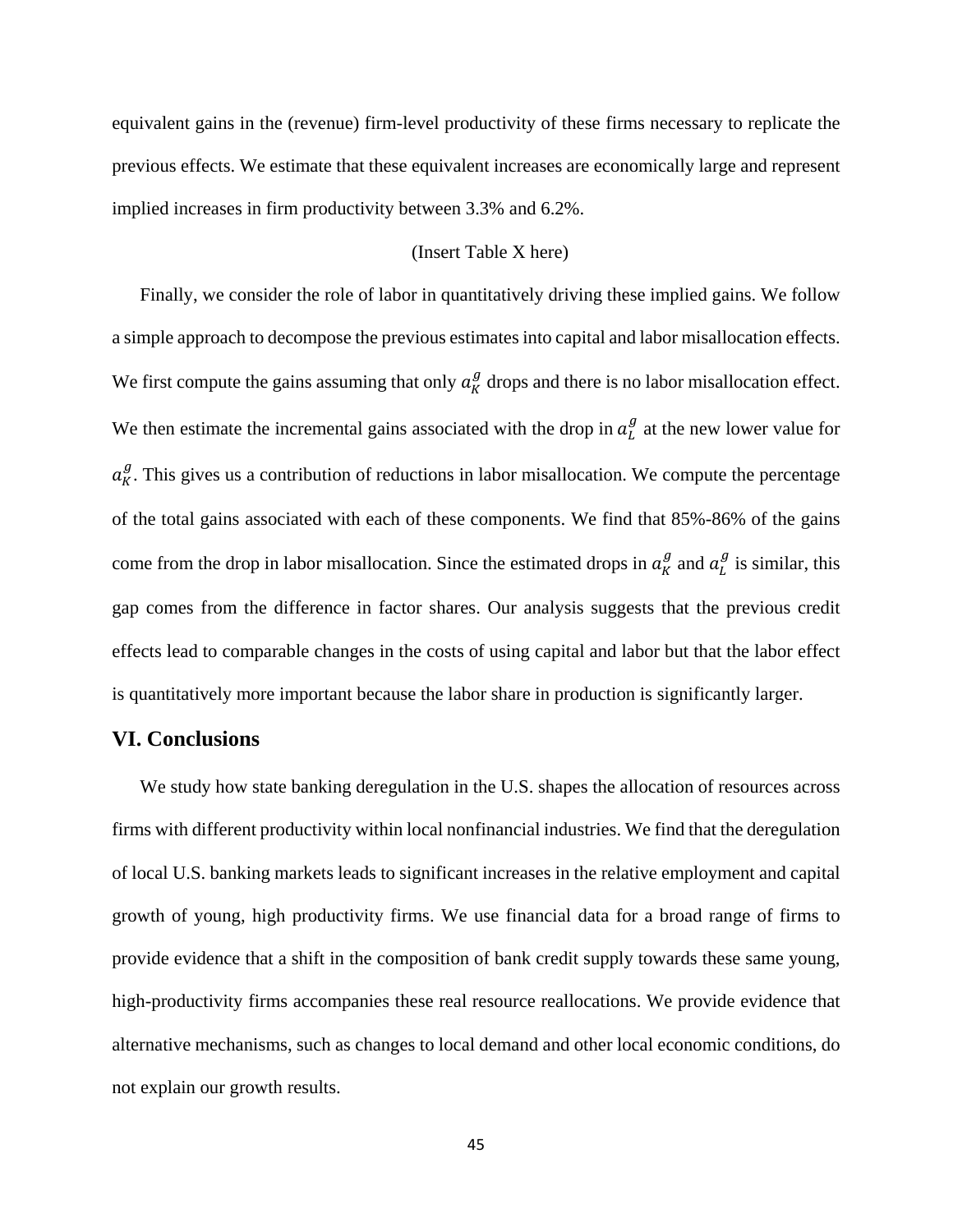Intuitively, this reallocation effect due to bank lending should translate into gains in aggregate industry productivity. We build on a standard monopolistic competition framework used in the misallocation literature to explicitly consider the implications of this effect for aggregate industry productivity. We then use this framework to quantify the implications of our results for aggregate industry productivity. We find that our results imply significant gains in aggregate industry productivity. In contrast with typical models connecting finance to aggregate productivity, we find that the reallocation of labor plays an important role in explaining these gains. We highlight how this role of labor should be important if the availability of credit affects firms' cost of using labor.

Overall, our analysis suggests that increased competition in local banking markets increases credit to young, highly productive firms and can impact aggregate industry productivity. More broadly, our emphasis on the composition of bank lending and the allocation of labor complements previous evidence on the real effects of other reforms to financial or banking markets. Our results suggest the importance of incorporating bank competition and the allocation of labor when modeling the potential implications of finance for industry productivity.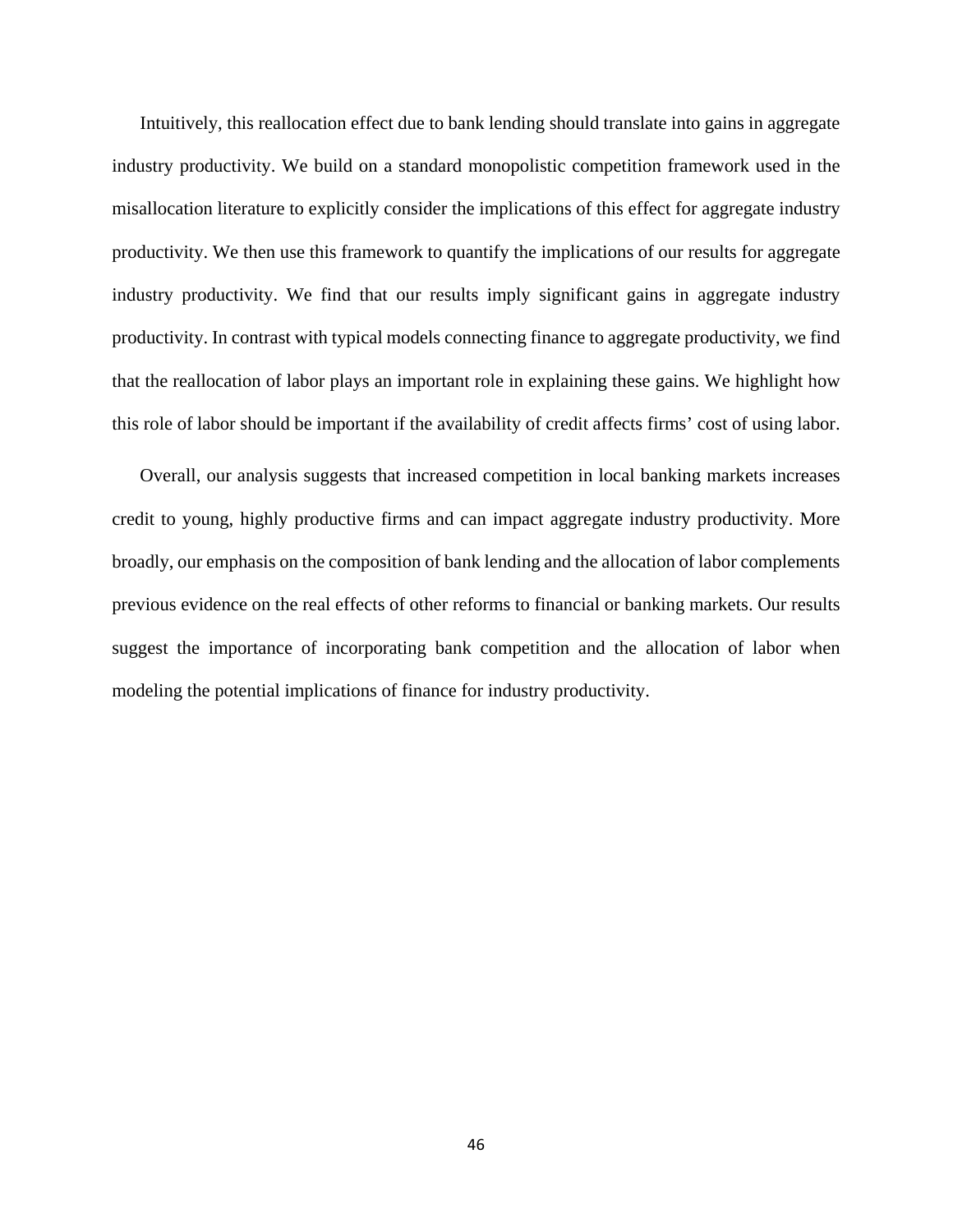#### **REFERENCES**

- Adelino, Manuel, Song Ma, and David T. Robinson. "Firm age, investment opportunities, and job creation." (2016), *The Journal of Finance,* forthcoming
- Agrawal, Ashwini K., and David A. Matsa. "Labor unemployment risk and corporate financing decisions." *Journal of Financial Economics* 108.2 (2013): 449-470.
- Amel, Dean. "State laws affecting the geographic expansion of commercial banks." *Board of Governors, unpublished paper,* (1993).
- Autor, David H., and Mark G. Duggan. "The rise in the disability rolls and the decline in unemployment." *The Quarterly Journal of Economics* 118.1 (2003): 157-206.
- Bartelsman, Eric, John Haltiwanger, and Stefano Scarpetta. "Cross-country differences in productivity: The role of allocation and selection." *The American Economic Review* 103.1 (2013): 305-334.
- Bartik, Timothy J. "Boon or boondoggle? The debate over state and local economic development policies." (1991). Upjohn Press.
- Beck, Thorsten, Ross Levine, and N. Loayza. "Finance and the sources of growth." *Journal of Financial Economics* 58.1 (2000): 261-300.
- Becker, Bo, and Victoria Ivashina. "Cyclicality of credit supply: firm level evidence." *Journal of Monetary Economics* 62 (2014): 76-93.
- Benmelech, Efraim, and Nittai K. Bergman. "Bankruptcy and the collateral channel." *The Journal of Finance* 66.2 (2011): 337-378.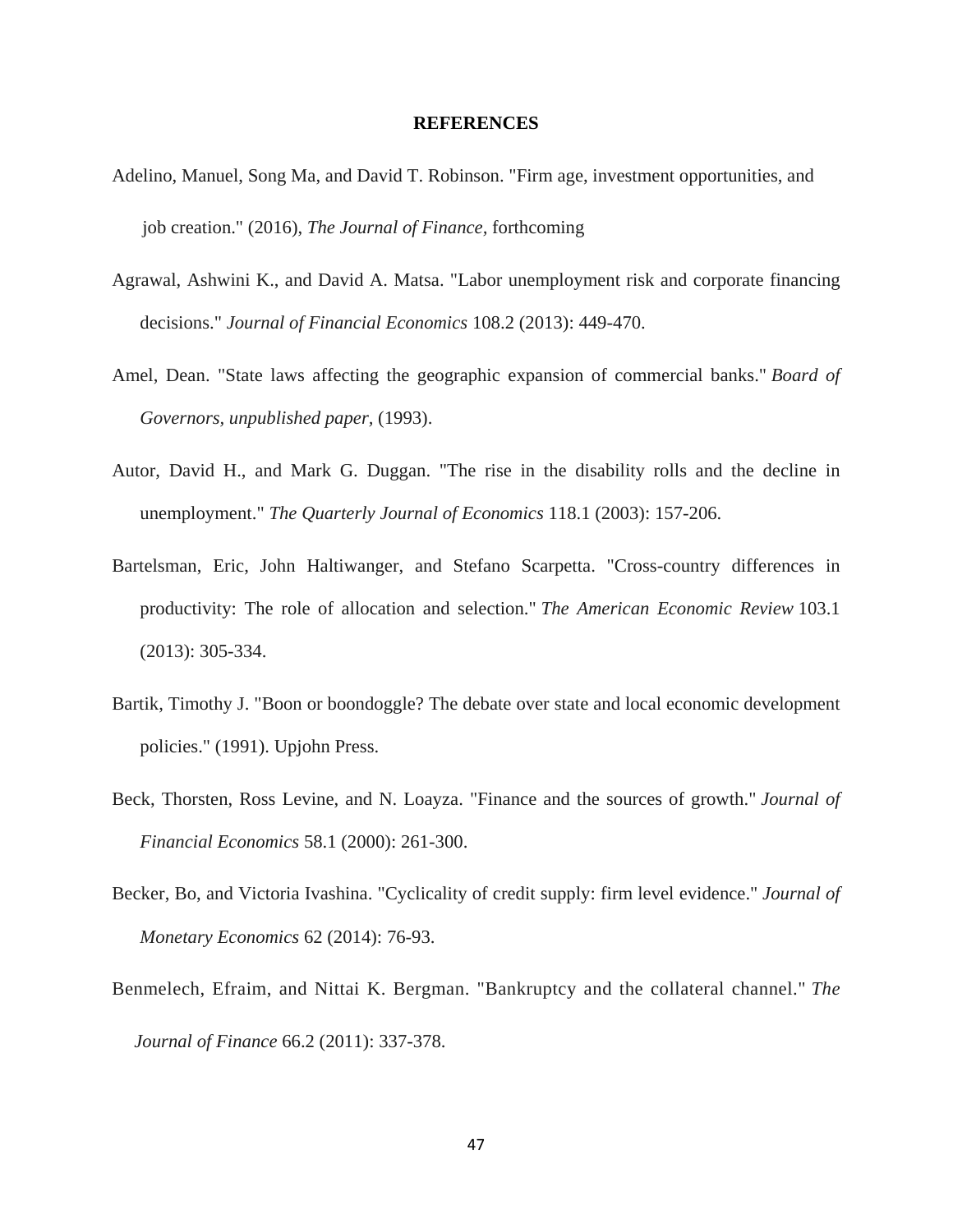- Berk, Jonathan B., Richard Stanton, and Josef Zechner. "Human capital, bankruptcy, and capital structure." *The Journal of Finance* 65.3 (2010): 891-926.
- Bertrand, Marianne, Antoinette Schoar, and David Thesmar. "Banking deregulation and industry structure: evidence from the French banking reforms of 1985." *The Journal of Finance* 62.2 (2007): 597-628.
- Blanchard, Olivier Jean, and Lawrence F. Katz. "Regional evolutions." *Brookings Papers on Economic Activity* 23.1 (1992): 1-76.
- Chodorow-Reich, Gabriel. "The employment effects of credit market disruptions: firm-level evidence from the 2008–9 financial crisis." *The Quarterly Journal of Economics* 129.1 (2014): 1-59.
- Ellison, Glenn, Edward L. Glaeser, and William R. Kerr. "What causes industry agglomeration? Evidence from coagglomeration patterns." *The American Economic Review* 100.3 (2010): 1195-1213.
- Giroud, Xavier, and Holger M. Mueller. "Capital and labor reallocation within firms." *The Journal of Finance* 70.4 (2015): 1767-1804.
- Graham, John, Hyunseob Kim, Si Li, and Jiaping Qiu, "Employee Costs of Corporate Bankruptcy," working paper Duke University, 2016.
- Guiso, Luigi, Paola Sapienza, and Luigi Zingales. "The role of social capital in financial development." *The American Economic Review* 94.3 (2004): 526-556.
- Haltiwanger, John, Ron S. Jarmin, and Javier Miranda. "Who creates jobs? Small versus large versus young." *Review of Economics and Statistics* 95.2 (2013): 347-361.
- Holmstrom, Bengt, and Jean Tirole. "Financial intermediation, loanable funds, and the real sector." *the Quarterly Journal of economics* 112.3 (1997): 663-691.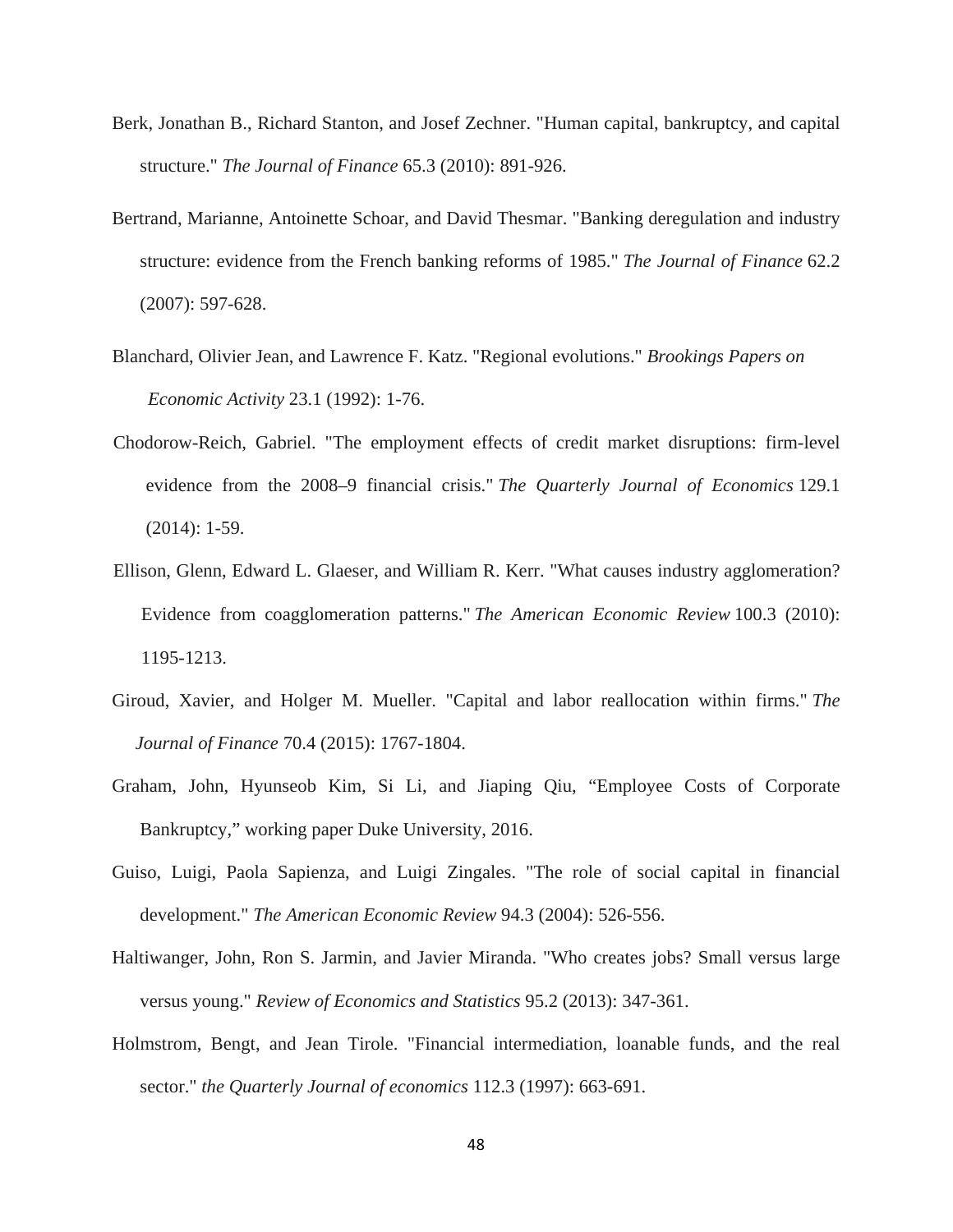- Hsieh, Chang-Tai, and Peter J. Klenow. "Misallocation and manufacturing TFP in China and India." *The Quarterly Journal of Economics* 124.4 (2009): 1403-1448.
- Hsieh, Chang-Tai, and Peter J. Klenow. "The life cycle of plants in India and Mexico." *The Quarterly Journal of Economics* 129.3 (2014): 1035-1084.
- Huang, Rocco R. "Evaluating the real effect of bank branching deregulation: Comparing contiguous counties across US state borders." *Journal of Financial Economics* 87.3 (2008): 678-705.
- Jayaratne, Jith, and Philip E. Strahan. "The finance-growth nexus: evidence from bank branch deregulation." *The Quarterly Journal of Economics* 111.3 (1996): 639-670.
- Jayaratne, Jith, and Philip E. Strahan. "Entry restrictions, industry evolution, and dynamic efficiency: evidence from commercial banking." *The Journal of Law and Economics* 41.1 (1998): 239-274.
- Jermann, Urban, and Vincenzo Quadrini. "Macroeconomic effects of financial shocks." *The American Economic Review* 102.1 (2012): 238-271.
- Kashyap, Anil K., Jeremy C. Stein, and David W. Wilcox. "Monetary policy and credit conditions: evidence from the composition of external finance." *The American Economic Review* 83.1 (1993): 78.
- Kerr, William R., and Ramana Nanda. "Democratizing entry: banking deregulations, financing constraints, and entrepreneurship." *Journal of Financial Economics* 94.1 (2009): 124-149.
- Krishnan, Karthik, Debarshi Nandy, and Manju Puri. "Does financing spur small business productivity? evidence from a natural experiment." *Review of Financial Studies* 28.6 (2015): 1768-1809.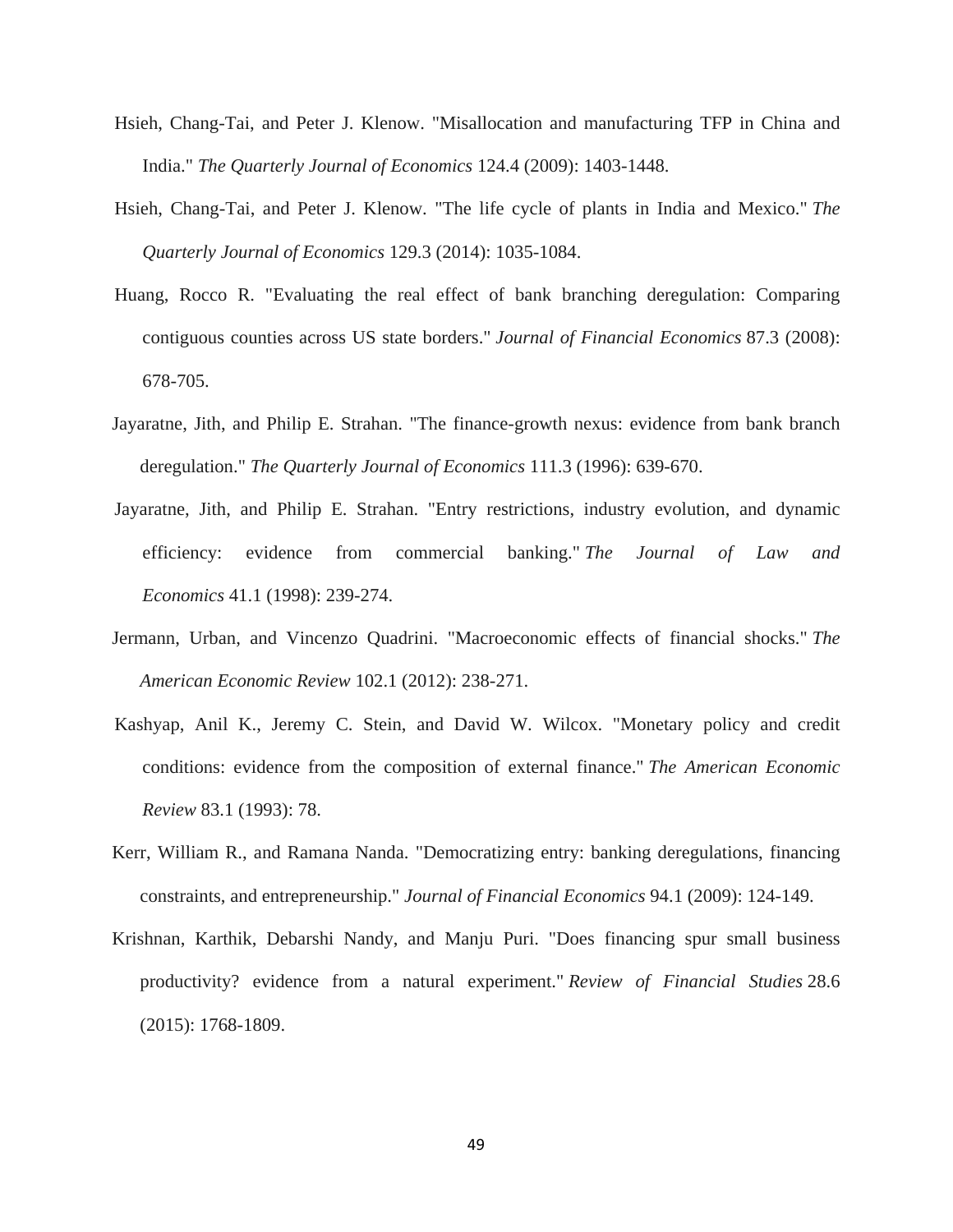- Kroszner, Randall S., and Philip E. Strahan. "What drives deregulation? economics and politics of the relaxation of bank branching restrictions." *The Quarterly Journal of Economics* 114.4 (1999): 1437-1467.
- Larrain, Mauricio, and Sebastian Stumpner. "Capital account liberalization and aggregate productivity: the role of firm capital allocation." (2016). *The Journal of Finance,*  forthcoming
- Lee, Dong, Han Shin, and René M. Stulz. "Why does capital no longer flow more to the industries with the best growth opportunities?" No. w22924. *National Bureau of Economic Research*, 2016.
- Maksimovic, Vojislav, Gordon Phillips, and Liu Yang. "Private and public merger waves." *The Journal of Finance* 68.5 (2013): 2177-2217.
- Mian, Atif, Amir Sufi, and Emil Verner. "How do credit supply shocks affect the real economy? Evidence from the United States in the 1980s." Working paper (2017).
- Moll, Benjamin. "Productivity losses from financial frictions: can self-financing undo capital misallocation?" *The American Economic Review* 104.10 (2014): 3186-3221.
- Olley, G. Steven, and Ariel Pakes. "The dynamics of productivity in the telecommunications equipment Industry." *Econometrica* 64.6 (1996): 1263-1297.
- Pagano, Marco, and Giovanni Pica. "Finance and employment." *Economic Policy* 27.69 (2012): 5-55.
- Paravisini, Daniel, et al. "Dissecting the effect of credit supply on trade: evidence from matched credit-export data." *The Review of Economic Studies* 82.1 (2015): 333-359.
- Petersen, Mitchell A., and Raghuram G. Rajan. "The benefits of lending relationships: evidence from small business data." *The Journal of Finance* 49.1 (1994): 3-37.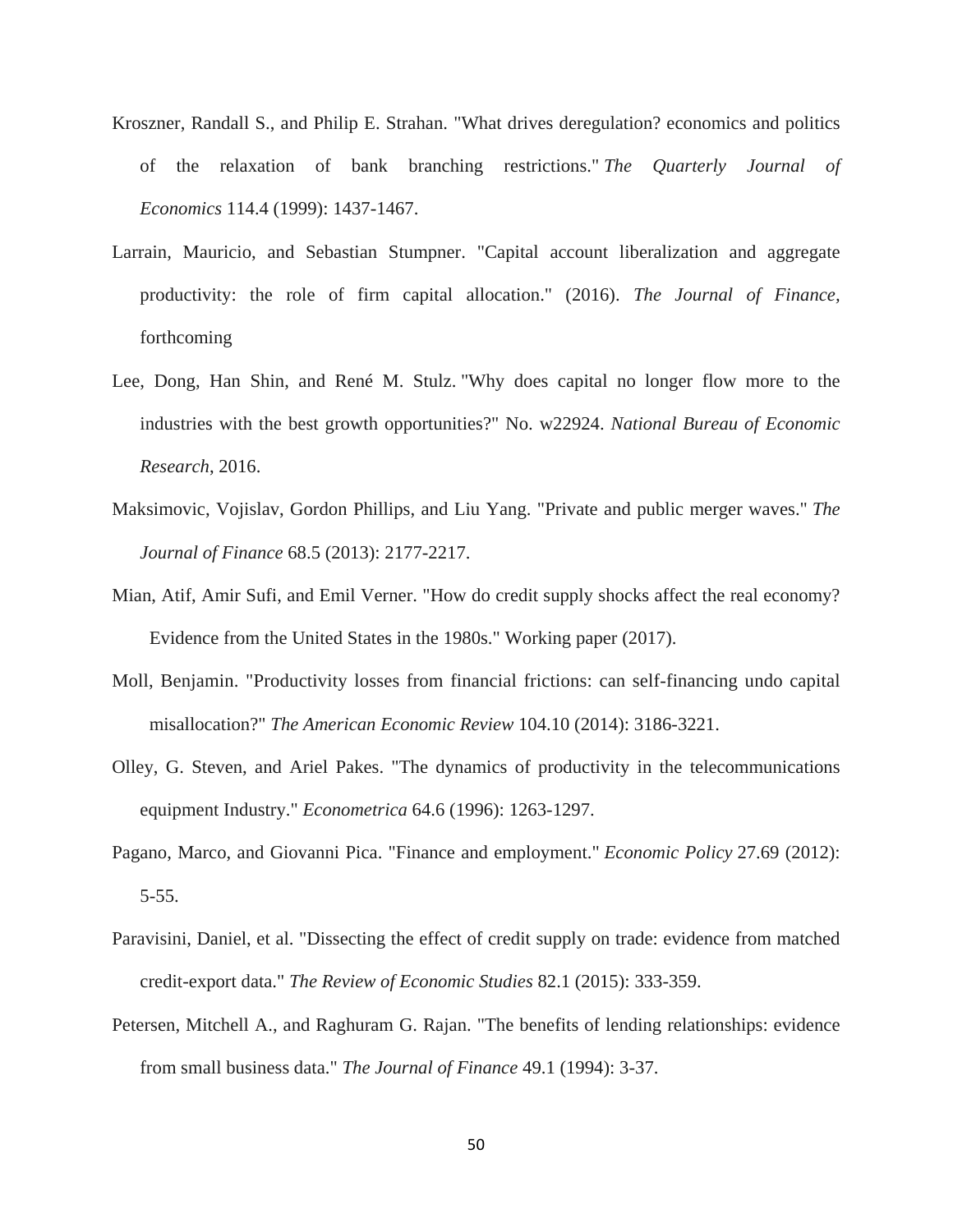- Petersen, Mitchell A., and Raghuram G. Rajan. "The effect of credit market competition on lending relationships." *The Quarterly Journal of Economics* 110.2 (1995): 407-443.
- Petersen, Mitchell A., and Raghuram G. Rajan. "Does distance still matter? The information revolution in small business lending." *The Journal of Finance* 57.6 (2002): 2533-2570.
- Petrin, Amil, and James Levinsohn. "Measuring aggregate productivity growth using plant-level data." *The RAND Journal of Economics* 43.4 (2012): 705-725.
- Serfling, Matthew. "Firing costs and capital structure decisions." *The Journal of Finance* 71.5 (2016): 2239-2286.
- Simintzi, Elena, Vikrant Vig, and Paolo Volpin. "Labor protection and leverage." *Review of Financial studies* 28.2 (2014): 561-591.
- Titman, Sheridan. "The effect of capital structure on a firm's liquidation decision." *Journal of Financial Economics* 13.1 (1984): 137-151.
- Wurgler, Jeffrey. "Financial markets and the allocation of capital." *Journal of Financial Economics* 58.1 (2000): 187-214.
- Zarutskie, Rebecca. "Evidence on the effects of bank competition on firm borrowing and investment." *Journal of Financial Economics* 81.3 (2006): 503-537.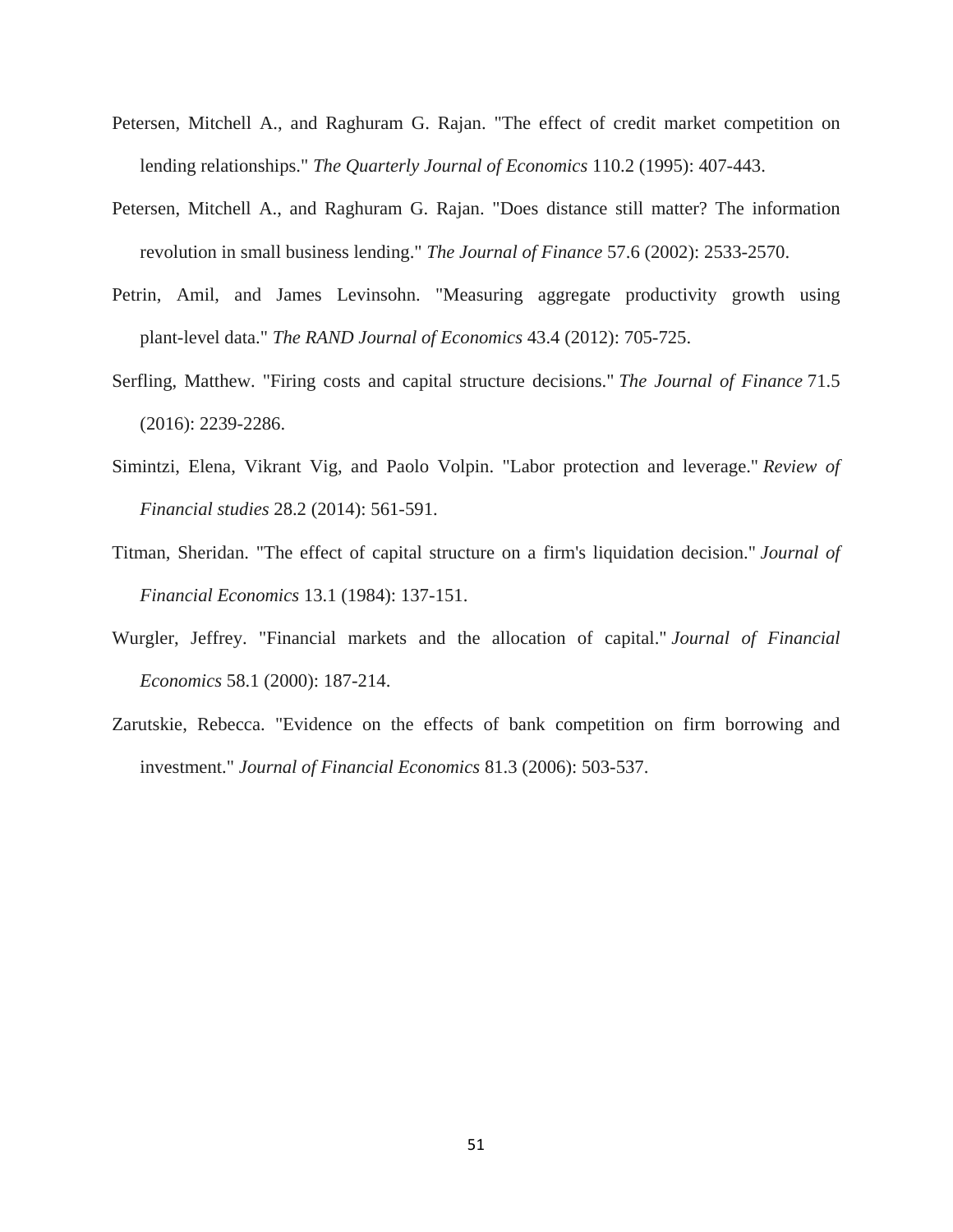# **Appendix A – Variable Definitions**

As described in Section II, our main data sources are the Longitudinal Business Database (LBD), the Census of Manufacturers (CM), and the Quarterly Financial Reports (QFR) from the U.S. Census Bureau. Across all variables, industries are defined as 3-digit SIC codes.

*Employment* – total firm employment from the LBD. Given our sample of single-plant firms, this is the same as total establishment employment.

*Employment Growth - change in the log of firm employment between years t and*  $t - 1$ *.* 

*Dereg* – banking deregulation index that equals the sum of *Intrastate\_Dereg* and *Interstate\_Dereg*, which are indicators that equal one if the state has passed intrastate and interstate banking deregulation, respectively.

*Sales* – total value of shipments from the CM adjusted with industry deflator. This value is based on the last CM.

*Young1, Young2, Old* – *Young1* is the group of firms present for the first time in the last CM. *Young2*  is the group of firms present for the first time in the CM prior to the last one. *Old* includes all firms present in a prior CM which are not included in the two previous groups.

*Age1* and *Age2* – *Age1* is the firm's age measured using the LBD, i.e. number of years since first appearance in the LBD. *Age2* is the squared value of *Age1.* 

*Large* – indicator variable that equals one if the firm is above the median employment in a given year and age group (Young1, Young2, and other firms).

*TFP* – log of firm total factor productivity. We specify Cobb-Douglas production functions at the plant-level with parameters that depend on an industry-year. Firm productivity is the same as plant productivity in our sample of single-plant firms. The output in the production function is industrydeflated sales. The inputs are the capital stock, labor (total hours), and total material costs. Production function parameters for an industry-year are estimated using plant-level data from the Annual Survey of Manufacturers (ASM) for the last five years. The ASM provides annual plant-level data for a random subsample of plants. TFP is measured in the latest CM using values for the output and inputs in that CM combined with the estimated production function parameters for that industry-year. In the Internet Appendix we consider alternative measures of firm TFP using different approaches to estimate the production function parameters.

*Capital Stock Growth - change in the firms' capital stock between the end of years t and*  $t - 1$ *, from* the CM.

*Young (Age 1-10), Young (Age 1-5), Young (Age 6-10)*, and *Old (11+)* – age groups constructed during Census years based on the number of years since the first appearance of the firm in the CM.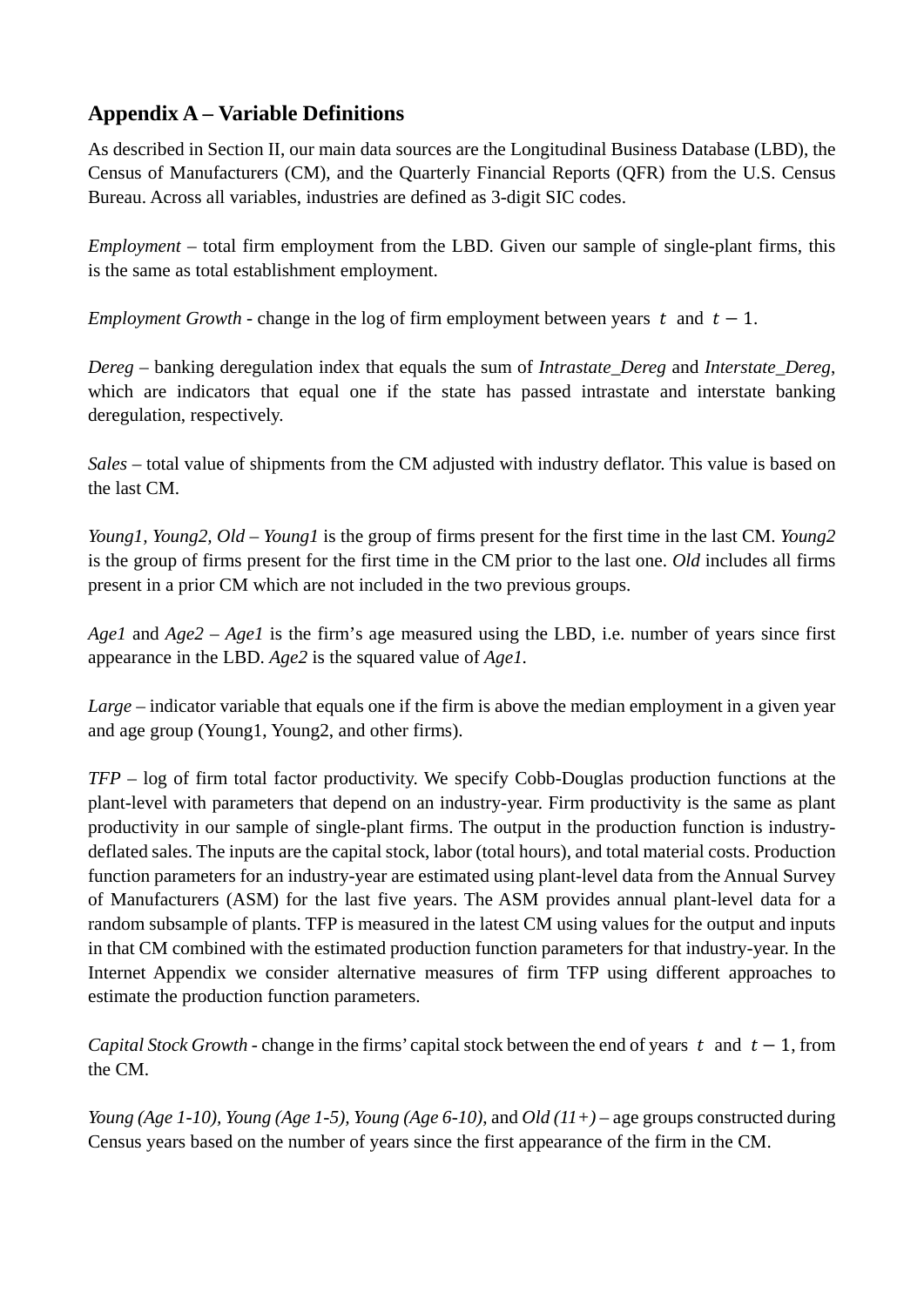*Bank Debt Share* – ratio of bank debt (from commercial banks) to the sum of bank debt and non-bank debt from the QFR (balance sheet information).

*Bank Debt Ratio* – ratio of bank debt (from commercial banks) to the book value of total assets from the QFR (balance sheet information).

*Non-Bank Debt Ratio* – ratio of non-bank debt (from other sources, excluding commercial banks) to the book value of total assets from the QFR (balance sheet information).

*IDereg –* value of *Dereg* at the start of the sample (1977).

*Pre –* indicator that equals one prior to the deregulation wave (in years 1977 and 1982). This variable is used in specifications estimated only with Census years.

*Shock* (Table VII) – In Panel A, *Shock* is a predicted shock to state economic conditions between 1977 and 1993 (sample period). For each state, we first determine the initial share (in 1977) of the total employment in each industry (initial share). We then estimate the national-level employment growth of each industry in this list using only data for other states (national industry growth). The predicted growth is the weighted average of these national growth rates across industries, where the previous initial shares are used as weights. In Panel B, *Shock* is the state's aggregate employment growth between 1977 and 1993 (sample period). All these employment variables are based on LBD employment data.

*Shock* (Table VIII) – In Panel A, *Shock* is a predicted shock to state economic conditions between 1977 (first sample year) and the current year, constructed in an analogous way to Panel A of Table VII. Initial shares are based on 1977 and the national-level growth rate of each industry is defined between 1977 and the current year. In Panel B, *Shock* is the state's aggregate employment growth between 1977 and the current year. . In Panels C to E, *Shock* is predicted in analogous way to Panel A, but only includes a subset of local industries for each industry-state. More specifically, for each given industry, we first define connected industries at the national level (see below). When predicting a shock for a given industry-state we only include connected industries in the same state. The predicted growth for connected industries is the weighted average of the national growth rates across industries, defined in the same way as in Panel A, but now restricted to this subset of connected industries. This predicted growth is multiplied by the initial share of connected industries in the state to better capture the magnitude of the shock. We follow Ellison, Glaeser, and Kerr (2010) in the definition of connections. In Panels C and D, connected industries are defined using the Benchmark Input-Output Accounts published by the Bureau of Economic Analysis (BEA). Panel C classifies industry *j* as connected (buyer) to industry *i* if it purchases at least 5% of the total sales from industry *i*. Panel D classifies industry *j* as connected (seller) to industry *i* if at least 5% of the total inputs used by industry *i* comes from industry *j*. In Panel E, connected industries are defined using the National Industrial-Occupation Employment Matrix (NIOEM) published by the Bureau of Labor Statistics (BLS). The NIOEM provides industry-level employment in 277 occupations, and we first estimate the share of each industry across occupations. We then measure the similarity of the labor used by two industries by measuring the correlation of their shares across different occupations. Industries are classified as connected if their correlation is in the top 25% of the distribution across all industry pairs.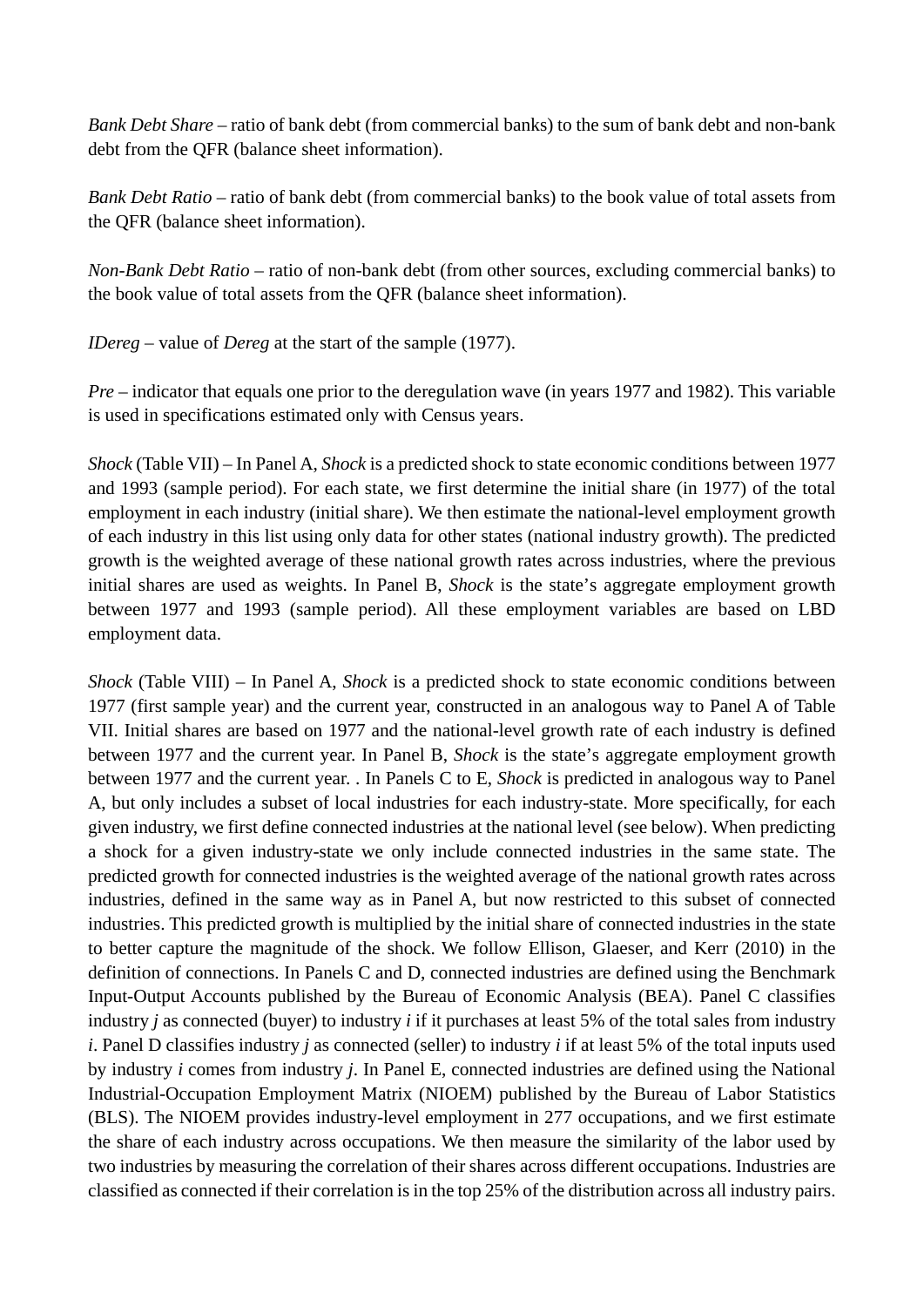*MRPL* and *MRPK* (Table IX) – *MPRPL* is the log of the ratio of sales to labor (total hours). *MPRPK* is the log of the ratio of sales to capital (capital stock). These variables are based on the CM and only defined in Census years.

# **Appendix B – Analysis of Model of Misallocation and Industry Productivity**

We show how the model in Section VI.A leads to the expression for local misallocation losses  $(LML_{igt})$  in the text (Equation (8)). We also provide more economic intuition on the logic behind this result.

We start by describing in detail the intuition for a key point in this framework: gaps in firms' marginal revenue products translate into lower aggregate industry productivity (misallocation losses).

Intuitively, industry productivity can be increased by reallocating factor  $F$  from firm  $i$  to firm  $k$ only if  $p_{kt} \frac{\partial Q_{kt}}{\partial F} > p_{it} \frac{\partial Q_{it}}{\partial F}$ . In other words, we can evaluate the contribution of products to industry productivity using their prices. This follows from the fact that the marginal rate of transformation (MRT) for two products in the industry production function (representative firm) is given by their relative price, i.e.,  $MRT_{jt}^{i,i'} = \frac{P_{ij}}{P_{i'j}}$ .

This intuitive result comes directly from the first-order condition for the problem of the representative firm:  $\max_{Q_{ijt}} \{P_{jt}Q_{jt} - \sum_i P_{ijt}Q_{ijt}\}\$ , where  $Q_{jt} = (\sum_i Q_i)$ <u>σ−1</u>  $i \sqrt{\frac{\sigma}{i}} \overline{\sigma}^{-1}$  and the representative firm is buying output from firms in the industry. This problem leads to a demand for differentiated products with a constant price elasticity  $\sigma$  and given by:  $\left(\frac{Q_{ijt}}{Q_{jt}}\right) = \left(\frac{P_{ijt}}{P_{jt}}\right)$  $-\sigma$ . The revenue function of the firm is given by  $R_{ijt} = P_{ijt} Q_{ijt}$  and from this the marginal revenue products of any given factor can be written as 0 R<sub>ij</sub>  $\frac{\partial R_{ijt}}{\partial F_{ijt}} = P_{ijt} \frac{\partial Q_{ij}}{\partial F_{ij}}$  $\frac{\partial Q_{ijt}}{\partial F_{ijt}} + \frac{\partial P_{ij}}{\partial F_{ij}}$  $\frac{\partial P_{ijt}}{\partial F_{ijt}} Q_{ijt}$ . Given a constant elasticity of demand, this leads to MRPF<sub>ijt</sub>  $\equiv \frac{\partial R_{ij}}{\partial F_{ij}}$  $\frac{\partial f}{\partial F_{ijt}} =$  $P_{ijt} \frac{\partial Q_{ij}}{\partial F_{ij}}$  $\frac{\partial Q_{ijt}}{\partial F_{ijt}} \left( \frac{\sigma - 1}{\sigma} \right).$ 

Therefore, in this framework, resource reallocation across different firms can translate into industry productivity gains if the marginal revenue products of these firms are not equalized. Conditional on a distribution of firm *TFP*, industry productivity will be maximized at the point where marginal revenue products are equalized across firms.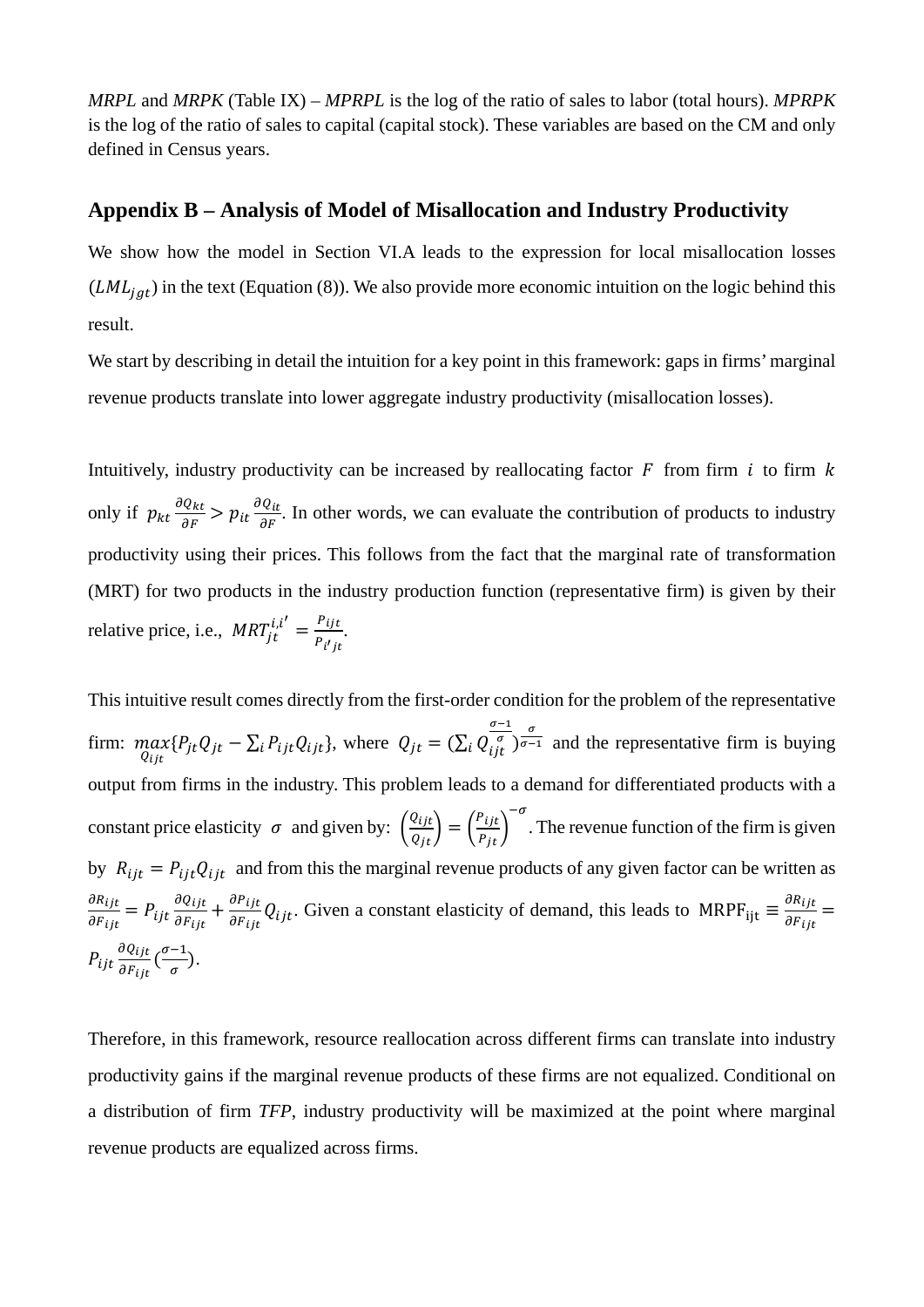As a first step in the analysis of local misallocation losses, we derive a general expression for industry Recall that we simplify our analysis by assuming that characteristics  $(A_{it}, MRPK_{it}, MRPL_{it})$ TFP. are jointly log-normally distributed in an industry-year. Before imposing this last condition, we can obtain a general expression for industry TFP as:

$$
TFP_{jt} = \frac{\left\{\sum_{i}\left(\frac{A_{ijt}}{(MRPK_{it})^{\alpha_{j}}(MRPL_{it})^{\beta_{j}}}\right)^{\sigma-1}\right\}^{\frac{\sigma}{\sigma-1}-\gamma_{j}}}{\left(\sum_{i}\frac{(A_{it}^{\sigma-1})(MRPL_{it})^{-1}}{(MRPK_{it})^{\alpha_{j}(\sigma-1)}(MRPL_{it})^{\beta_{j}(\sigma-1)}}\right)^{\beta_{j}}\left(\sum_{i}\frac{(A_{it}^{\sigma-1})(MRPK_{it})^{-1}}{(MRPK_{it})^{\alpha_{j}(\sigma-1)}(MRPL_{it})^{\beta_{j}(\sigma-1)}}\right)^{\alpha_{j}}}
$$
\n(B.1)

This general expression for industry TFP is derived by first writing TFP using marginal products of labor  $(L)$ , capital  $(K)$  and materials  $(M)$  as follows:

$$
TFP_{jt} = \left\{ \sum_{i} \left[ A_{ijt} \left( \frac{\overline{MRPL_{jt}}}{MRPL_{ijt}} \right)^{\beta_j} \left( \frac{\overline{MRPK_{jt}}}{MRPK_{ijt}} \right)^{\alpha_j} \left( \frac{\overline{MRPM_{jt}}}{MRPM_{ijt}} \right)^{\gamma_j} \right]^{\sigma - 1} \right\}^{\frac{1}{\sigma - 1}}
$$

where  $\overline{MRPF_{jt}} \triangleq \beta_j \left(\frac{\sigma-1}{\sigma}\right) \left(\frac{P_{jt}Q_{jt}}{F_{jt}}\right) = \frac{1}{\sum_i \left(\frac{1}{MPRF_{ijt}}\right) \left(\frac{P_{ijt}Q_{ijt}}{P_{jt}Q_{jt}}\right)}$  is a weighted average of firms' marginal

revenue products in the industry for factors F=L, K and M respectively. The representative firm's production function and the demand function for differentiated products together imply that  $\sum_{i} \frac{P_{ijt} Q_{ijt}}{P_{it} Q_{it}} = 1.$ 

In order to derive Equation  $(B.1)$  from the previous expression for industry TFP, we need to combine it with the demand for differentiated products and a pricing equation. The demand equation implies that  $\left(\frac{P_{ijt}Q_{ijt}}{P_{ii0}}\right) = \frac{P_{ijt}^{1-\sigma}}{\sum_{i}P_{ijt}^{\sigma}}$ , which can be substituted into the previous formula for  $\overline{MRPF_{jt}}$ . The pricing equation is given by  $P_{ijt} = \frac{(MRPK_{it})^{\alpha_j}(MRPL_{it})^{\beta_j}(MRPM_{it})^{\gamma_j}}{A_{iit}} \left(\frac{\sigma}{\sigma-1}\right) \left(\frac{1}{\alpha_i^{\alpha_j} \beta_i^{\beta_j} \gamma_i^{\gamma_j}}\right)$ . Using the pricing equation after the last step leads to Equation (B.1). Firms face a constant elasticity of demand, which implies that  $P_{ijt} = \left(\frac{\sigma}{\sigma-1}\right) C'_{ijt}(Q_{ijt})$ , where  $C_{ijt}(Q_{ijt})$  is the cost minimization function. The pricing equation comes from combining this mark-up condition with a Cobb-Douglas cost function and the first order conditions for  $MRPK_{it}$  and  $MRPL_{it}$  in the text (Equation (7)).

Equation  $(B.1)$  allows us to write industry TFP as a general function of the distribution of firm productivity and marginal revenue products in the industry and is analogous to Equation (15) in Hsieh and Klenow (2009, hereafter HK). This expression can be significantly simplified if we assume that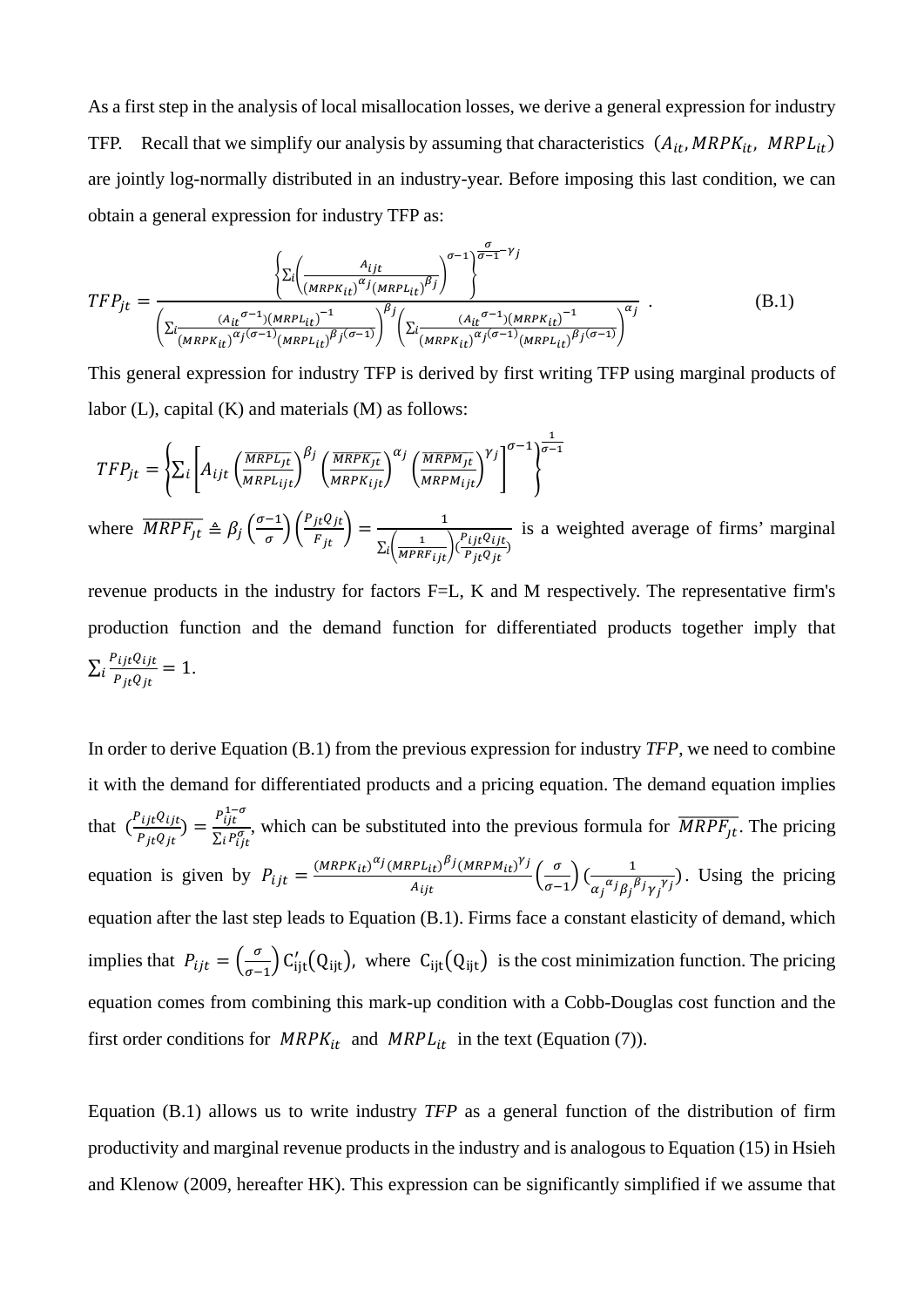the characteristics  $(A_{it}, MRPK_{it}, MRPL_{it})$  are jointly log-normally distributed in an industry-year – additional assumption in Section VI.A. In this case, we can write:

$$
log(TFP_{jt}) = log(TFP_{jt}^*) - \beta_j [1 + \beta_j(\sigma - 1)] \frac{\sigma_{Lt}^2}{2} - \alpha_j [1 + \alpha_j(\sigma - 1)] \frac{\sigma_{kt}^2}{2} - \alpha_j \beta_j(\sigma - 1) \sigma_{KLgt}, \quad (B.2)
$$
  
where  $TFP_{jt}^* = (\sum_i A_{ijt}^{\sigma - 1})^{\frac{1}{\sigma - 1}}$  is the *TFP* in the benchmark case where resources are allocated to  
equalize all marginal revenue products,  $\sigma_{Ft}^2 = Var_t [log(MRPF_{it})]$  and  $\sigma_{KLt} = Cov_t [log(MRPK_{it}), log(MRPL_{it})]$ . Var(.) and Cov(.) here refer to industry moments.

Equation (B.2) is analogous to a general version of Equation (16) in HK and can be derived from Equation (B.1) after applying statistical properties of a log-normal distribution. Specifically, Equation (B.1) has three main terms with sums across firms, which can be each written as  $N_{jt}E(Z_{ijt})$ , where  $E(Z_{ijt})$  is the expected value in the industry of some log-normally distributed variable. Moreover,  $Z_{iit}$  is always a product of three log-normally distributed variables. If  $(X_1, X_2, X_3)$  are joint lognormally distributed, we have  $E(X_1X_2X_3) = E(X_1)exp(\mu_2 + \mu_3 + \frac{\sigma_2^2}{2})$  $\frac{\sigma_2^2}{2} + \frac{\sigma_3^2}{2}$  $\frac{3}{2} + \sigma_{23} + \sigma_{12} + \sigma_{13}$ , where  $\mu_i$  and  $\sigma_i$  is the mean and standard deviation of log( $X_i$ ), respectively, and  $\sigma_{ij}$  is the covariance between  $log(X_i)$  and  $log(X_i)$ . If we apply this property to the three previous expressions in Equation (B.1), we can obtain Equation (B.2) after some algebra.

We can use Equation (B.2) to derive the expression for local misallocation losses ( $LML_{jgt}$ ) in the text in a simple way. Recall that these losses are defined as the increase in industry productivity that would take place if  $a_K^g$  and  $a_L^g$  became equal to zero. Also recall that  $a_K^g$  and  $a_L^g$  are defined as the incremental distortions (in logs) predicted within a group by a given increase in  $log(A_{ijt})$ . For each group *g*, we can write  $log(1 + \tau_{Fit}) = b_F^g + a_F^g \times log(A_{ijt}) + \epsilon_{Fit}^g$ , where  $\epsilon_{Fit}^g$  is a residual from a linear projection of  $\log(1 + \tau_{Fit})$  on  $(log(A_{iit}),1)$  within the group. As explained in the text, we are assuming that the average value of  $log(1 + \tau_{Fit})$  in each group do not change in this exercise – we abstract away from misallocation across groups. We are also holding the distribution of  $\epsilon_{Fit}^{g}$ constant – assumption that other distortions unrelated to productivity are not changing.

We can thus obtain equation 8 in the text as: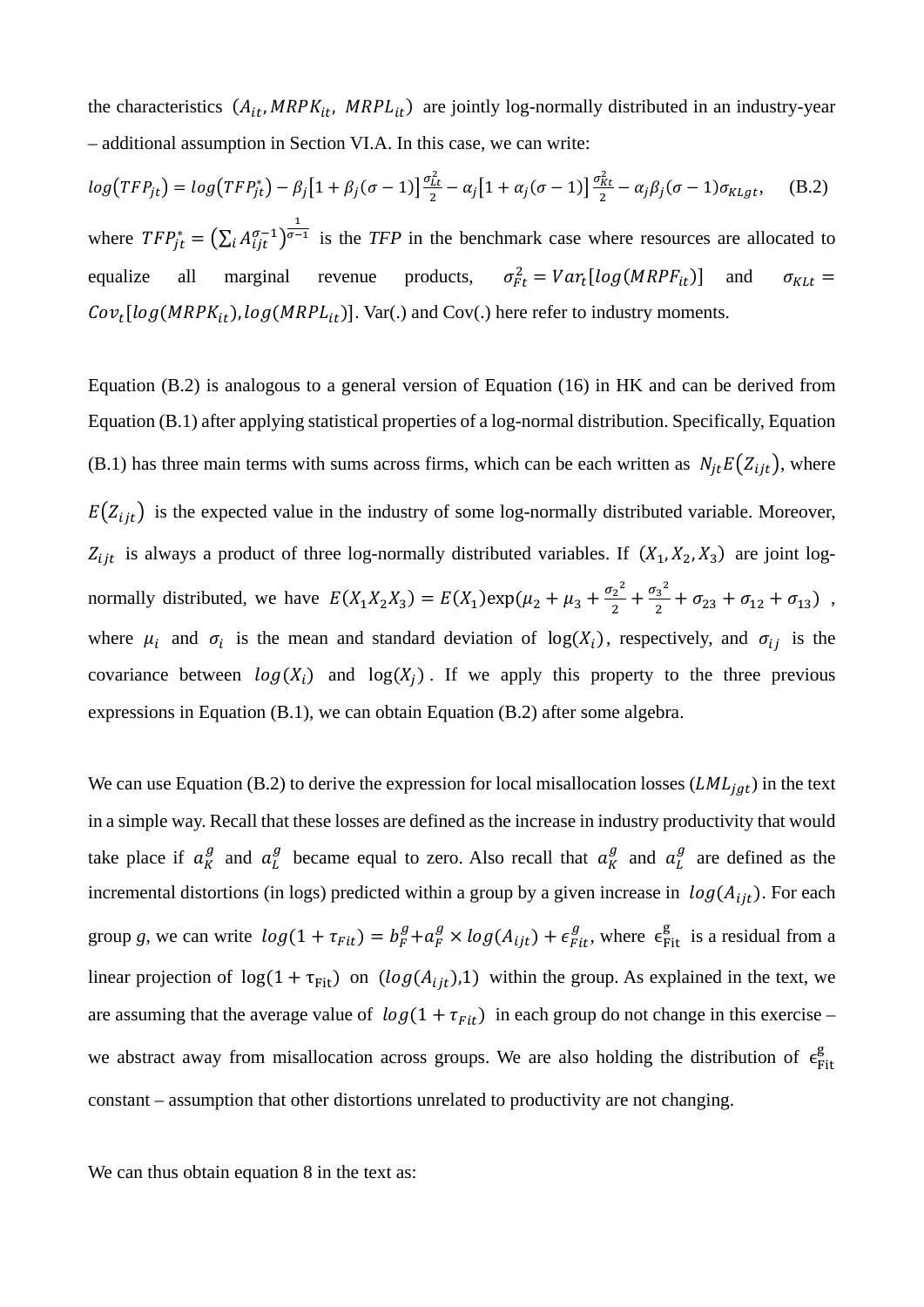$$
LML_{igt} = \frac{\beta_j}{2} \Big[ 1 + \beta_j (\sigma - 1) \Big] \sigma_{Lgt}^2 + \frac{\alpha_j}{2} \Big[ 1 + \alpha_j (\sigma - 1) \Big] \sigma_{Kgt}^2 + \alpha_j \beta_j (\sigma - 1) \sigma_{KLgt}, \tag{B.3}
$$

where  $\sigma_{Fgt}^2$  and  $\sigma_{KLgt}^2$  are the drops in  $\sigma_{Ft}^2 = Var_t[log(MRPF_{it})]$  and  $\sigma_{KLt} =$  $Cov_t[log(MRPK_{it}), log(MRPL_{it})]$ , respectively, that would take place in this exercise. The drop in  $Var[log(MRPF_{it})|g] = Var[log(1 + \tau_{Fit})|g]$  in this exercise is given by  $(a_F^g)^2 \sigma_{Agt}^2$ , where  $\sigma_{Agt}^2 = Var(log(A_{it})|g)$ . Note that E[log(MRPL<sub>i</sub>) |g] does not change in this exercise. Combining these points, we have that  $\sigma_{Fgt}^2 = Share_g(a_F^g)^2 \sigma_{Agt}^2$  and an analogous expression  $\sigma_{KLgt}^2 =$ Share<sub>g</sub>  $a_K^g a_L^g \sigma_{Agt}^2$ , where Share<sub>g</sub> is the share of firms in the industry-year in group g. This is the expression in Equation (8).

The TFP measure used in the empirical analysis is revenue productivity and is based on an industrydeflated measure of output  $Y_{ijt} = \frac{P_{ijt}Q_{ijt}}{D_{jt}}$ , where  $D_{jt}$  is an industry deflator. Using the demand for differentiated products, we can write  $Y_{ijt} = \frac{P_{ijt}Q_{ijt}}{D_{jt}} = C_{jt}(Q_{ijt})^{\frac{(\sigma-1)}{\sigma}} = C_{jt}A_{ijt}^{\frac{(\sigma-1)}{\sigma}}$  $\tilde{a}_{ijt} L^{\beta}_{i j}$  $\overline{v}_{ijt}^{\gamma}$  where  $C_{jt} = \frac{B_{jt}}{D_{jt}}$ ,  $\tilde{\alpha} = \alpha \left(\frac{\sigma - 1}{\sigma}\right)$ ,  $\tilde{\beta} = \beta \left(\frac{\sigma - 1}{\sigma}\right)$ , and  $\tilde{\gamma} = \gamma \left(\frac{\sigma - 1}{\sigma}\right)$ . We can then define  $TFP_{ijt} = C_{jt}A_{ijt}^{\left(\frac{\sigma - 1}{\sigma}\right)}$  or  $log(TFP_{ijt}) = log(C_{jt}) + (\frac{\sigma-1}{\sigma})log(A_{ijt})$ , which captures the firm productivity measure used in our empirical results. Since  $log(TFP_{i}$  is a linear transformation of  $log(A_{i}$ ) within a group (same industry and year), the previous local misallocation losses remain the same if we replace real productivity with *TFP* in all previous steps.

# **Appendix C – Assumptions for Quantification Exercise**

We provide a more detailed description of the assumptions we used for the different parameters in the quantification exercise. We use values for  $\alpha$  and  $\beta$  based on the estimates for  $\tilde{\alpha}$  and  $\tilde{\beta}$  in our TFP estimation. From our analysis in Appendix B, we note that we can obtain  $\alpha$  and  $\beta$  as $\alpha = \left(\frac{\sigma}{\sigma-1}\right)\tilde{\alpha}$ and  $\beta = \left(\frac{\sigma}{\sigma - 1}\right) \tilde{\beta}$ . When choosing values for  $\sigma$ , we use three following Klenow and Hsieh (2009) and four as in Bloom (2009). We estimate  $Share<sub>g</sub>$  directly from data as the average share of young single-plant firms across industries, which is 56% in our sample. Notice that we are adding gains across all local industries, so we use the total share of this group in an industry. We measure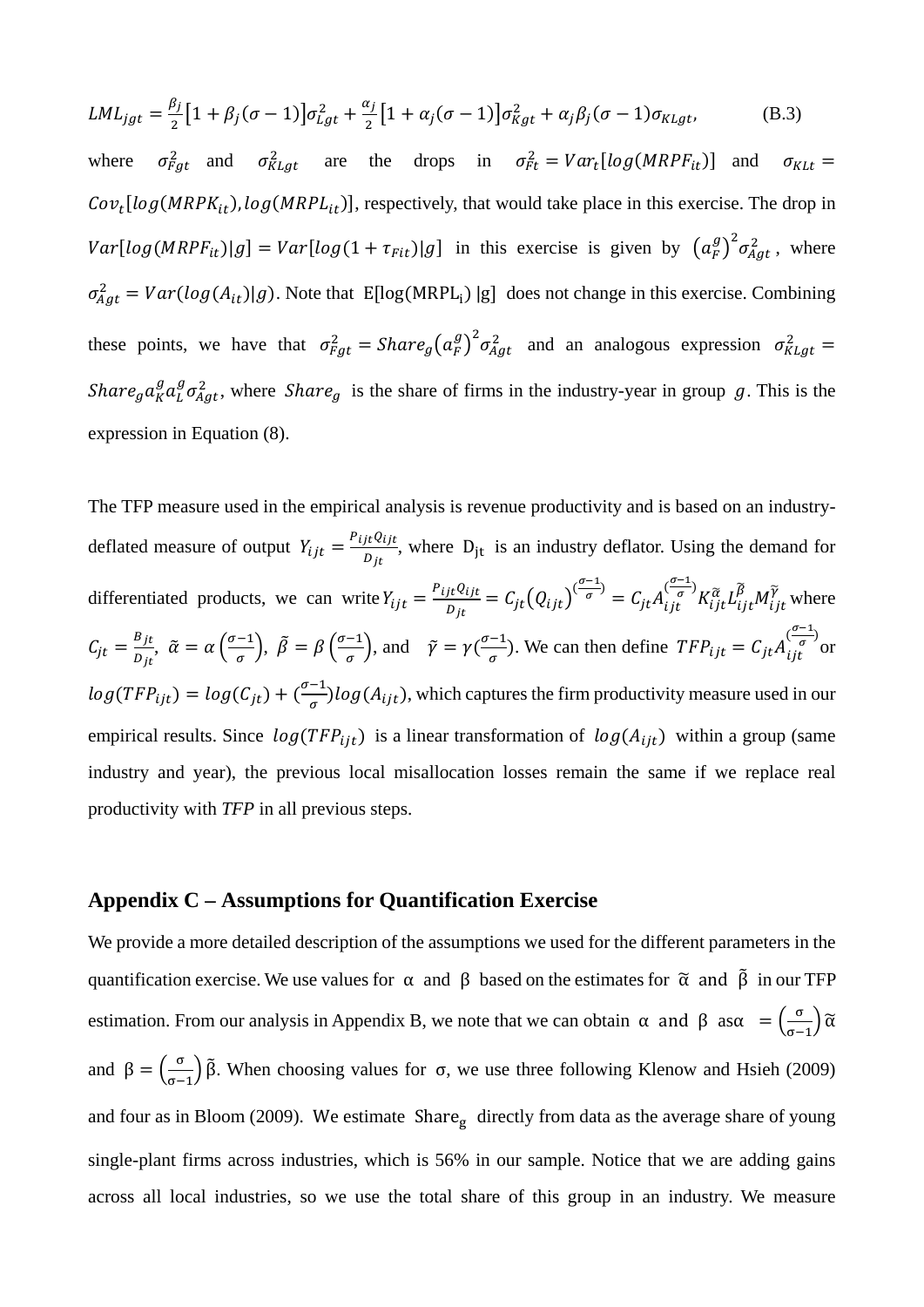empirically  $a_L^g$  by first estimating a linear regression of *MRPL* on *TFP* (in logs) using singleestablishment young firms (age 1-10) in 1977 and include only states that have not been deregulated in that year. We include industry-state-age group fixed effects in this regression. This regression allows to predict  $log(1 + \tau_L)$  with TFP (in logs) within a group prior to deregulation. This provides an initial value for  $a_L^g$ , which we then combine with the estimated effect from Table IX to also obtain a final value for  $a_L^g$ . We follow an analogous procedure for analyzing  $a_K^g$ . We obtain an empirical proxy for  $\sigma_{Ag}^2$  in the following way. For each industry (3-digit SIC code), state, and year, we first compute the standard deviation of *TFP* (in logs) within young (age 1-10) single-plant firms. We then take an average across different states and years to obtain a measure for each industry. We then sort all industries based on this measure. In our empirical analyses, we use the average value for all industries, as well as the average values for the top 50% and top 33% industries.

Using the initial and final values for  $(a_L^g, a_K^g)$  and the other values previously explained, we can compute ∆LML. In order to convert these gross output gains into value-added gains, we scale ∆LML (in gross output) by the average ratio of industry sales to industry value added (see Section VI). We convert this gain into an equivalent change in the output of young single-plant firms by dividing ∆LML by the average share of output in young single-plant firms across industries.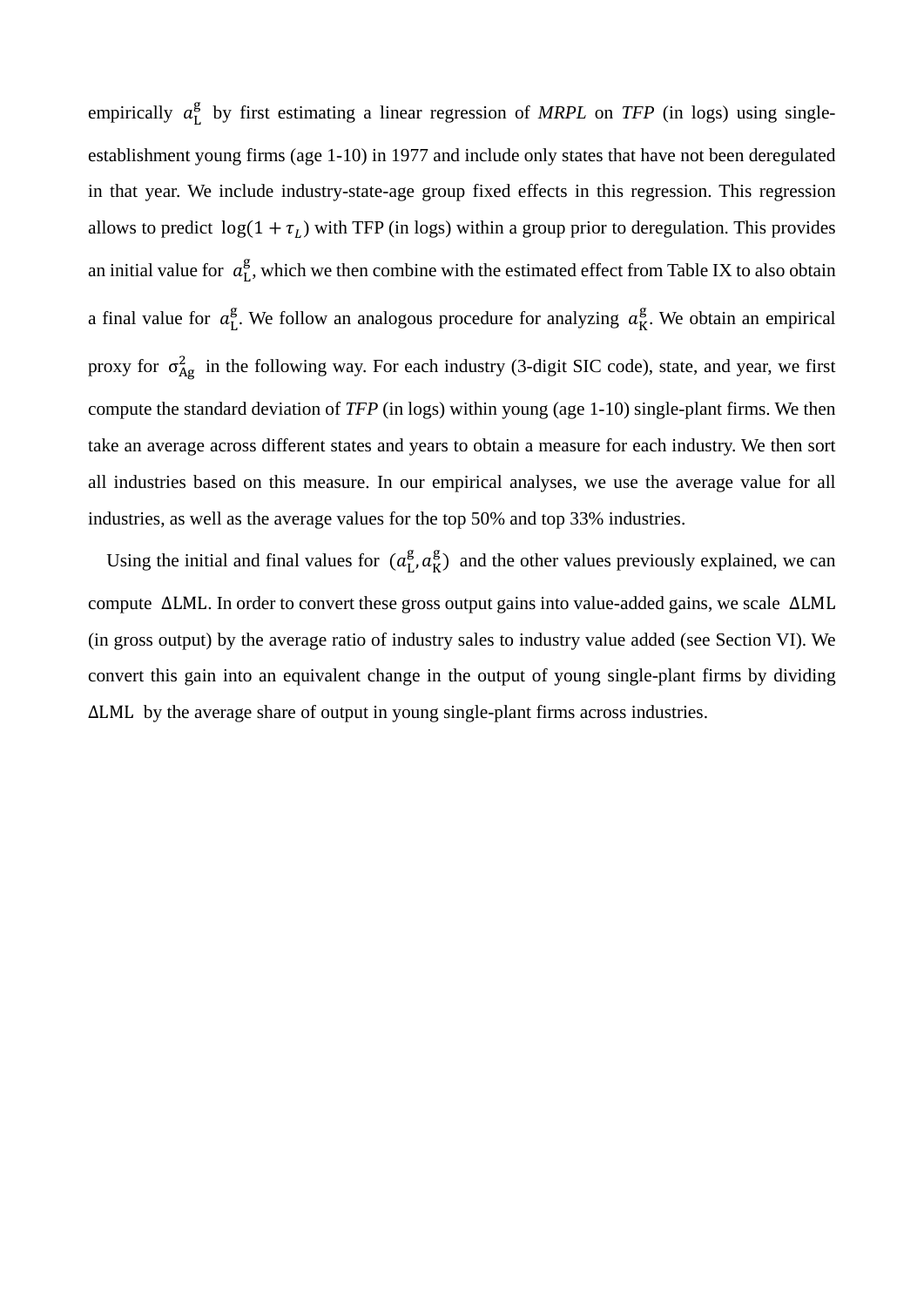### **Figure 1: State Banking Deregulation Over Time**

This figure presents the annual average value of the deregulation index across states during our sample period (1977- 1993). *Dereg* is a banking deregulation index that equals the sum of *Intrastate\_Dereg* and *Interstate\_Dereg*. *Intrastate Dereg* and *Interstate Dereg* are indicators that equal one if the state has passed intrastate and interstate banking deregulation, respectively. Panel A repots the average value of *Dereg* for each year (across states). Panel B separately reports the average values of *Inter\_Dereg* and *Intra\_Dereg* for each year*.* See Section I.A for more details.

#### **Panel A: Deregulation Index Over Time**

#### Average Value of Dereg Across States

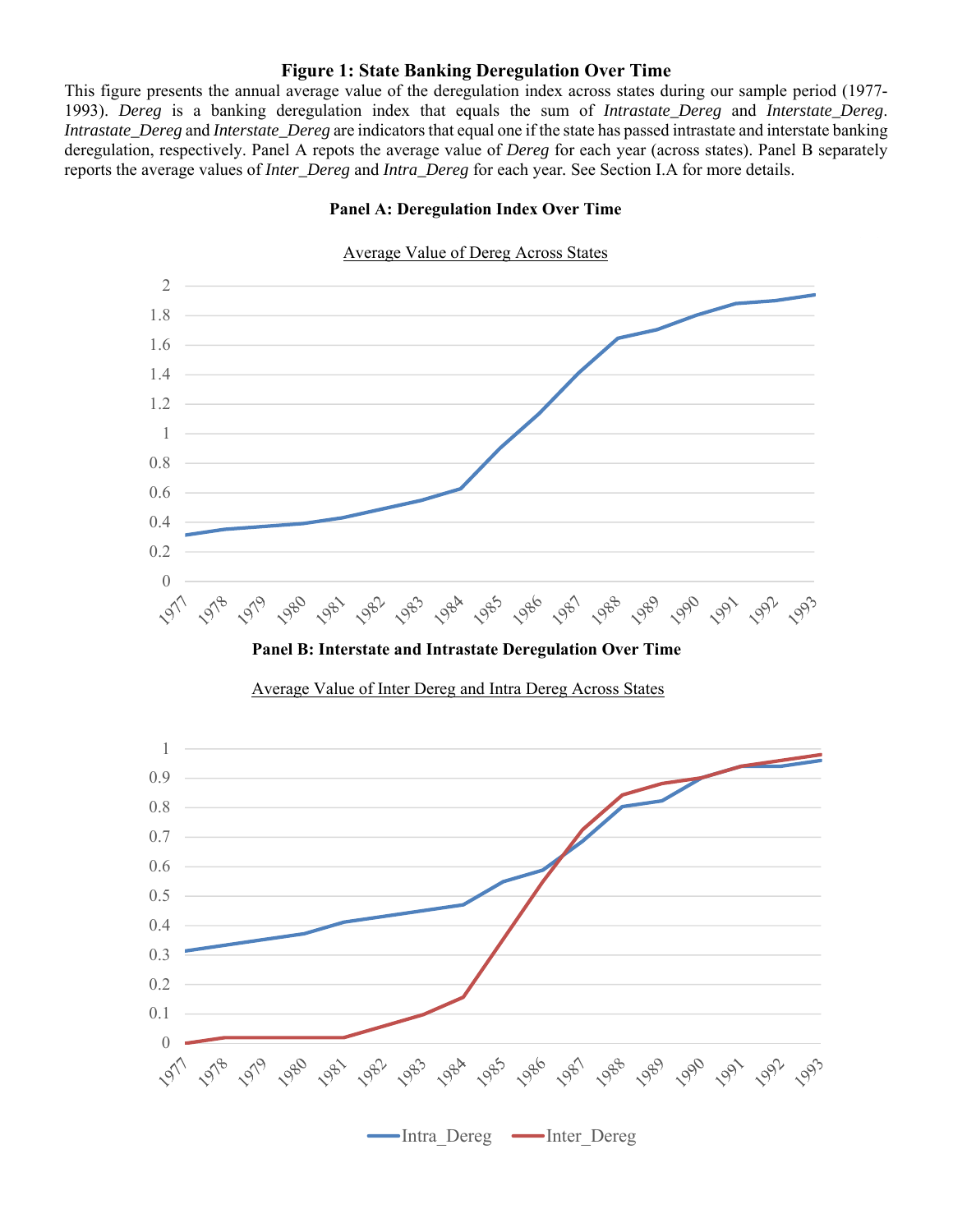# **Figure 2**

This figure analyzes the dynamics of the effects in Table V. The panels report results analogous to the ones in Table V with effects that are separately estimated across different years (1977, 1982, and 1987). For each specification in Table V, the variable *Pre* is replaced with three separate indictors for each of those three years (*Year\_1977*, *Year\_1982*, and *Year\_1987*). These variables are included in an analogous way to *Pre,* including all previous controls based on them. The results in Panel A are based on the specification used in Panel B of Table V (Column (1)). The values reported for year *i* represent the coefficient of *Year*  $i \times IDereg \times TFP \times Young$ . The results in Panel B are based on the specification used in Panel A of Table V (Columns (1) and (2)). The values reported for year *i* represent the coefficient of *Year\_i × IDereg × TFP* for the respective age group (Young or Old). All reported effects are scaled in the same way as in Table V to capture a gap between the top and bottom quartiles of an industry-state.





Outcome: Bank Debt Share



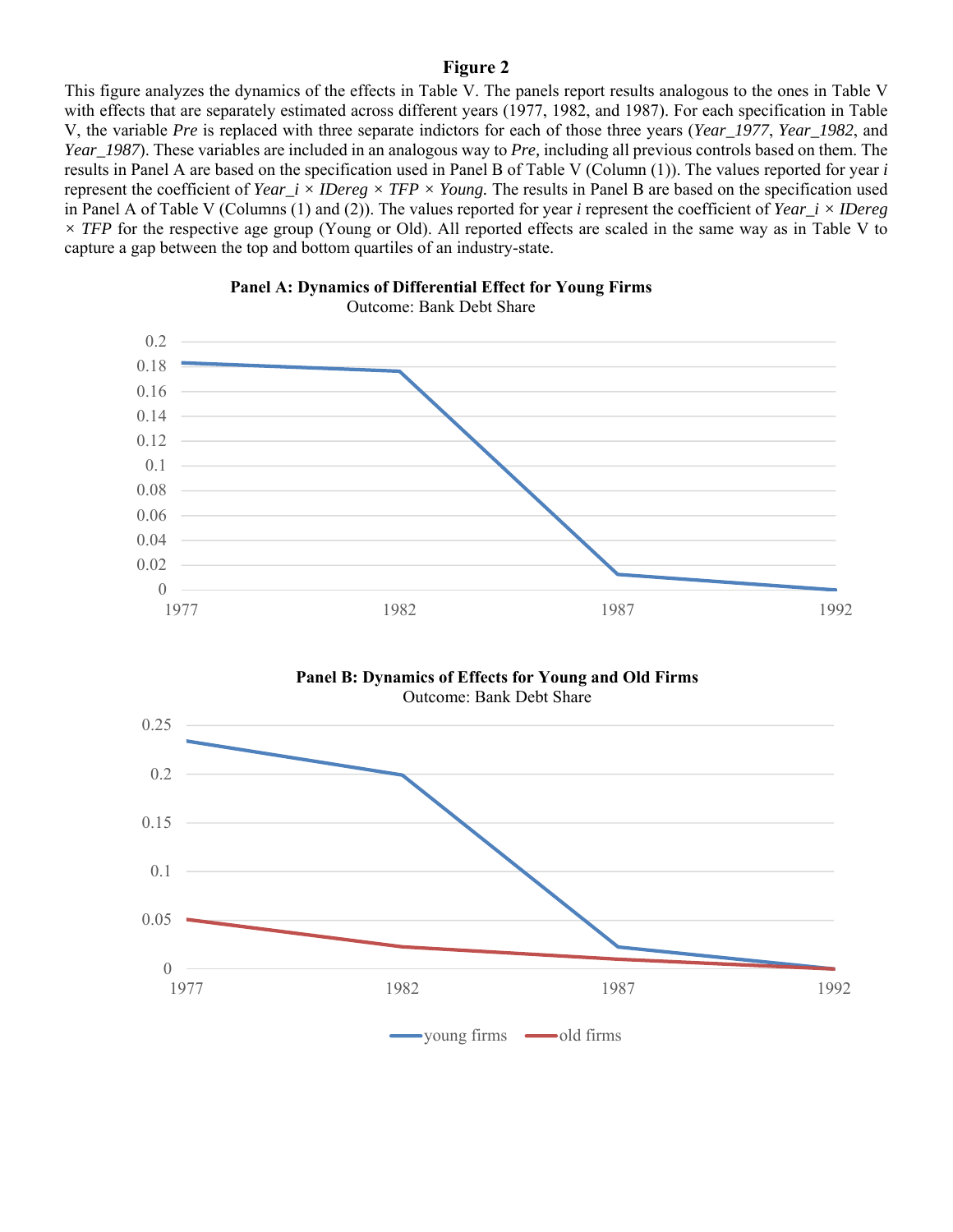# **Table I: Summary Statistics**

This table presents summary statistics for different variables used in the paper. Panel A shows summary statistics for the main sample used in the paper, which covers single-plant firms in the Longitudinal Business Database (LBD) that are also present in the previous Census of Manufacturers (CM). See the text for details. *Young1* and *Young2* are firms present for the first time in the previous CM and present for the first time in the CM before the previous one, respectively. *Old* includes all other firms in the main sample. Panel B reports summary statistics for the financial variables used in the paper. We use these variables in a sample of firms both present in the Quarterly Financial Reports (QFR) database and the CM. The means and standard deviations for this sample are computed using weights to match the distribution of size and age in our main sample. *Young (Age 1-5)* and *Young (Age 6-10)* are firms present for the first time in the current and previous CM, respectively. *Old (Age 11+)* are all other firms in the sample. Variable definitions are in Appendix A. The number of observations has been rounded to the nearest hundred following the Census Bureau's disclosure policy.

| <b>Panel A: Summary Statistics for Main Sample</b> |             |        |             |                  |          |             |           |          |             |          |          |             |
|----------------------------------------------------|-------------|--------|-------------|------------------|----------|-------------|-----------|----------|-------------|----------|----------|-------------|
|                                                    | Full Sample |        |             | Young2<br>Young1 |          |             | Old       |          |             |          |          |             |
|                                                    | Mean        | StdDev | <b>Nobs</b> | Mean             | StdDev   | <b>Nobs</b> | Mean      | StdDev   | <b>Nobs</b> | Mean     | StdDev   | <b>Nobs</b> |
| <b>Employment Growth</b>                           | $0.89\%$    | 46.21% | 2,287,000   | $5.74\%$         | 55.20%   | 742,000     | $-0.11\%$ | 45.23%   | 520,000     | $-2.11%$ | 38.65%   | 1,025,000   |
| Employment                                         | 22.28       | 46.23  | 2,287,000   | 15.34            | 38.56    | 742,000     | 18.85     | 42.28    | 520,000     | 29.04    | 51.95    | 1,025,000   |
| Sales (\$1K 1987)                                  | .446        | 4,047  | 2,287,000   | 875.20           | 3,607.74 | 742,000     | 1,105.85  | 2,961.44 | 520,000     | 1,906.29 | 5,129.89 | 1,025,000   |
| Dereg                                              | l.18        | 0.84   | 2,287,000   | 1.15             | 0.84     | 742,000     | 1.17      | 0.84     | 520,000     | 1.22     | 0.84     | 1,025,000   |

| Panel B: Financial Variables (QFR Data) |             |        |             |                   |        |             |                         |        |       |                  |        |             |
|-----------------------------------------|-------------|--------|-------------|-------------------|--------|-------------|-------------------------|--------|-------|------------------|--------|-------------|
|                                         | Full Sample |        |             | Young $(Age 1-5)$ |        |             | <u>Young (Age 6-10)</u> |        |       | Old (Age $11+$ ) |        |             |
|                                         | Mean        | StdDev | <b>Nobs</b> | Mean              | StdDev | <b>Nobs</b> | Mean                    | StdDev | Nobs  | Mean             | StdDev | <b>Nobs</b> |
| <b>Bank Debt Share</b>                  | 0.56        | 0.36   | 19,000      | 0.54              | 0.37   | 2,000       | 0.56                    | 0.36   | 3,000 | 0.57             | 0.36   | 14,000      |
| Ratio of Bank Debt                      | 0.16        | 0.22   | 19,000      | 0.21              | 0.27   | 2,000       | 0.20                    | 0.31   | 3,000 | 0.14             | 0.20   | 14,000      |
| Ratio of Non-bank<br>Debt               | 0.13        | 0.32   | 19,000      | 0.2               | 0.39   | 2,000       | 0.19                    | 0.45   | 000,  | 0.11             | 0.28   | 14,000      |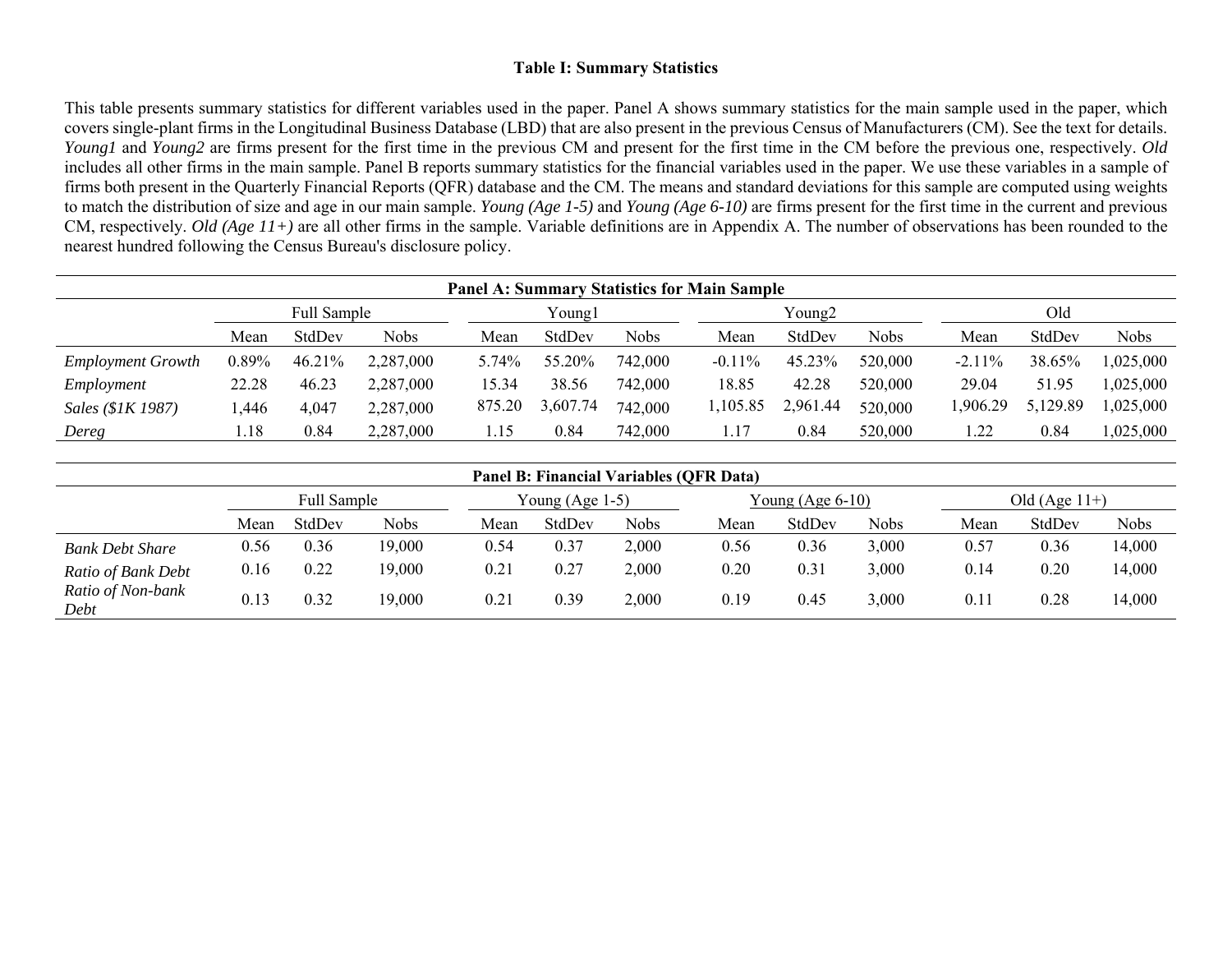#### **Table II: Banking Deregulation and Labor Reallocation**

This table presents results linking state banking deregulation to changes in the relative employment growth of local firms with higher productivity. The analysis primarily focuses on the differential value of this effect for younger firms. The results are based on the estimation of interactions of Equation (1) with different age groups (*Young1*, *Young2*, and *Old*). The overall sample used in all results and the previous age groups are described in Panel A of Table I. The dependent variable is *Employment Growth*. *Dereg* is a banking deregulation index that equals the sum of *Intrastate\_Dereg* and *Interstate\_Dereg*. *Intrastate\_Dereg* and *Interstate\_Dereg* are indicators that equal one if the state has passed intrastate and interstate banking deregulation, respectively. *TFP* is a measure of firm productivity (in logs) based on plant-level data. Control variables include *Large, Age1, Age2,* and the interactions of each of these variables with the previous two deregulation indicators. *Large* is an indicator that equals one if the firm is above the median employment in a given year and age group (*Young1*, *Young2*, and other firms). *Age1* measures the number of years since the firm first appeared in the LBD database and *Age2* is the squared value of *Age1*. The results in Column (1) of Panel A consider the average effect of deregulation across all age groups. These results are based on the estimation of Equation (1) with additional controls, which include *Young1*, *Young2*, and their interactions with the two deregulation variables. *Young1* and *Young2* are indicators that equal one in these age groups. All other results consider the differential effect of deregulation for the age groups. In the specifications analyzing the differential effect for *Young1*, all independent variables (including controls) and fixed effects are included with and without their interaction with *Young1*. The only variables not interacted with *Young1* are *Age1* and *Age2*. The results analyzing the differential effects for both *Young1* and *Young2* are based on an analogous specification where the independent variables and fixed effects are now separately interacted with *Young1* and *Young2*. The results in Columns (1) and (2) of Panel B exclude *Age1*, *Age2* and their interactions from the set of controls. In the result in Column (3) of Panel B, *Young1* is defined using the LBD as an indicator that equals one if *Age1*≤*5.* In this result, only years from 1982 on are included. The results in Columns (1) and (2) of Panel C exclude *Large* and its interactions from the set of controls. The results in Columns (3) and (4) of Panel C replace *Large* with separate indicators for the four top quintiles of employment in a given year and age group. All interactions with *Large* in the set of controls are constructed in an analogous way for each of the four indicators. All coefficients are multiplied by the average TFP gap between the top and bottom quartiles of an industry-state (see text for details). The number of observations has been rounded to the nearest thousand following the Census Bureau's disclosure policy. Standard errors are heteroskedasticity robust and double clustered at the state and industry level. \*, \*\*, and \*\*\* indicate statistical significance at the 10%, 5%, and 1%, respectively.

| <b>Panel A: Main Specification</b>     |             |                                   |             |  |  |  |  |
|----------------------------------------|-------------|-----------------------------------|-------------|--|--|--|--|
|                                        |             | <b>Outcome: Employment Growth</b> |             |  |  |  |  |
|                                        | (1)         | (2)                               | (3)         |  |  |  |  |
| $Dereg \times TFP \times Young1$       |             | $0.0149***$                       | $0.0213***$ |  |  |  |  |
|                                        |             | (0.0019)                          | (0.0023)    |  |  |  |  |
| $Dereg \times TFP \times Young2$       |             |                                   | $0.0151***$ |  |  |  |  |
|                                        |             |                                   | (0.0026)    |  |  |  |  |
| $Dereg \times TFP$                     | $0.0091***$ | 0.0026                            | $-0.0042**$ |  |  |  |  |
|                                        | (0.0026)    | (0.0024)                          | (0.0022)    |  |  |  |  |
| Year $FE \times TFP$                   | Yes         |                                   |             |  |  |  |  |
| State $FE \times TFP$                  | Yes         |                                   |             |  |  |  |  |
| Firm FE                                | Yes         |                                   |             |  |  |  |  |
| State-Industry-Year FE                 | Yes         |                                   |             |  |  |  |  |
| Year $FE \times TFP \times Age$ Group  |             | Yes                               | Yes         |  |  |  |  |
| State $FE \times TFP \times Age$ Group |             | Yes                               | Yes         |  |  |  |  |
| Firm-Age Group FE                      |             | Yes                               | Yes         |  |  |  |  |
| State-Industry-Year-Age Group FE       |             | Yes                               | Yes         |  |  |  |  |
| R-Square                               | 0.07        | 0.07                              | 0.07        |  |  |  |  |
| <b>Nobs</b>                            | 2,287,000   | 2,287,000                         | 2,287,000   |  |  |  |  |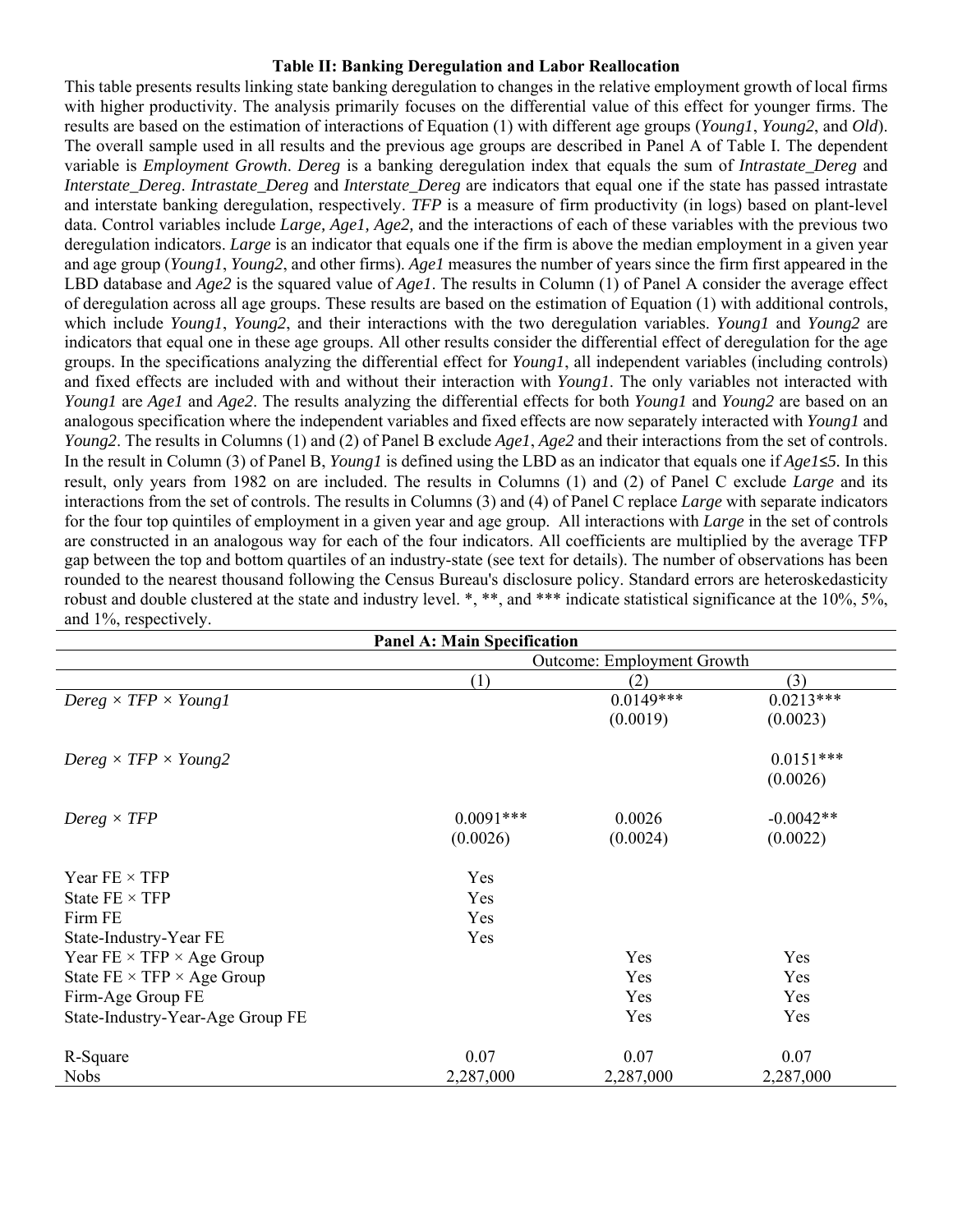| <b>Panel B: Age Robustness</b>         |                                   |             |             |  |  |  |
|----------------------------------------|-----------------------------------|-------------|-------------|--|--|--|
|                                        | <b>Outcome: Employment Growth</b> |             |             |  |  |  |
|                                        | Age Controls Robustness           |             | LBD Age     |  |  |  |
|                                        | $\left( 1\right)$                 | (2)         | (3)         |  |  |  |
| Dereg $\times$ TFP $\times$ Young1     | $0.0128***$                       | $0.0229***$ | $0.0224***$ |  |  |  |
|                                        | (0.0018)                          | (0.0029)    | (0.0032)    |  |  |  |
| $Dereg \times TFP \times Young2$       |                                   | $0.0225***$ |             |  |  |  |
|                                        |                                   | (0.0040)    |             |  |  |  |
| Year $FE \times TFP \times Age$ Group  | Yes                               | Yes         | Yes         |  |  |  |
| State $FE \times TFP \times Age$ Group | Yes                               | Yes         | Yes         |  |  |  |
| Firm-Age Group FE                      | Yes                               | Yes         | Yes         |  |  |  |
| State-Industry-Year-Age Group FE       | Yes                               | Yes         | Yes         |  |  |  |
| R-Square                               | 0.07                              | 0.07        | 0.07        |  |  |  |
| <b>Nobs</b>                            | 2,287,000                         | 2,287,000   | 1,687,000   |  |  |  |

| <b>Panel C: Size Robustness</b>        |                  |             |                                 |             |  |  |
|----------------------------------------|------------------|-------------|---------------------------------|-------------|--|--|
| <b>Outcome: Employment Growth</b>      |                  |             |                                 |             |  |  |
|                                        | No Size Controls |             | <b>Additional Size Controls</b> |             |  |  |
|                                        | (1)              | (2)         | (3)                             | (4)         |  |  |
| $Dereg \times TFP \times Young1$       | $0.0133***$      | $0.0166***$ | $0.0222***$                     | $0.0265***$ |  |  |
|                                        | (0.0021)         | (0.0025)    | (0.0027)                        | (0.0033)    |  |  |
| $Dereg \times TFP \times Young2$       |                  | $0.0084***$ |                                 | $0.0105***$ |  |  |
|                                        |                  | (0.0024)    |                                 | (0.0034)    |  |  |
| Year $FE \times TFP \times Age$ Group  |                  | Yes         | Yes                             | Yes         |  |  |
| State $FE \times TFP \times Age$ Group |                  | Yes         | Yes                             | Yes         |  |  |
| Firm-Age Group FE                      |                  | Yes         | Yes                             | Yes         |  |  |
| State-Industry-Year-Age Group FE       |                  | Yes         | Yes                             | Yes         |  |  |
| R-Square                               | 0.07             | 0.07        | 0.07                            | 0.07        |  |  |
| <b>Nobs</b>                            | 2,287,000        | 2,287,000   | 2,287,000                       | 2,287,000   |  |  |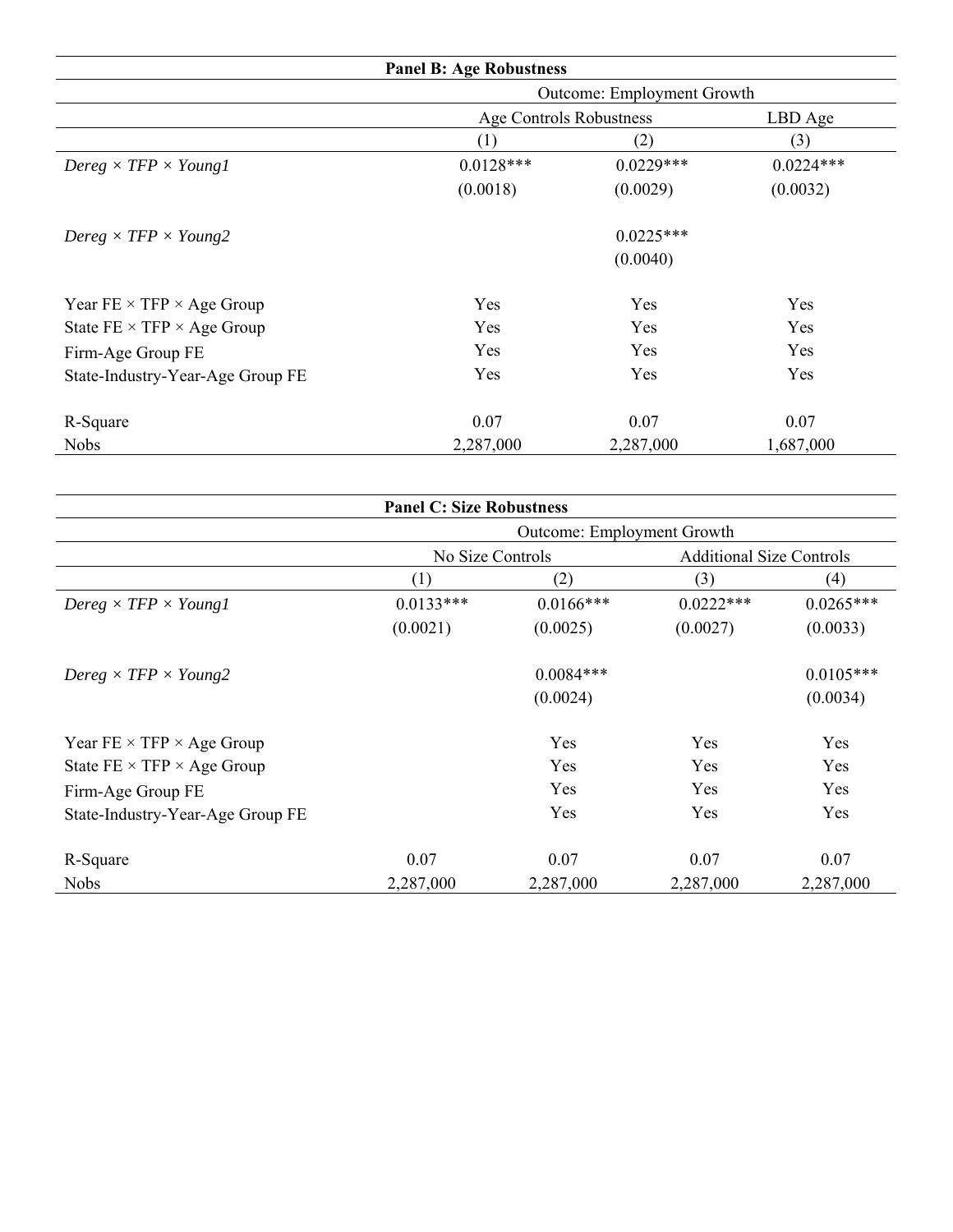### **Table III: Banking Deregulation and Capital Reallocation**

This table presents results linking state banking deregulation to changes in the relative capital stock growth of local firms with higher productivity. The analysis focuses on the differential value of this effect for younger firms. The results are based on the same specification used in Table II (Columns (2) and (3) of Panel A) with a different outcome variable and the exclusion of firm fixed effects. The dependent variable is *Capital Stock Growth*. This outcome is only available during Census years and this prevents us from estimating the effect for *Young1* with firm fixed effects (see text for details). All coefficients are multiplied by the average TFP gap between the top and bottom quartiles of an industry-state. The number of observations is rounded following Census Bureau's disclosure policy. Standard errors are heteroskedasticity robust and double clustered at the state and industry level. \*, \*\*, and \*\*\* indicate statistical significance at the 10%, 5%, and 1%, respectively.

|                                        | <b>Outcome: Capital Stock Growth</b> |             |  |  |  |
|----------------------------------------|--------------------------------------|-------------|--|--|--|
|                                        | (1)                                  | (2)         |  |  |  |
| $Dereg \times TFP \times Young1$       | $0.0040***$                          | $0.0041***$ |  |  |  |
|                                        | (0.0015)                             | (0.0012)    |  |  |  |
| $Dereg \times TFP \times Young2$       | 0.0019                               |             |  |  |  |
|                                        | (0.0014)                             |             |  |  |  |
| Year $FE \times TFP \times Age$ Group  | Yes                                  | Yes         |  |  |  |
| State $FE \times TFP \times Age$ Group | Yes                                  | Yes         |  |  |  |
| State-Industry-Year-Age Group FE       | Yes                                  | Yes         |  |  |  |
| R-Square                               | 0.02                                 | 0.02        |  |  |  |
| <b>Nobs</b>                            | 398,000                              | 398,000     |  |  |  |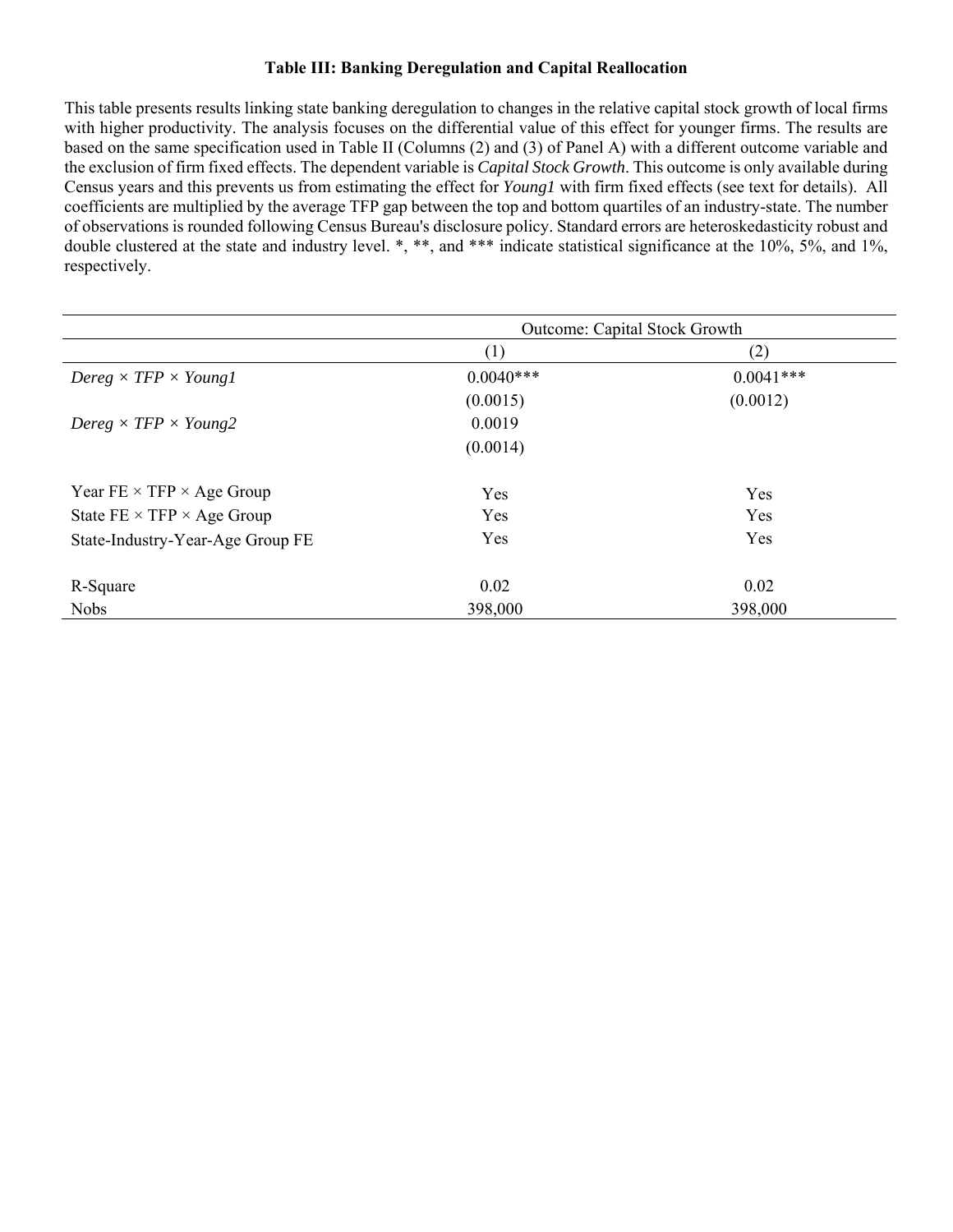# **Table IV: Banking Deregulation and Labor Reallocation - Dynamics**

This table presents results on the dynamics of the effects of banking deregulation on the relative employment growth of local firms with higher productivity. As in Table II, the analysis focuses on the differential value of this effect for younger firms. The results are based on specifications similar to the ones in Table II (Column (3) of Panel A) that allow for pretrends on the effect of banking deregulation. These specifications add more variables to the one used in Table II. The specifications in Column (1) adds *Dereg(-1 to -3)* in analogous way to *Dereg* and includes the same set of interactions used for *Dereg*. The specification in Column (2) follows the same approach with *Dereg(-1 to -6)*. All coefficients are multiplied by the average TFP gap between the top and bottom quartiles of an industry-state (see text for details). The number of observations has been rounded to the nearest thousand following the Census Bureau's disclosure policy. Standard errors are heteroskedasticity robust and double clustered at the state and industry level. \*, \*\*, and \*\*\* indicate statistical significance at the 10%, 5%, and 1%, respectively.

| <b>Banking Deregulation and Labor Reallocation - Dynamics</b> |                            |              |  |  |  |
|---------------------------------------------------------------|----------------------------|--------------|--|--|--|
|                                                               | Outcome: Employment Growth |              |  |  |  |
|                                                               | (1)                        | (2)          |  |  |  |
| $Dereg \times TFP \times Young1$                              | $0.0197***$                | $0.0172***$  |  |  |  |
|                                                               | (0.0026)                   | (0.0029)     |  |  |  |
| $Dereg \times TFP \times Young2$                              | $0.0126***$                | $0.0115***$  |  |  |  |
|                                                               | (0.0026)                   | (0.0034)     |  |  |  |
| Dereg(-1 to -3) $\times$ TFP $\times$ Young1                  | 0.0002                     |              |  |  |  |
|                                                               | (0.0019)                   |              |  |  |  |
| Dereg(-1 to -3) $\times$ TFP $\times$ Young2                  | $-0.0031$                  |              |  |  |  |
|                                                               | (0.0023)                   |              |  |  |  |
| Dereg(-1 to -6) $\times$ TFP $\times$ Young1                  |                            | $-0.0039$    |  |  |  |
|                                                               |                            | (0.0025)     |  |  |  |
| Dereg(-1 to -6) $\times$ TFP $\times$ Young2                  |                            | $-0.0052***$ |  |  |  |
|                                                               |                            | (0.0019)     |  |  |  |
| Year $FE \times TFP \times Age$ Group                         | Yes                        | Yes          |  |  |  |
| State $FE \times TFP \times Age$ Group                        | Yes                        | Yes          |  |  |  |
| Firm-Age Group FE                                             | Yes                        | Yes          |  |  |  |
| State-Industry-Year-Age Group FE                              | Yes                        | Yes          |  |  |  |
| R-Square                                                      | 0.07                       | 0.07         |  |  |  |
| <b>Nobs</b>                                                   | 2,287,000                  | 2,287,000    |  |  |  |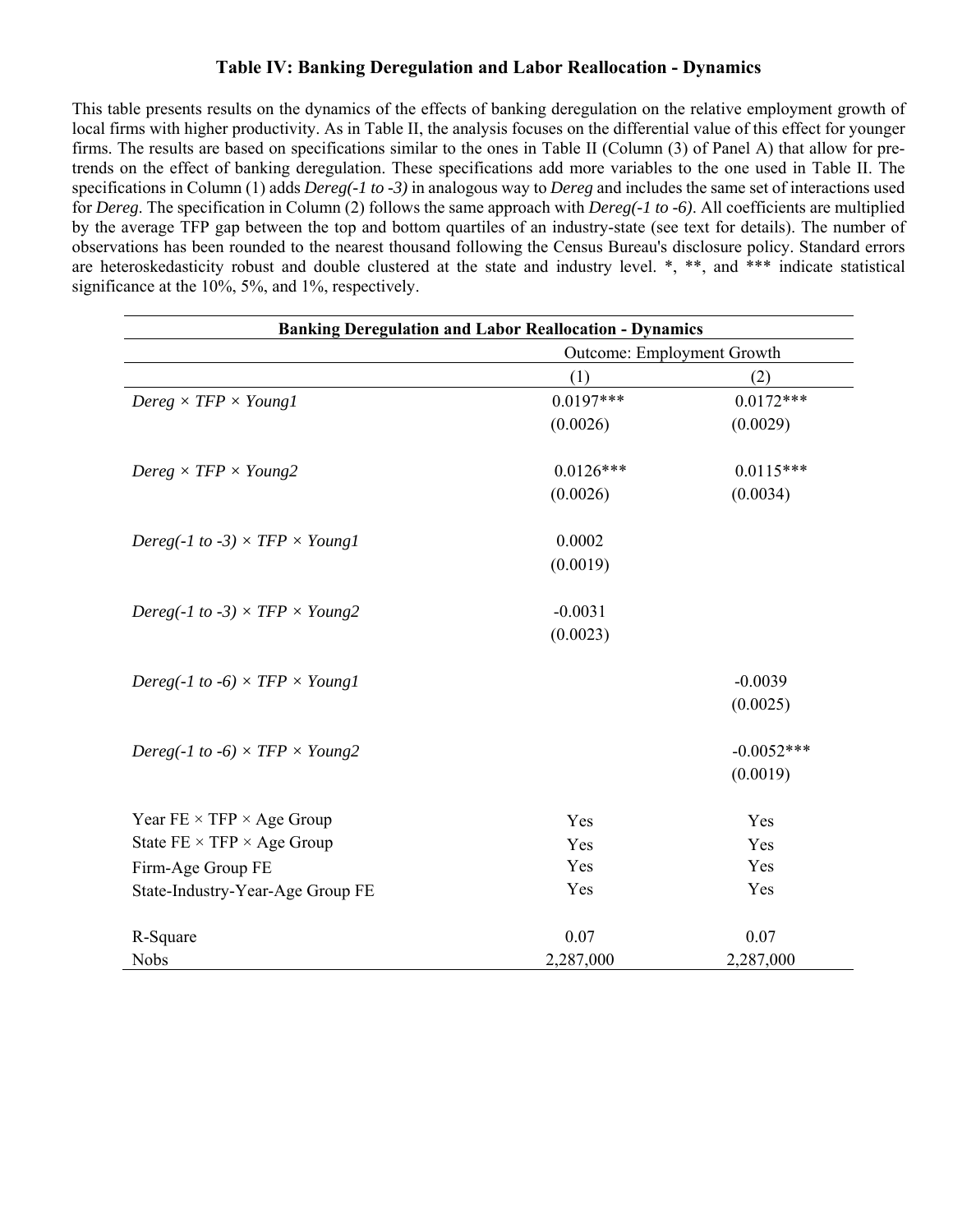### **Table V: Banking Deregulation and the Composition of Bank Lending: Evidence from the Share of Bank Debt**

This table presents results linking banking deregulation to the relative importance of bank debt for local firms with higher productivity. The analysis contrasts the importance of this effect for different age groups. The dependent variable is *Bank Debt Share*, the ratio of bank debt to total debt (bank and nonbank debt). The results are based on the sample of firms described in Panel B of Table I, which includes firms that are both on the QFR database and the Census of Manufacturers (CM). Panel A reports results based on the estimation of Equation (2). *Pre* is an indicator variable that equals one prior to the deregulation wave (i.e., 1977 and 1982). *IDereg* is the initial (beginning of sample) value of banking deregulation index (*Dereg*). *TFP* is a measure of firm productivity (in logs) based on plant-level data. Control variables include *Large*, indicators for age groups, and the interactions of each of these variables with *Pre*, *IDereg*, and *Pre*× *IDereg*. *Large* is an indicator that equals one for firms above the median value of employment in a given year and age group. Age groups are constructed based on the number of years since the firm first appeared in the CM (Age 1-5, Age 6-10, and Age 11+). The results are estimated in subsamples defined based on these age groups. Panel B estimates the differential value of the previous effects for groups of younger firms. In the specifications analyzing the differential effect for *Young*, all independent variables (including controls) and fixed effects are included with and without their interaction with *Young*. The only variables not interacted with *Young* are the age indicators. In the results where *Young* includes only firms with age between 1 and 5, all firms with age between 6 and 10 are excluded from the sample. Panel C reports results based on the estimation of Equation (3). Control variables include *Large*, indicators for age groups, and the interactions of each of these variables with *Dereg*. Panel D reports results based on the estimation of linear regression of *Bank Debt Share* on *IDereg*, Industry-Year fixed effects, *Pre × IDereg,* and controls. The controls include *Large,* indicators for age groups, and the interactions of these variables with *Pre* and *IDereg*. All coefficients in Panels A to C are multiplied by the average TFP gap between the top and bottom quartiles of an industry-state (see text for details). The number of observations has been rounded to the nearest thousand following the Census Bureau's disclosure policy. Standard errors are heteroskedasticity robust and double clustered at the state and industry level. \*, \*\*, and \*\*\* indicate statistical significance at the 10%, 5%, and 1%, respectively.

| Panel A: Banking Deregulation and the Link Between Firm TFP and Bank Debt Share |                                 |                  |                   |                     |  |  |  |
|---------------------------------------------------------------------------------|---------------------------------|------------------|-------------------|---------------------|--|--|--|
|                                                                                 | <b>Outcome: Bank Debt Share</b> |                  |                   |                     |  |  |  |
|                                                                                 | Young $(Age 1-10)$              | Old (Age $11+$ ) | Young $(Age 1-5)$ | Young (Age $6-10$ ) |  |  |  |
|                                                                                 | (1)                             | (2)              | (3)               | (4)                 |  |  |  |
| $Pre \times IDereg \times TFP$                                                  | $0.2049***$                     | 0.0369           | $0.2937***$       | $0.1767***$         |  |  |  |
|                                                                                 | (0.0515)                        | (0.0460)         | (0.0650)          | (0.0674)            |  |  |  |
| State-Industry-Year FE                                                          | Yes                             | Yes              | Yes               | Yes                 |  |  |  |
| $Pre \times TFP$ Control                                                        | Yes                             | <b>Yes</b>       | <b>Yes</b>        | Yes                 |  |  |  |
| IDereg $\times$ TFP Control                                                     | <b>Yes</b>                      | <b>Yes</b>       | <b>Yes</b>        | Yes                 |  |  |  |
| R-Square                                                                        | 0.04                            | 0.02             | 0.06              | 0.04                |  |  |  |
| <b>Nobs</b>                                                                     | 4,000                           | 10,000           | 2,000             | 2,000               |  |  |  |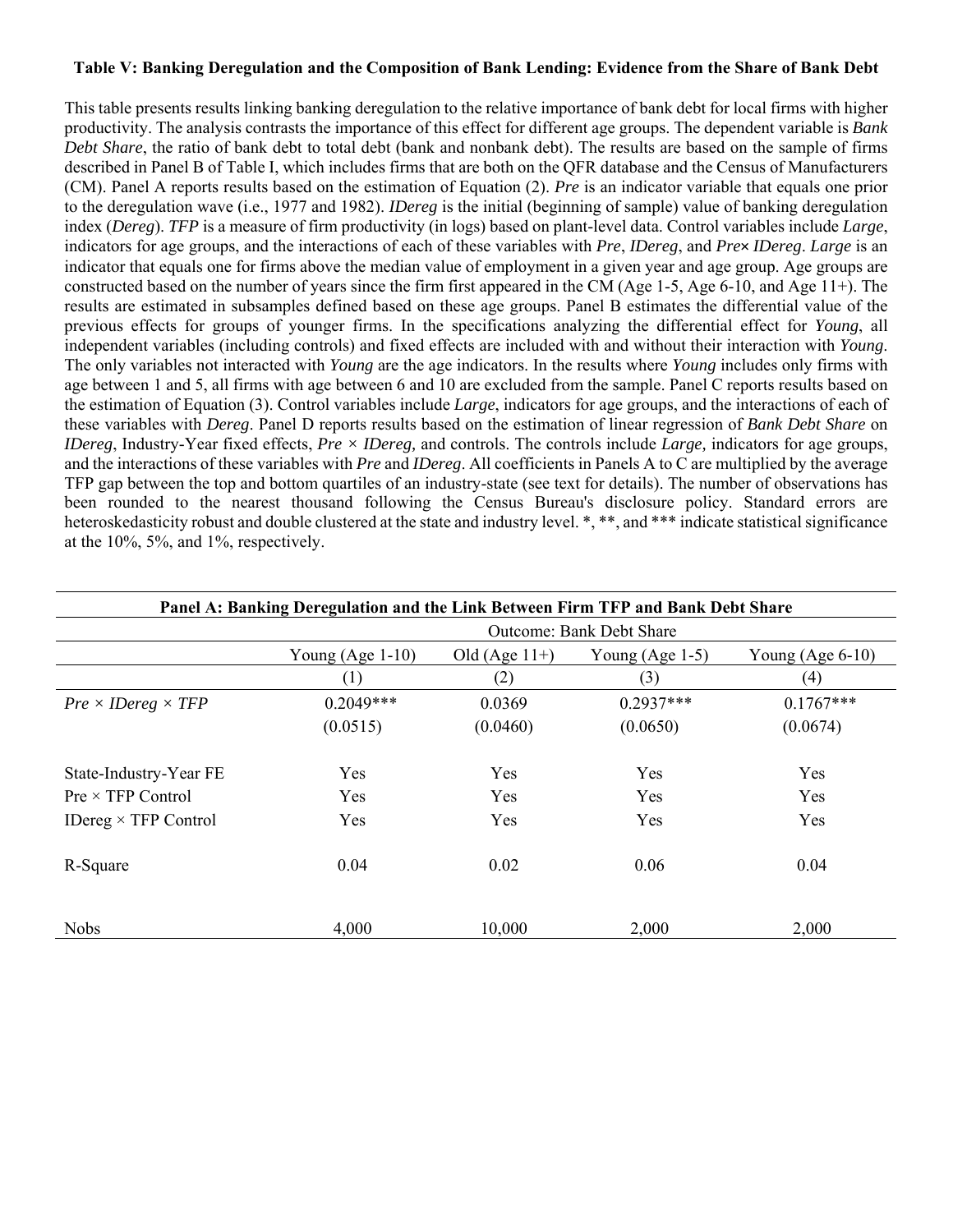| <b>Panel B: Differential Effect for Young Firms</b> |                                                                |             |             |  |  |  |  |
|-----------------------------------------------------|----------------------------------------------------------------|-------------|-------------|--|--|--|--|
|                                                     | <b>Outcome: Bank Debt Share</b>                                |             |             |  |  |  |  |
|                                                     | Young $(Age 1-10)$<br>Young (Age $1-5$ )<br>Young $(Age 6-10)$ |             |             |  |  |  |  |
|                                                     | (1)                                                            | (2)         | (3)         |  |  |  |  |
| $Pre \times IDereg \times TFP \times Young$         | $0.1814***$                                                    | $0.2609***$ | $0.1278***$ |  |  |  |  |
|                                                     | (0.0648)                                                       | (0.0997)    | (0.0454)    |  |  |  |  |
| State-Industry-Year-Age Group FE                    | Yes                                                            | Yes         | Yes         |  |  |  |  |
| $Pre \times TFP \times Age$ Group Controls          | <b>Yes</b>                                                     | <b>Yes</b>  | Yes         |  |  |  |  |
| IDereg $\times$ TFP $\times$ Age Group Controls     | Yes                                                            | Yes         | Yes         |  |  |  |  |
| R-Square                                            | 0.02                                                           | 0.02        | 0.02        |  |  |  |  |
| <b>Nobs</b>                                         | 14,000                                                         | 12,000      | 13,000      |  |  |  |  |

| <b>Panel C: Alternative Specification</b> |                                 |                                                              |             |          |  |  |  |
|-------------------------------------------|---------------------------------|--------------------------------------------------------------|-------------|----------|--|--|--|
|                                           | <b>Outcome: Bank Debt Share</b> |                                                              |             |          |  |  |  |
|                                           | Young $(Age 1-10)$              | Old (Age $11+$ )<br>Young $(Age 1-5)$<br>Young (Age $6-10$ ) |             |          |  |  |  |
|                                           | (1)                             | (2)                                                          | (3)         | (4)      |  |  |  |
| $Dereg \times TFP$                        | $0.2215***$                     | 0.0691                                                       | $0.3075***$ | $0.158*$ |  |  |  |
|                                           | (0.0310)                        | (0.0601)                                                     | (0.0822)    | (0.0724) |  |  |  |
| Year $FE \times TFP$                      | Yes                             | Yes                                                          | Yes         | Yes      |  |  |  |
| State-Industry-Year FE                    | Yes                             | Yes                                                          | Yes         | Yes      |  |  |  |
| R-Square                                  | 0.03                            | 0.02                                                         | 0.04        | 0.04     |  |  |  |
| <b>Nobs</b>                               | 4,000                           | 10,000                                                       | 2,000       | 2,000    |  |  |  |

| Panel D: Average Effect of Banking Deregulation on Bank Debt Share |                                 |                |             |  |  |  |
|--------------------------------------------------------------------|---------------------------------|----------------|-------------|--|--|--|
| Dependent Variable                                                 | <b>Outcome: Bank Debt Share</b> |                |             |  |  |  |
|                                                                    | Full Sample                     | Young $(1-10)$ | $Old (11+)$ |  |  |  |
|                                                                    | $\left(1\right)$                | (2)            | (3)         |  |  |  |
| <i>IDereg</i> $\times$ <i>Pre</i>                                  | 0.0083                          | $-0.0355$      | 0.0256      |  |  |  |
|                                                                    | (0.0242)                        | (0.0347)       | (0.0240)    |  |  |  |
| Industry-Year FE                                                   | Yes                             | Yes            | Yes         |  |  |  |
| R-Square                                                           | 0.02                            | 0.02           | 0.01        |  |  |  |
| <b>Nobs</b>                                                        | 14,000                          | 4,000          | 10,000      |  |  |  |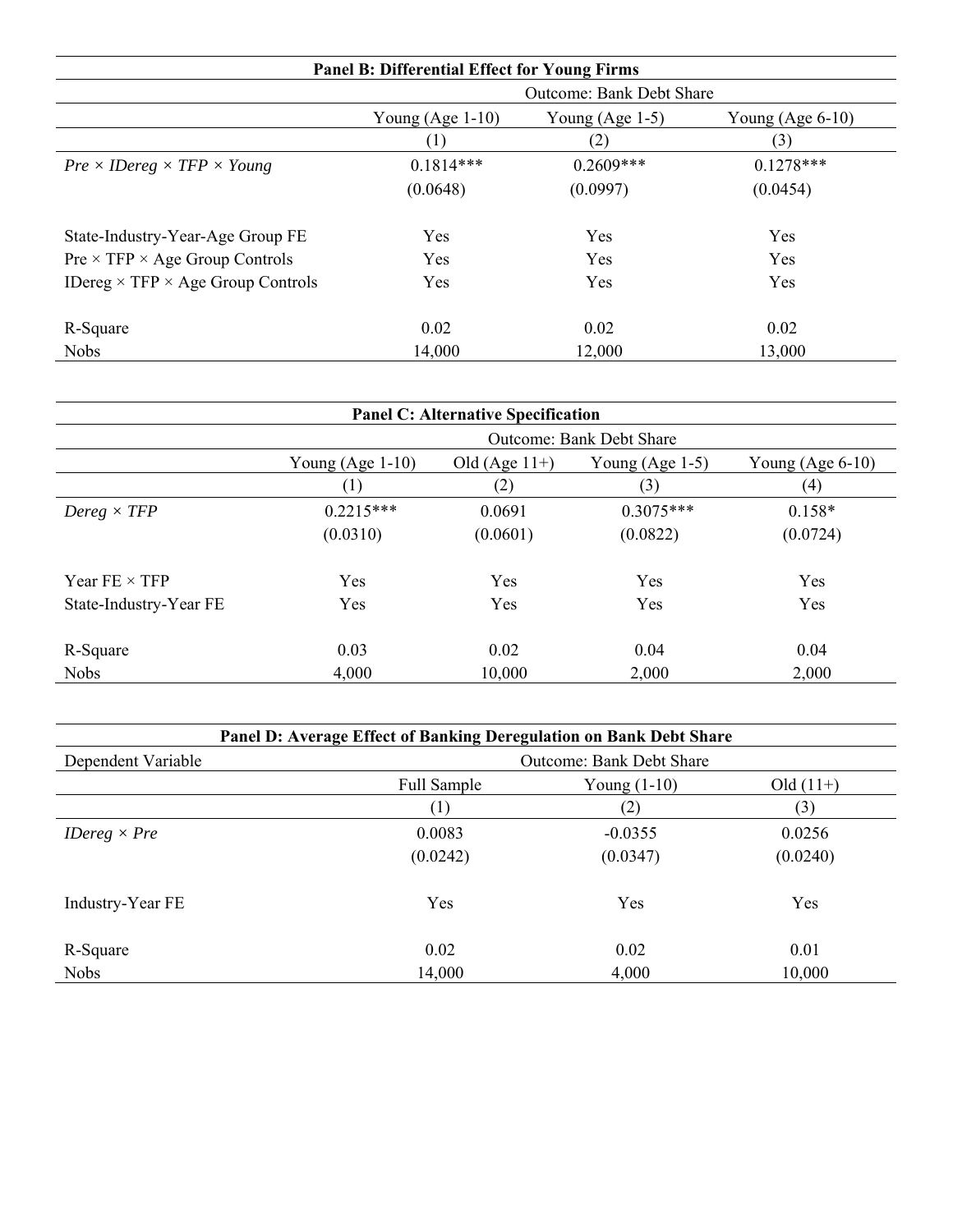# **Table VI: What Happens to the Level of Bank and Non-Bank Debt?**

This table estimates the results in Table V (Panels A to C) using the ratio of firms' bank debt and non-bank debt as outcome variables. *Bank Debt Ratio* is the ratio of bank debt to total assets. *Non-Bank Debt Ratio* is the ratio of non-bank debt to total assets. All coefficients in Panels A to C are multiplied by the average TFP gap between the top and bottom quartiles of an industry-state (see text for details). The number of observations has been rounded to the nearest thousand following the Census Bureau's disclosure policy. Standard errors are heteroskedasticity robust and double clustered at the state and industry level. \*, \*\*, and \*\*\* indicate statistical significance at the 10%, 5%, and 1%, respectively.

| Panel A: Banking Deregulation and Changes in the Composition of Bank and Non-Bank Debt |                                                          |                                                     |                              |                              |  |  |
|----------------------------------------------------------------------------------------|----------------------------------------------------------|-----------------------------------------------------|------------------------------|------------------------------|--|--|
|                                                                                        | Outcome: Bank Debt Ratio<br>Outcome: Non-Bank Debt Ratio |                                                     |                              |                              |  |  |
|                                                                                        | Young (Age $1-5$ )                                       | Old (Age $11+$ )                                    | Young (Age 1-5)              | Old (Age $11+$ )             |  |  |
|                                                                                        | (1)                                                      | (2)                                                 | (3)                          | (4)                          |  |  |
| $Pre \times IDereg \times TFP$                                                         | $0.1407***$                                              | 0.0088                                              | $-0.0532$                    | $-0.0211$                    |  |  |
|                                                                                        | (0.0462)                                                 | (0.0177)                                            | (0.1131)                     | (0.0215)                     |  |  |
|                                                                                        |                                                          |                                                     |                              |                              |  |  |
| State-Industry-Year FE                                                                 | Yes                                                      | Yes                                                 | Yes                          | Yes                          |  |  |
| Pre × TFP Control                                                                      | Yes                                                      | Yes                                                 | Yes                          | Yes                          |  |  |
| IDereg $\times$ TFP Control                                                            | Yes                                                      | Yes                                                 | Yes                          | Yes                          |  |  |
| R-Square                                                                               | 0.06                                                     | 0.02                                                | 0.06                         | 0.02                         |  |  |
| <b>Nobs</b>                                                                            | 2,000                                                    | 10,000                                              | 2,000                        | 10,000                       |  |  |
|                                                                                        |                                                          | <b>Panel B: Differential Effect for Young Firms</b> |                              |                              |  |  |
|                                                                                        |                                                          | <b>Outcome: Bank Debt Ratio</b>                     |                              | Outcome: Non-Bank Debt Ratio |  |  |
|                                                                                        |                                                          |                                                     | Young (Age 1-5)              |                              |  |  |
|                                                                                        |                                                          | (1)                                                 |                              | (2)                          |  |  |
| $Pre \times IDereg \times TFP \times Young$                                            |                                                          | $0.1441**$                                          |                              | $-0.0273$                    |  |  |
|                                                                                        |                                                          | (0.0571)                                            |                              | (0.1002)                     |  |  |
|                                                                                        |                                                          |                                                     |                              |                              |  |  |
| State-Industry-Year-Age Group FE                                                       |                                                          | Yes                                                 |                              | Yes                          |  |  |
| $Pre \times TFP \times Age$ Group Controls                                             |                                                          | Yes                                                 |                              | Yes                          |  |  |
| IDereg $\times$ TFP $\times$ Age Group Controls                                        |                                                          | Yes                                                 |                              | Yes                          |  |  |
|                                                                                        |                                                          |                                                     |                              |                              |  |  |
| R-Square                                                                               |                                                          | 0.02                                                |                              | 0.02                         |  |  |
| <b>Nobs</b>                                                                            |                                                          | 12,000                                              |                              | 12,000                       |  |  |
|                                                                                        |                                                          | <b>Panel C: Alternative Specification</b>           |                              |                              |  |  |
|                                                                                        | Outcome: Bank Debt Ratio                                 |                                                     | Outcome: Non-Bank Debt Ratio |                              |  |  |
|                                                                                        | Young (Age 1-5)                                          | Old (Age $11+$ )                                    | Young (Age $1-5$ )           | Old (Age $11+$ )             |  |  |
|                                                                                        | (1)                                                      | (2)                                                 | (3)                          | (4)                          |  |  |
| $Dereg \times TFP$                                                                     | $0.1294***$                                              | $0.0383**$                                          | $-0.0207$                    | 0.0233                       |  |  |
|                                                                                        | (0.0432)                                                 | (0.0159)                                            | (0.0396)                     | (0.0207)                     |  |  |
|                                                                                        |                                                          |                                                     |                              |                              |  |  |
| Year $FE \times TFP$                                                                   | Yes                                                      | Yes                                                 | Yes                          | Yes                          |  |  |
| State-Industry-Year FE                                                                 | Yes                                                      | Yes                                                 | Yes                          | Yes                          |  |  |
|                                                                                        |                                                          |                                                     |                              |                              |  |  |
| R-Square                                                                               | 0.04                                                     | 0.02                                                | 0.04                         | 0.02                         |  |  |
| <b>Nobs</b>                                                                            | 1,000                                                    | 9,000                                               | 1,000                        | 9,000                        |  |  |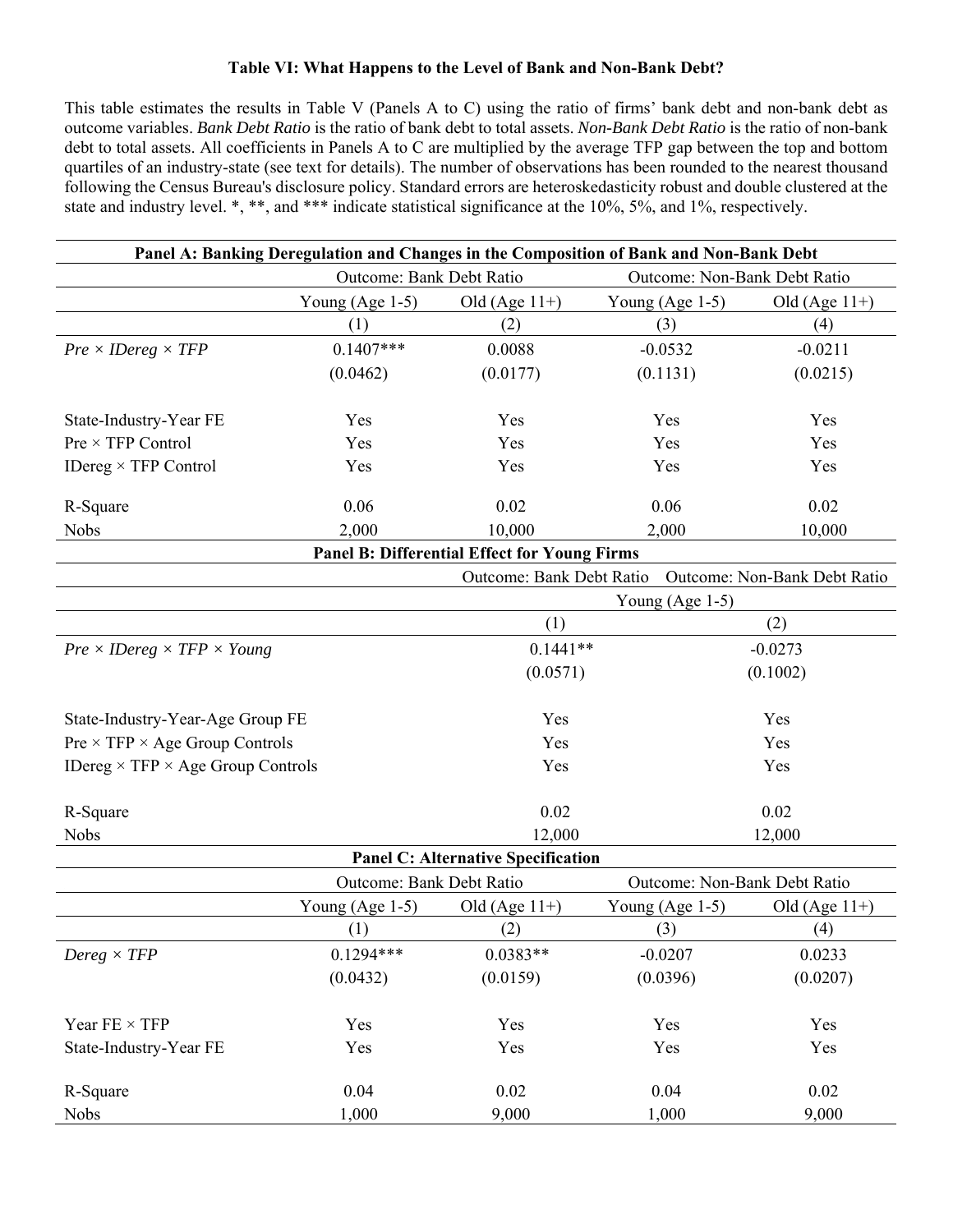### **Table VII: Addressing Concerns About Bank Credit Demand Effects**

This table presents results addressing concerns that changes in credit demand could explain the previous patterns for the share of bank debt. The results implement falsifications tests examining if higher local (state) economic growth is associated with a more positive link between firms' productivity and their bank debt share. The dependent variable in all results is Bank Debt Share, the ratio of bank debt to total firm debt. These results are based on the estimation of a specification analogous to one analyzed in Table V (Panel A), which replaces *IDereg* with *Shock* and replaces *Pre* with *Post = 1-Pre.* The results include the same set of controls as in Table V, which are now defined in analogous way using *Shock* and *Post.* As in Table V, these effects are separately estimated for different age groups. The results in Panel A and B are based on different definitions for *Shock*. In Panel A*, Shock* is a predicted shock to state economic conditions between 1977 and 1993 (sample period). This shock is constructed by combining the initial (employment) composition of industries in each state with the realized national-level (employment) growth of different industries over the period (1977- 1992). The predicted shock is the weighted average of national-level shocks to industries based on initial weights (see text and Appendix A for more details). In Panel B, *Shock* is the state's employment growth between 1977 and 1992. Panel B also includes the variable *IDereg* and all its interactions used in Table V as additional control variables. All coefficients are multiplied by the average TFP gap between the top and bottom quartiles of an industry-state and the standard deviation of *Shock* in the data. The number of observations has been rounded to the nearest thousand following the Census Bureau's disclosure policy. Standard errors are heteroskedasticity robust and double clustered at the state and industry level. \*, \*\*, and \*\*\* indicate statistical significance at the 10%, 5%, and 1%, respectively.

| Panel A: Do Local Economic Shocks Lead to the Previous Patterns in Bank Debt Share? |                                 |                        |  |
|-------------------------------------------------------------------------------------|---------------------------------|------------------------|--|
|                                                                                     | <b>Outcome: Bank Debt Share</b> |                        |  |
|                                                                                     |                                 |                        |  |
|                                                                                     | Young Firms (Age 1-10)          | Old Firms (Age $11+$ ) |  |
| $TFP \times \text{Shock} \times \text{Post}$                                        | 0.0118                          | $-0.0197$              |  |
|                                                                                     | (0.0330)                        | (0.0275)               |  |
| State-Industry-Year FE                                                              | Yes                             | Yes                    |  |
| $Pre \times TFP$ Control                                                            | Yes                             | Yes                    |  |
| $Show \times TFP Control$                                                           | Yes                             | Yes                    |  |
| R-Square                                                                            | 0.02                            | 0.02                   |  |
| <b>Nobs</b>                                                                         | 4,000                           | 9,000                  |  |

| Panel B: Is Local Economic Growth Associated with the Previous Patterns in Bank Debt Share? |                                 |                        |
|---------------------------------------------------------------------------------------------|---------------------------------|------------------------|
|                                                                                             | <b>Outcome: Bank Debt Share</b> |                        |
|                                                                                             | $\left(1\right)$                | (2)                    |
|                                                                                             | Young Firms (Age 1-10)          | Old Firms (Age $11+$ ) |
| $TFP \times \operatorname{Shock} \times \operatorname{Post}$                                | $-0.0529$                       | 0.0108                 |
|                                                                                             | (0.0423)                        | (0.0261)               |
| State-Industry-Year FE                                                                      | <b>Yes</b>                      | Yes                    |
| $Pre \times TFP$ Control                                                                    | <b>Yes</b>                      | <b>Yes</b>             |
| $ensuremath{\mathsf{block}} \times \text{TFP Control}$                                      | <b>Yes</b>                      | Yes                    |
| IDereg $\times$ TFP Control                                                                 | Yes                             | Yes                    |
| IDereg $\times$ TFP $\times$ Post Control                                                   | Yes                             | Yes                    |
| R-Square                                                                                    | 0.04                            | 0.02                   |
| <b>Nobs</b>                                                                                 | 4,000                           | 9,000                  |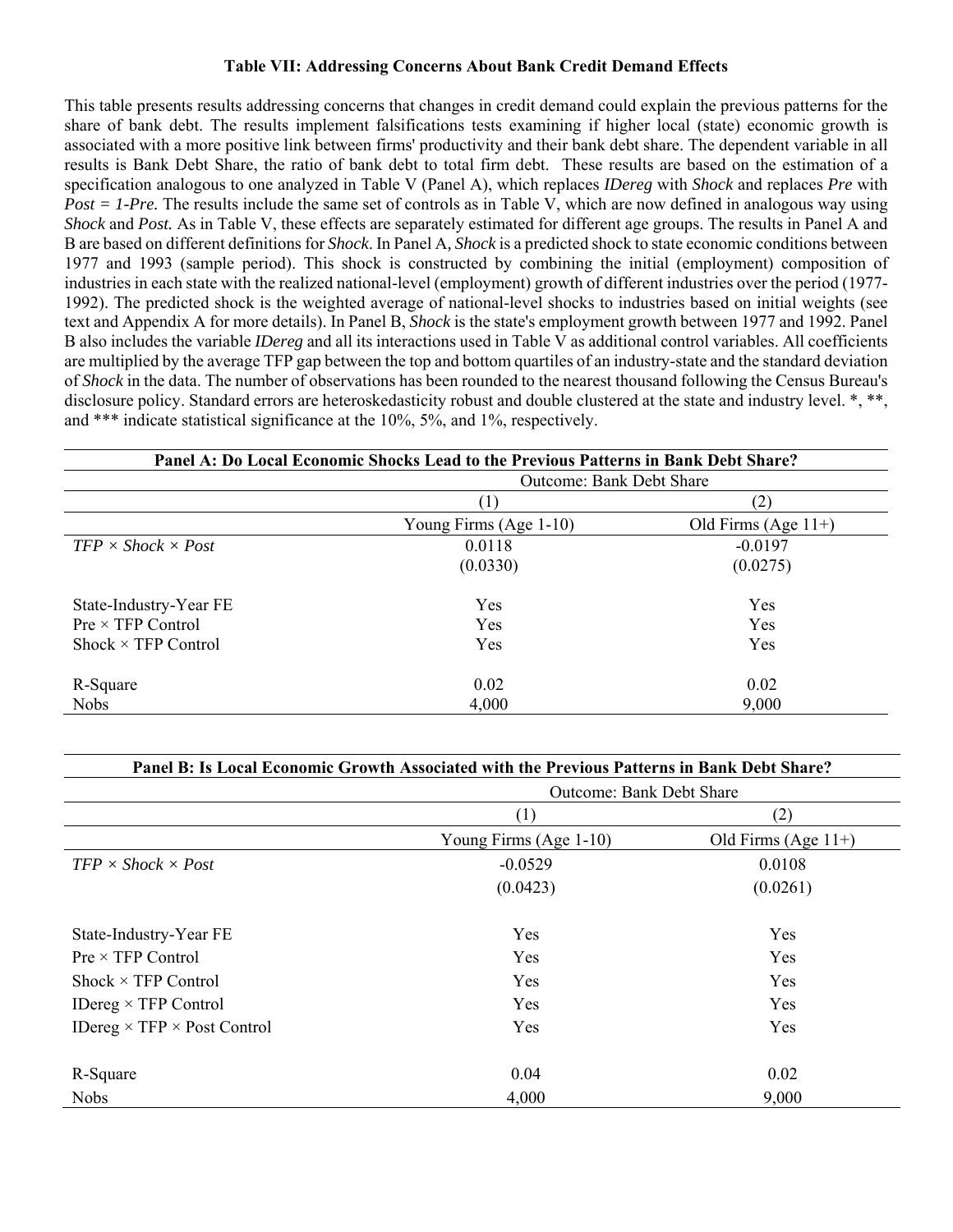## **Table VIII: Labor Reallocation Effects: Falsification Tests Examining Alternative Mechanisms**

This table presents results addressing concerns that the previous labor reallocation effects are driven by alternative mechanisms, different from changes in the composition of bank credit supply. The results implement falsifications tests examining the effects of shocks to state economic conditions or shocks to specific local industries that shape firms' local demand, their input markets, or their labor markets. The dependent variable in all results is *Employment Growth*. These results are based on the estimation of a specification analogous to the one analyzed in Table II (Columns (2) and (3) of Panel A), which replaces *Dereg* with *Shock.* The results include the same set of controls as in Table II, which are now defined in analogous ways using *Shock*. The different panels are based on different definitions for *Shock*. In Panel A, *Shock* is a predicted shock to state economic growth between 1977 and the current year. This shock is constructed by combining the initial (employment) composition of industries in each state with the realized national-level (employment) growth of different industries over the period (1977-current year). The predicted shock is the weighted average of national-level shocks to industries based on initial weights (see text for more details). In Panel B, *Shock* is the state's employment growth between 1977 and the current year. Panel B also includes the variable *Dereg* and all its interactions used in Table II as additional control variables. In Panels C to E, *Shock* is a predicted shock to the growth of a subset of other local industries (in the same state) between 1977 and the current year. The shock to this subset of industries is predicted in an analogous way to the approach used in Panel A (using national-level shocks). For each industry-state, this subset of local industries includes only industries classified as connected at the national level. Connected industries are important consumers and suppliers in Panels C and D, respectively, based on Input-Output tables. Connected industries are industries with a similar workforce in Panel E. All coefficients are multiplied by the average TFP gap between the top and bottom quartiles of an industry-state and the standard deviation of *Shock* in the data. The number of observations has been rounded to the nearest thousand following the Census Bureau's disclosure policy. Standard errors are heteroskedasticity robust and double clustered at the state and industry level. \*, \*\*, and \*\*\* indicate statistical significance at the 10%, 5%, and 1%, respectively.

| Panel A: Effects of Shocks to State Economic Conditions (Predicted Shock) |                                   |           |
|---------------------------------------------------------------------------|-----------------------------------|-----------|
|                                                                           | <b>Outcome: Employment Growth</b> |           |
|                                                                           | (1)                               | (2)       |
| $Show \times TFP \times Young1$                                           | $-0.0048$                         | $-0.0039$ |
|                                                                           | (0.0049)                          | (0.0045)  |
| $Show \times TFP \times Young2$                                           | $-0.0032**$                       |           |
|                                                                           | (0.0015)                          |           |
| Year $FE \times TFP \times Age$ Group                                     | Yes                               | Yes       |
| State $FE \times TFP \times Age$ Group                                    | Yes                               | Yes       |
| Firm-Age Group FE                                                         | Yes                               | Yes       |
| State-Industry-Year-Age Group FE                                          | Yes                               | Yes       |
| R-Square                                                                  | 0.01                              | 0.01      |
| <b>Nobs</b>                                                               | 2,287,000                         | 2,287,000 |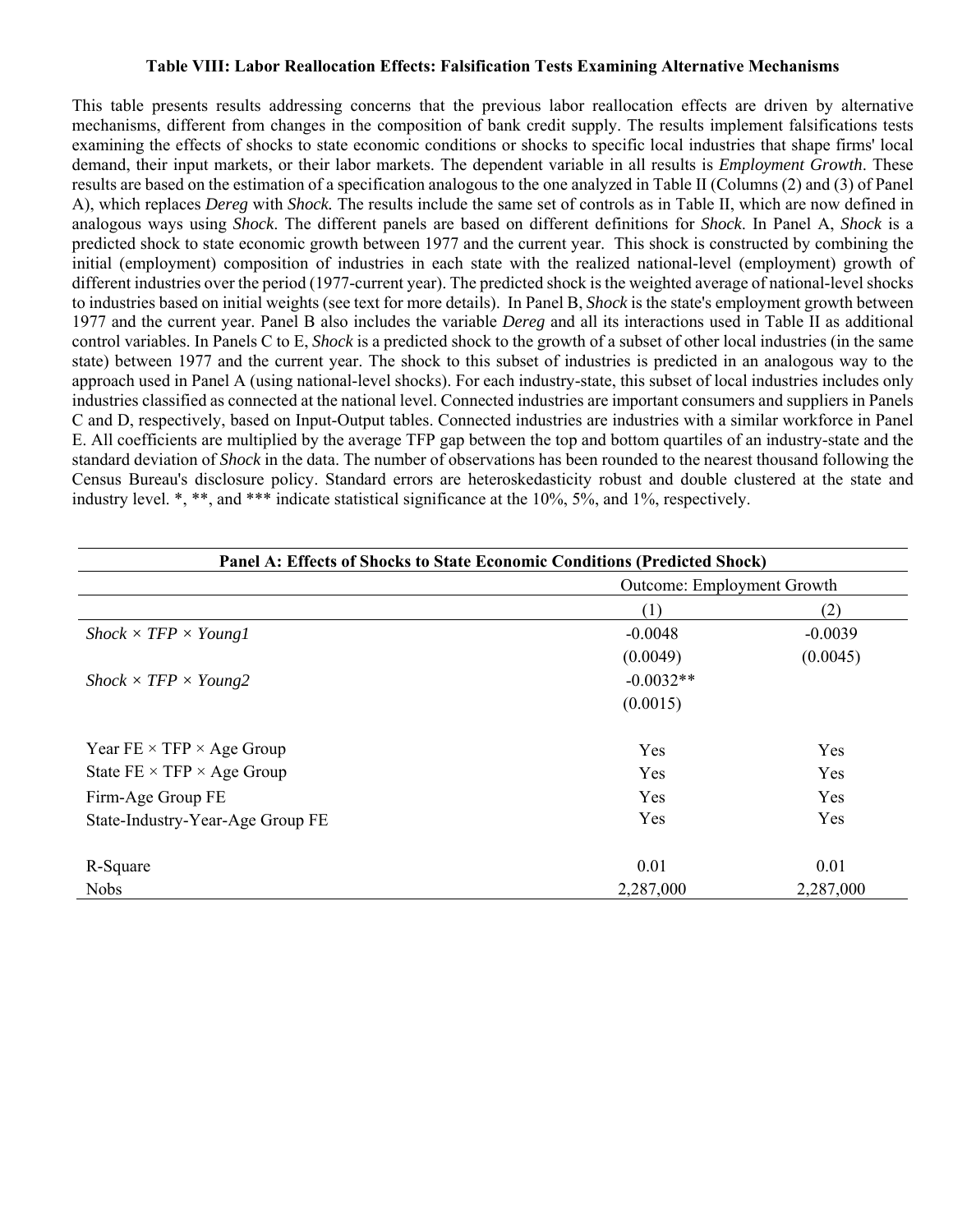| <b>Panel B: Effects of Local Economic Conditions (Realized Growth)</b> |           |                                   |
|------------------------------------------------------------------------|-----------|-----------------------------------|
|                                                                        |           | <b>Outcome: Employment Growth</b> |
|                                                                        | (1)       | (2)                               |
| $Show \times TFP \times Young1$                                        | 0.0009    | 0.0005                            |
|                                                                        | (0.0022)  | (0.0021)                          |
| $Show \times TFP \times Young2$                                        | 0.0013    |                                   |
|                                                                        | (0.0010)  |                                   |
| Year $FE \times TFP \times Age$ Group                                  | Yes       | Yes                               |
| State $FE \times TFP \times Age$ Group                                 | Yes       | Yes                               |
| Dereg $\times$ TFP $\times$ Age Group                                  |           |                                   |
| Firm-Age Group FE                                                      | Yes       | Yes                               |
| State-Industry-Year-Age Group FE                                       | Yes       | Yes                               |
| R-Square                                                               | 0.01      | 0.01                              |
| <b>Nobs</b>                                                            | 2,287,000 | 2,287,000                         |

| <b>Panel C: Local Demand Effects</b>   |           |                            |  |
|----------------------------------------|-----------|----------------------------|--|
|                                        |           | Outcome: Employment Growth |  |
|                                        | Τ         | (2)                        |  |
| $Show \times TFP \times Young1$        | $-0.0022$ | $-0.0039$                  |  |
|                                        | (0.0016)  | (0.0023)                   |  |
| $Show \times TFP \times Young2$        | 0.0009    |                            |  |
|                                        | (0.0011)  |                            |  |
| Year $FE \times TFP \times Age$ Group  | Yes       | Yes                        |  |
| State $FE \times TFP \times Age$ Group | Yes       | Yes                        |  |
| Firm-Age Group FE                      | Yes       | Yes                        |  |
| State-Industry-Year-Age Group FE       | Yes       | Yes                        |  |
| R-Square                               | 0.01      | 0.01                       |  |
| <b>Nobs</b>                            | 2,287,000 | 2,287,000                  |  |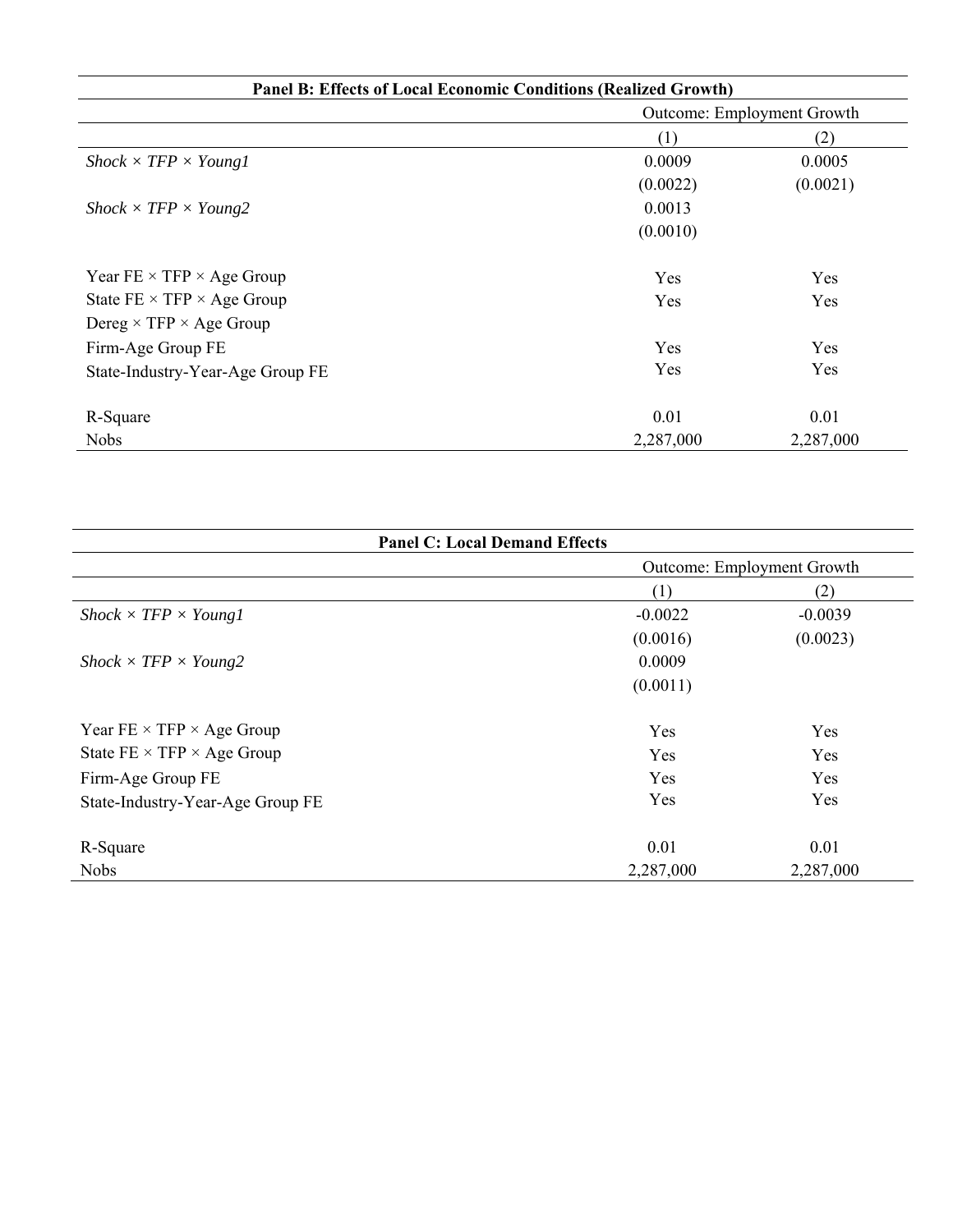| <b>Panel D: Effects of Shocks to Local Input Markets</b> |                            |           |
|----------------------------------------------------------|----------------------------|-----------|
|                                                          | Outcome: Employment Growth |           |
|                                                          | (1)                        | (2)       |
| $Show \times TFP \times Young1$                          | 0.0004                     | 0.0002    |
|                                                          | (0.0003)                   | (0.0002)  |
| $Show \times TFP \times Young2$                          | 0.0008                     |           |
|                                                          | (0.0006)                   |           |
| Year $FE \times TFP \times Age$ Group                    | Yes                        | Yes       |
| State $FE \times TFP \times Age$ Group                   | Yes                        | Yes       |
| Firm-Age Group FE                                        | Yes                        | Yes       |
| State-Industry-Year-Age Group FE                         | Yes                        | Yes       |
| R-Square                                                 | 0.01                       | 0.01      |
| <b>Nobs</b>                                              | 2,287,000                  | 2,287,000 |

| <b>Panel E: Effects of Shocks to Local Labor Markets</b> |                                   |           |
|----------------------------------------------------------|-----------------------------------|-----------|
|                                                          | <b>Outcome: Employment Growth</b> |           |
|                                                          | (1)                               | (2)       |
| $Show \times TFP \times Young1$                          | 0.0004                            | 0.0000    |
|                                                          | (0.0022)                          | (0.0017)  |
| $Show \times TFP \times Young2$                          | 0.0007                            |           |
|                                                          | (0.0014)                          |           |
| Year $FE \times TFP \times Age$ Group                    | Yes                               | Yes       |
| State $FE \times TFP \times Age$ Group                   | Yes                               | Yes       |
| Firm-Age Group FE                                        | Yes                               | Yes       |
| State-Industry-Year-Age Group FE                         | Yes                               | Yes       |
| R-Square                                                 | 0.01                              | 0.01      |
| <b>Nobs</b>                                              | 2,287,000                         | 2,287,000 |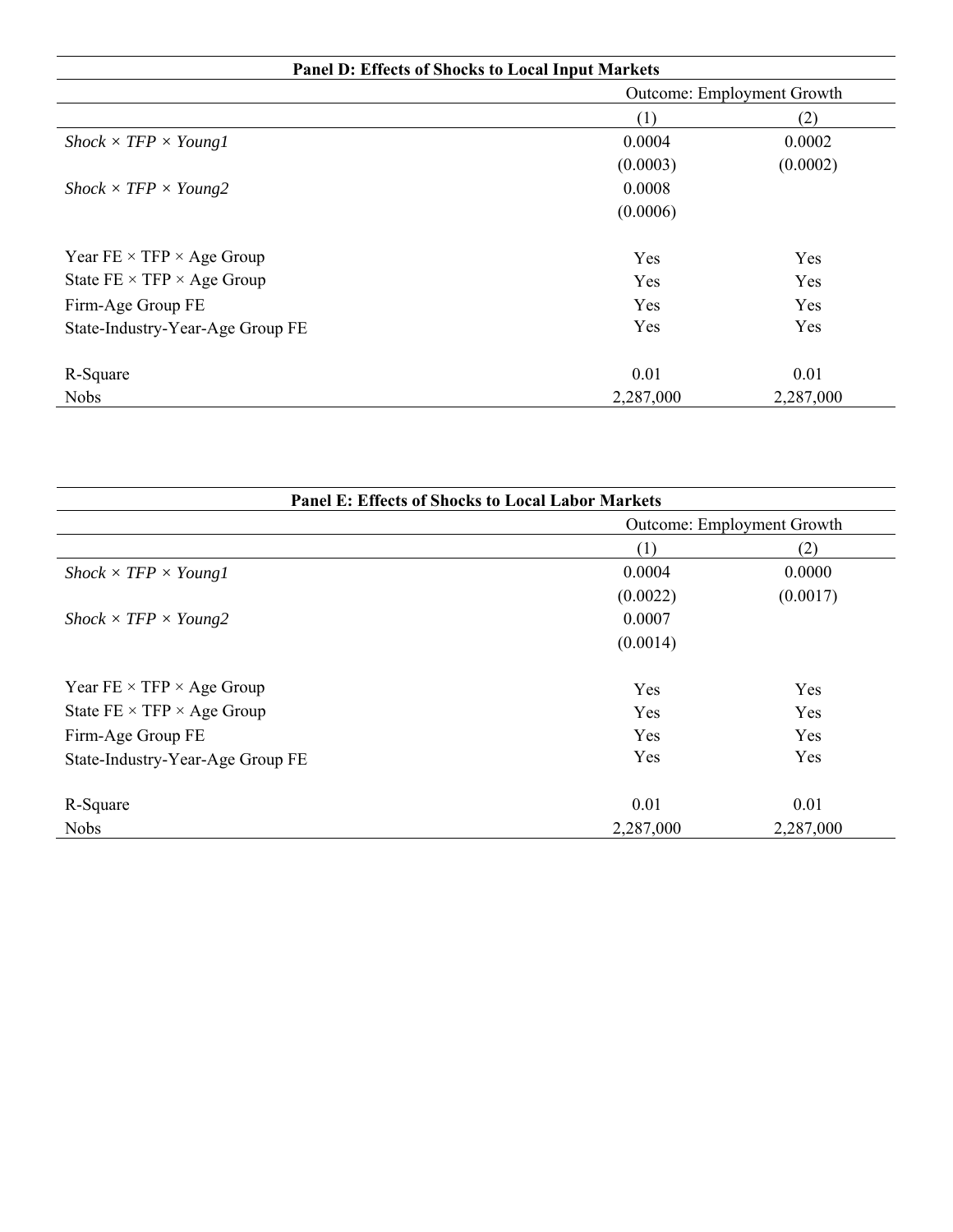## **Table IX: Are the Results Associated with a Convergence of Marginal Products?**

This table reports results linking state banking deregulation to gaps between the marginal revenue product of local firms with high and low productivity. The analysis focuses on the differential effects for young local firms. The results are based on the same specifications used in Table VI with different outcome variables (*MRPL* and *MRPK*). *MRPL* is the log of the ratio of revenues to total labor. *MRPK* is the log of the ratio of revenues to the capital stock. Columns (1), (3), and (6) are based on the specification in Panel B of Table VI. Columns (2), (4), and (5) report differential effects for younger firms based on the estimation of the specification in Panel C of Table VI for different age groups. All independent variables (including controls) and fixed effects in the previous specification are now included with and without their interaction with *Young*. The only variables not interacted with *Young* are the age indicators. All coefficients are multiplied by the average TFP gap between the top and bottom quartiles of an industry-state (see text for details). The number of observations has been rounded to the nearest thousand following the Census Bureau's disclosure policy. Standard errors are heteroskedasticity robust and double clustered at the state and industry level. \*, \*\*, and \*\*\* indicate statistical significance at the 10%, 5%, and 1%, respectively.

|                                                                                      |                   |              | Outcome: MRPL      |              |              | <b>Outcome: MRPK</b> |
|--------------------------------------------------------------------------------------|-------------------|--------------|--------------------|--------------|--------------|----------------------|
|                                                                                      | Young $(Age 1-5)$ |              | Young $(Age 1-10)$ |              |              |                      |
|                                                                                      | $\left(1\right)$  | (2)          | (3)                | (4)          | (5)          | (6)                  |
| $Pre \times IDereg \times TFP \times Young$                                          | $-0.0280***$      |              | $-0.0254***$       |              |              | $-0.0208**$          |
|                                                                                      | (0.0094)          |              | (0.0074)           |              |              | (0.0101)             |
| $Dereg \times TFP \times Young$                                                      |                   | $-0.0508***$ |                    | $-0.0380***$ | $-0.0417***$ |                      |
|                                                                                      |                   | (0.0138)     |                    | (0.0106)     | (0.0084)     |                      |
| State-Industry-Year-Age Group FE                                                     | Yes               | Yes          | Yes                | Yes          | Yes          | Yes                  |
| $Pre \times TFP \times Age$ Group Controls<br>IDereg $\times$ TFP $\times$ Age Group | Yes               |              | Yes                |              |              | Yes                  |
| Controls                                                                             | Yes               |              | Yes                |              |              | Yes                  |
| Year $FE \times TFP \times Age$ Group                                                |                   | Yes          |                    | Yes          | Yes          |                      |
| State $FE \times TFP \times Age$ Group                                               |                   | Yes          |                    | Yes          |              |                      |
| R-Square                                                                             | 0.01              | 0.01         | 0.01               | 0.01         | 0.01         | 0.01                 |
| <b>Nobs</b>                                                                          | 413,000           | 430,000      | 542,000            | 564,000      | 564,000      | 549,000              |